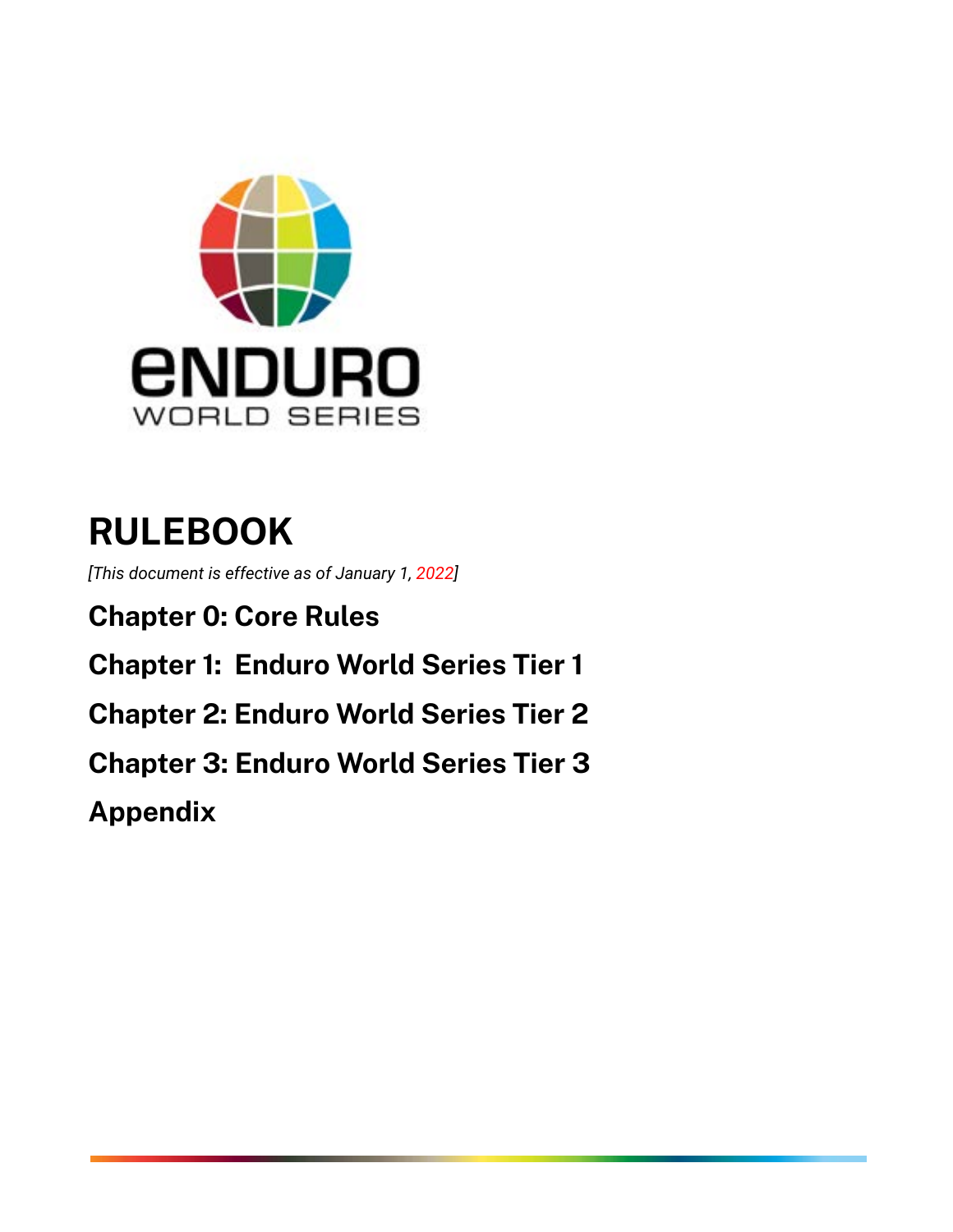# <span id="page-1-0"></span> **Chapter 0 - Core Rules**

| <b>INTRODUCTION</b>                                       | Chapter 0.1                                   |
|-----------------------------------------------------------|-----------------------------------------------|
| Introduction                                              | 0.1.1                                         |
| <b>EVENT OVERVIEW</b>                                     | Chapter 0.2                                   |
| Tier 1 - International                                    | 0.2.1                                         |
| EWS   EWS-E   Trophy of Nations                           |                                               |
| Tier 2 - Regional                                         | 0.2.2                                         |
| EWS100 + EWS80   EWS-E100 + E50   Rider + Industry Trophy |                                               |
| Tier 3 - Domestic                                         | 0.2.3                                         |
| Qualifiers   EWS KIDS                                     |                                               |
| <b>Event Organisers</b>                                   | 0.2.4                                         |
| <b>EVENT ENTRY</b>                                        | Chapter 0.3                                   |
| Categories                                                | 0.3.1                                         |
| <b>Transgender Policy</b>                                 | 0.3.2                                         |
| <b>EWS Membership and Race Licenses</b>                   | 0.3.3                                         |
| Qualification                                             | 0.3.4                                         |
| <b>COURSE</b>                                             | Chapter 0.4                                   |
| <b>Structure</b>                                          | 0.4.1                                         |
| <b>Liaison Stages</b>                                     | 0.4.1                                         |
| <b>Special Stages</b>                                     | 0.4.1                                         |
| <b>Directions and Course Marking</b>                      | 0.4.2                                         |
| <b>Tape</b>                                               | 0.4.2                                         |
| Gates                                                     | 0.4.2                                         |
| <b>Direction Markers</b>                                  | 0.4.2                                         |
| <b>EVENT GRADING SYSTEM</b>                               | Chapter 0.5                                   |
| <b>Event Grading System</b>                               | 0.5.1                                         |
| <b>COMPETITION REQUIREMENTS</b>                           | Chapter 0.6                                   |
| <b>Rider Equipment</b>                                    | 0.6.1                                         |
| <b>Equipment Marking</b>                                  | 0.6.2                                         |
| RaceLabs Race Plates                                      | 0.6.3                                         |
| Training                                                  | 0.6.4                                         |
| Shuttling                                                 | 0.6.5                                         |
| <b>Course Cutting</b>                                     | 0.6.6                                         |
| <b>Outside Assistance</b>                                 | 0.6.7                                         |
| <b>Results</b>                                            | 0.6.8                                         |
| Podiums and Prize Money                                   | 0.6.9                                         |
| <b>National Champions Jerseys</b>                         | 0.6.10                                        |
| <b>SAFETY</b>                                             | Chapter 0.7                                   |
| First Aid + Evacuation                                    | 0.7.1                                         |
| <b>Concussion Protocols and Medical Records</b>           | 0.7.2                                         |
| <b>Safety Equipment Requirements</b>                      | 0.7.3                                         |
| <b>ENVIRONMENTAL RULES</b>                                | Chapter 0.8                                   |
| ENDURO WORLD SERIES RULEBOOK 2022                         | Copyright Enduro Sports Organisation - page 2 |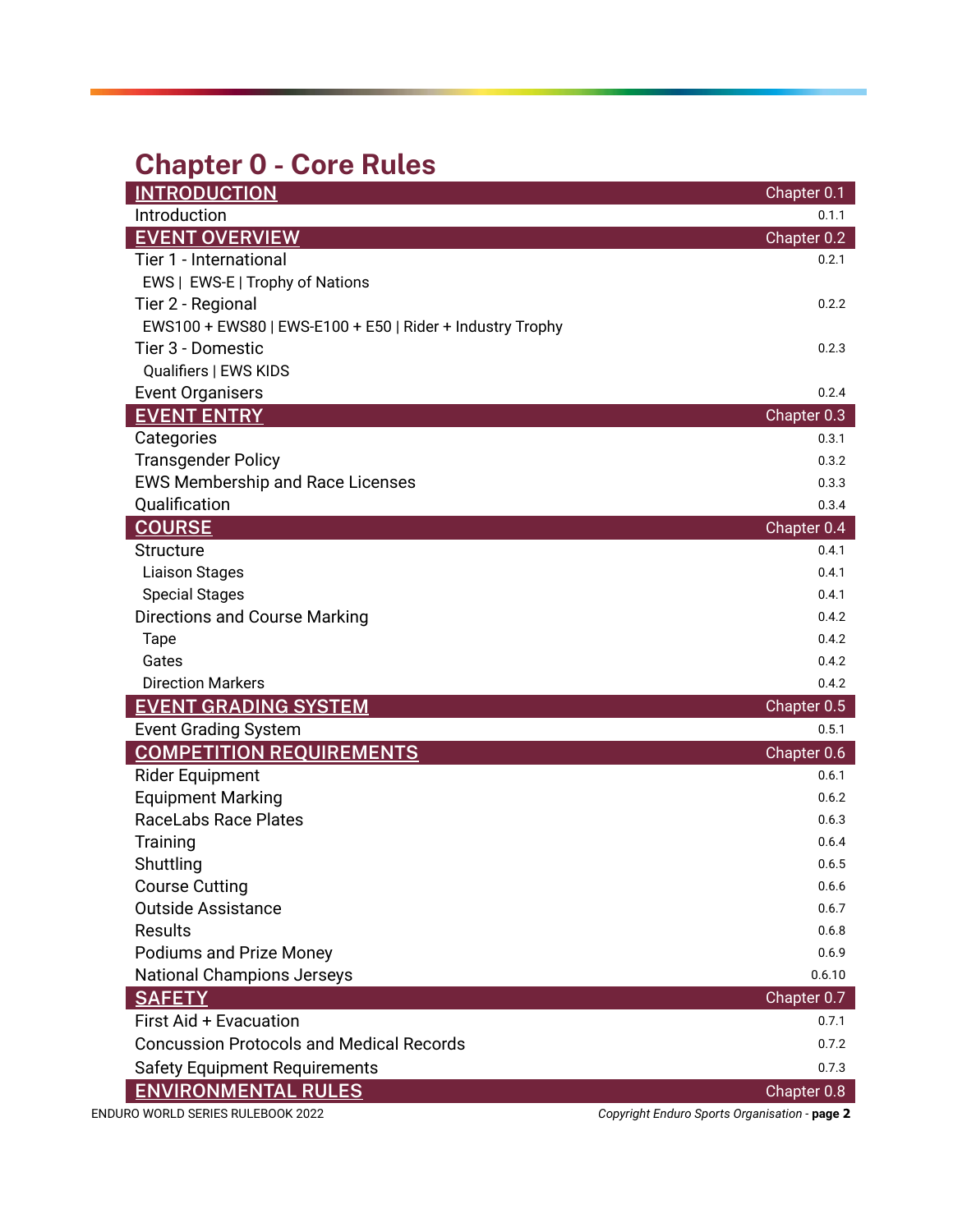| Waste & the Environment          | 0.8.1        |
|----------------------------------|--------------|
| <b>Single Use Plastics</b>       | 0.8.2        |
| <b>COMMUNICATION</b>             | Chapter 0.9  |
| Race Book                        | 0.9.1        |
| <b>Rider Briefing</b>            | 0.9.2        |
| <b>Course Map</b>                | 0.9.3        |
| <b>ENDURO RANKINGS</b>           | Chapter 0.10 |
| <b>Global Rankings</b>           | 0.10.1       |
| <b>Series Rankings</b>           | 0.10.2       |
| <b>Team Rankings</b>             | 0.10.3       |
| Membership Requirement           | 0.10.4       |
| <b>ANTI-DOPING POLICY</b>        | Chapter 0.11 |
| <b>Anti-Doping Policy</b>        | 0.11.1       |
| <b>RULE VIOLATIONS</b>           | Chapter 0.12 |
| Commissaires                     | 0.12.1       |
| <b>Rule Violations Recording</b> | 0.12.2       |
| <b>Penalties</b>                 | 0.12.3       |
| Yellow / Red Cards               | 0.12.4       |
| <b>ATHLETE ETHOS</b>             | Chapter 0.13 |

# **Chapter 1: Enduro World Series Tier 1**

| <b>GENERAL</b>                          | Chapter 1.1 |
|-----------------------------------------|-------------|
| Training                                | 1.1.1       |
| <b>Outside Assistance</b>               | 1.1.2       |
| GPS/Tracking, Timing and Live Streaming | 1.1.3       |
| Liaison Stage Delay / Missed Start      | 1.1.4       |
| <b>EWS</b>                              | Chapter 1.2 |
| <b>Race Format and Course</b>           | 1.2.1       |
| Race Categories                         | 1.2.2       |
| Event Entry and Qualification           | 1.2.3       |
| Seeding and Start Order                 | 1.2.4       |
| Points                                  | 1.2.5       |
| Pro Stage                               | 1.2.6       |
| Queen Stage                             | 1.2.7       |
| <b>Stage Champion</b>                   | 1.2.8       |
| <b>Official Teams and Team Ranking</b>  | 1.2.9       |
| Prize Money                             | 1.2.10      |
| <b>Titles</b>                           | 1.2.11      |
| <b>EWS-E</b>                            | Chapter 1.3 |
| <b>Race Format and Course</b>           | 1.3.1       |
| Race Categories                         | 1.3.2       |
| Event Entry and Qualification           | 1.3.3       |
| Seeding and Start Order                 | 1.3.4       |

ENDURO WORLD SERIES RULEBOOK 2022 *Copyright Enduro Sports Organisation -* **page 3**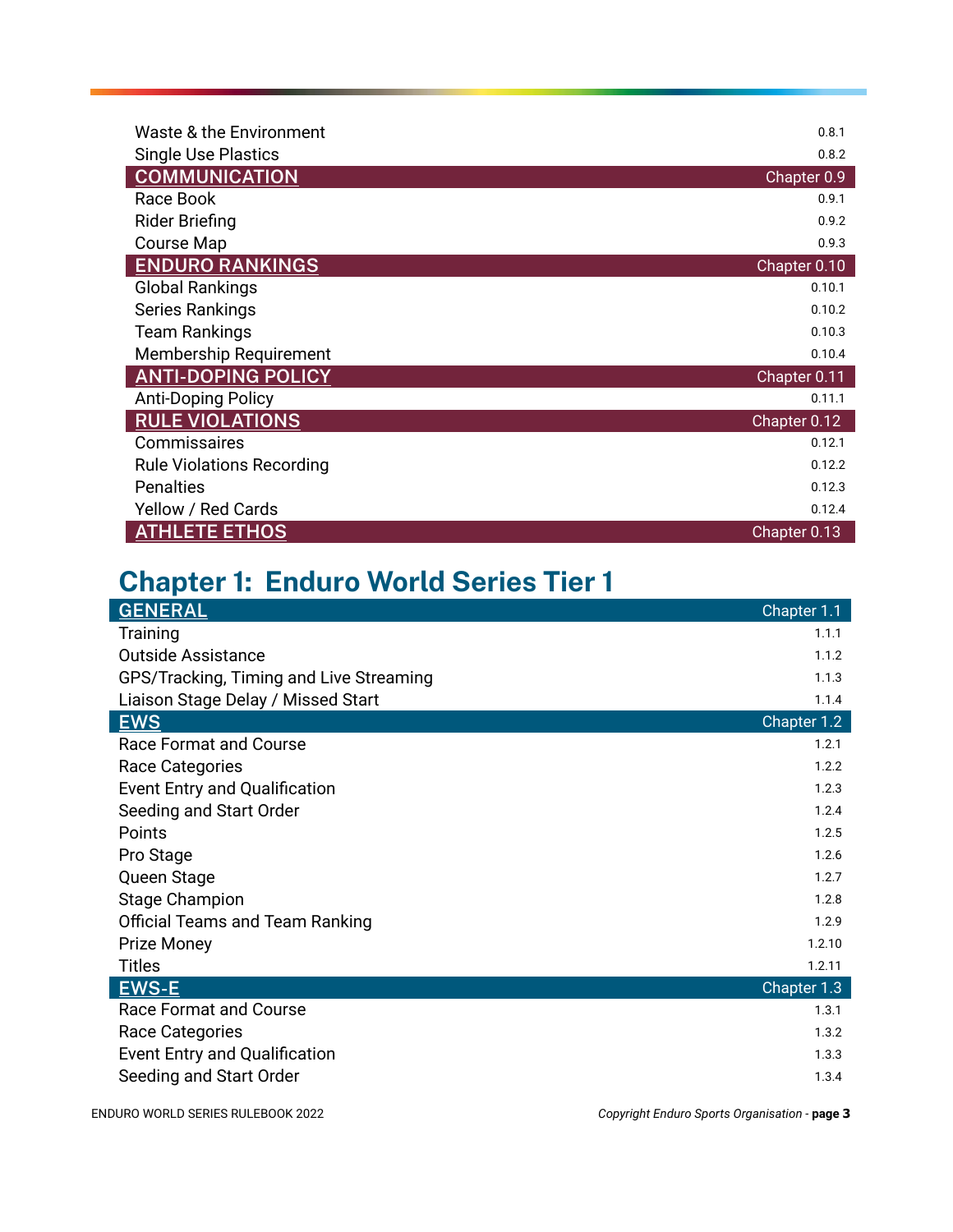| Missed / Late Check-in                  | 1.3.5       |
|-----------------------------------------|-------------|
| Points                                  | 1.3.6       |
| Power Stage                             | 1.3.7       |
| <b>Stage Champion</b>                   | 1.3.8       |
| <b>Official Teams and Team Ranking</b>  | 1.3.9       |
| <b>Prize Money</b>                      | 1.3.10      |
| <b>Titles</b>                           | 1.3.11      |
|                                         |             |
| <b>Equipment Requirements and Rules</b> | 1.3.12      |
| <b>TROPHY OF NATIONS</b>                | Chapter 1.4 |
| <b>Race Format and Course</b>           | 1.4.1       |
| Race Categories                         | 1.4.2       |
| <b>Event Entry and Qualification</b>    | 1.4.3       |
| Seeding and Start Order                 | 1.4.4       |
| <b>Prize Money</b>                      | 1.4.5       |

# **Chapter 2: Enduro World Series Tier 2**

| <b>EWS100 and EWS80</b>                 | Chapter 2.1 |
|-----------------------------------------|-------------|
| Race Format and Course                  | 2.1.1       |
| Race Categories                         | 2.1.2       |
| <b>Event Entry</b>                      | 2.1.3       |
| Seeding and Start Order                 | 2.1.4       |
| <b>Results and Ranking Points</b>       | 2.1.5       |
| EWS-E100 and EWS-E50                    | Chapter 2.2 |
| <b>Race Format and Course</b>           | 2.2.1       |
| Race Categories                         | 2.2.2       |
| <b>Event Entry</b>                      | 2.2.3       |
| Seeding and Start Order                 | 2.2.4       |
| <b>Equipment Requirements</b>           | 2.2.5       |
| <b>Results and Ranking Points</b>       | 2.2.6       |
| <b>RIDER TROPHY and INDUSTRY TROPHY</b> | Chapter 2.3 |
| Race Format and Course                  | 2.3.1       |
| Race Categories                         | 2.3.2       |
| <b>Event Entry</b>                      | 2.3.3       |
| Seeding and Start Order                 | 2.3.4       |
| <b>Results and Ranking Points</b>       | 2.3.5       |

# **Chapter 3: Enduro World Series Tier 3**

| <b>EWS QUALIFIERS</b>  | Chapter 3.1 |
|------------------------|-------------|
| Race Format and Course | 3.1.1       |
| Race Categories        | 3.1.2       |
| <b>Event Entry</b>     | 3.1.3       |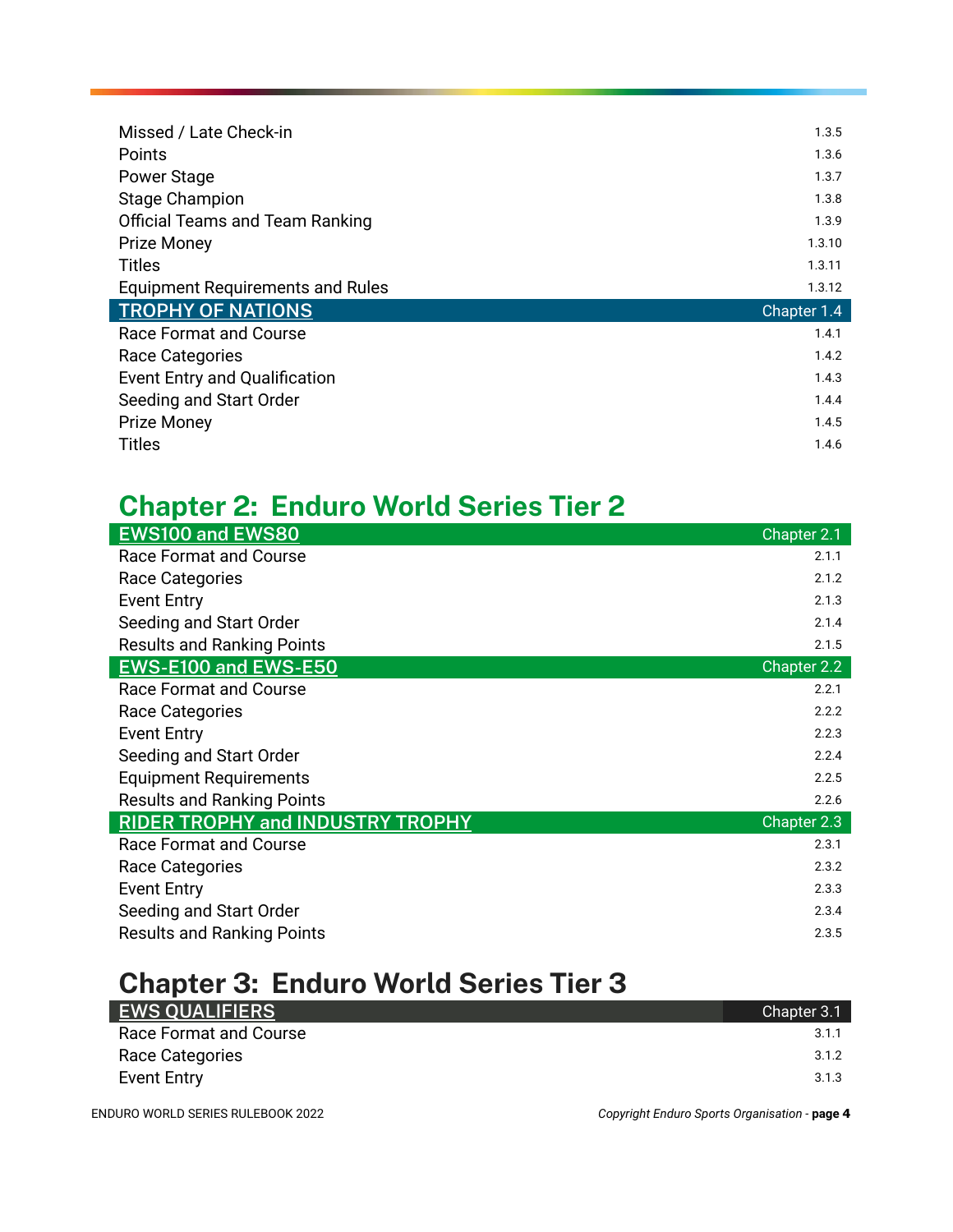| Seeding and Start Order           | 3.1.4       |
|-----------------------------------|-------------|
| <b>Results and Ranking Points</b> | 3.1.5       |
| <b>EWS KIDS</b>                   | Chapter 3.2 |

## **Appendix 1 TIER 1 POINT SCALE**

**EWS** EWS-E

# **Appendix 2**

 **EWS QUALIFIER - POINT SCALE** 

Standard

# **Appendix 3**

 **EWS QUALIFIER - POINT SCALE** 

**Plus**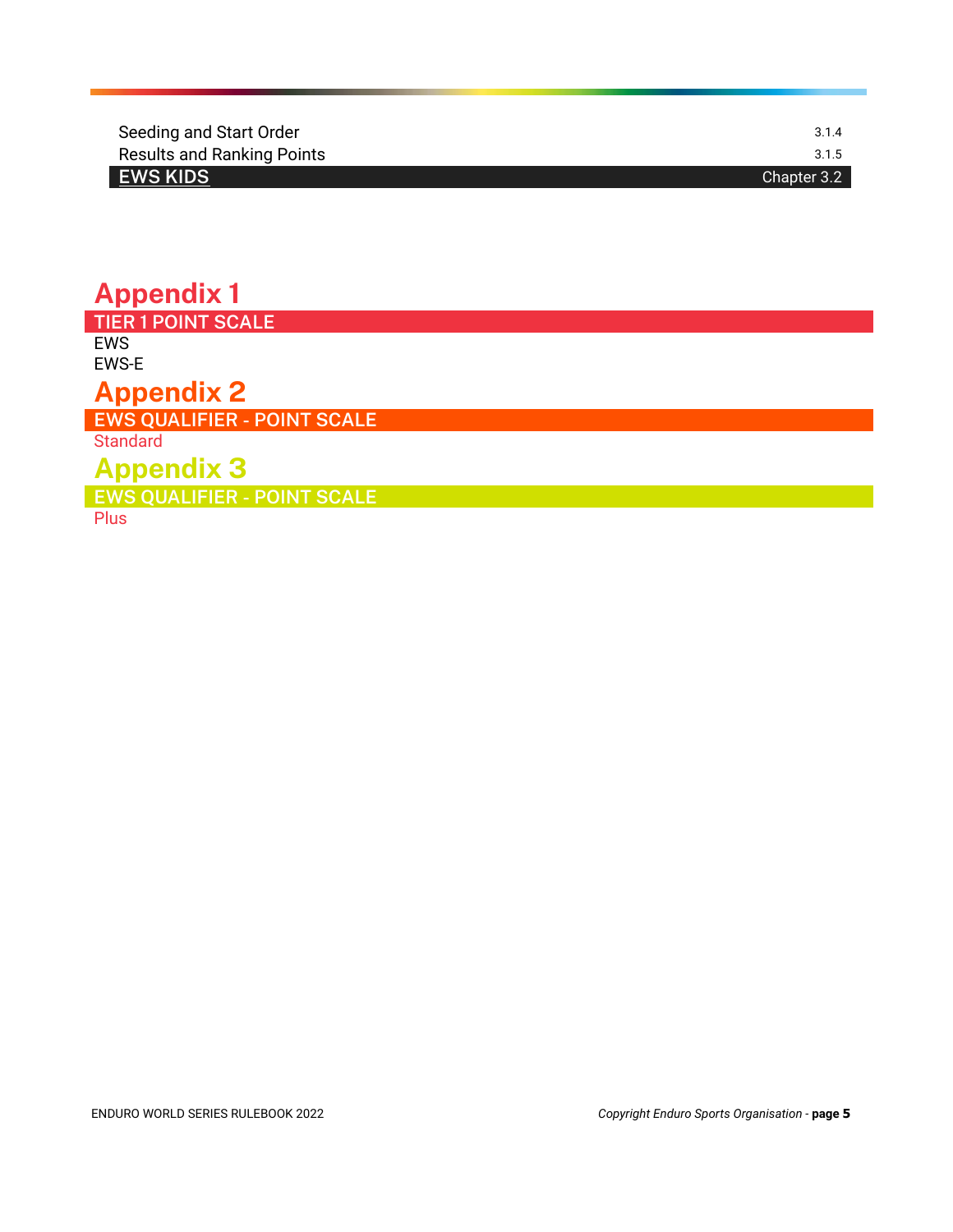# **CORE RULES Chapter 0 Chapter 0**

#### <span id="page-5-0"></span> **0.1: Introduction [| return to menu](#page-1-0)**

 Enduro mountain bike racing is designed to be the definitive test for the mountain biker, with the focus of each event on creating a great atmosphere, community, competition and adventure for the competitor, including the best riding on the best terrain available in the host region.

 The racing platform detailed below outlines a format that allows riders to compete against each other, starting individually, on Special Stages which are designed to challenge the rider's technical ability and physical capacity.

 This Rulebook outlines the specific competition regulations for the Enduro World Series and its affiliate events. The following rules aim to define the enduro mountain bike discipline while still allowing space for the individual tier levels to add their own individual characteristics to each event.

 Rules which have been introduced or modified for the 2022 season will appear in red text. The Enduro World Series reserves the right to change these Rules at any time.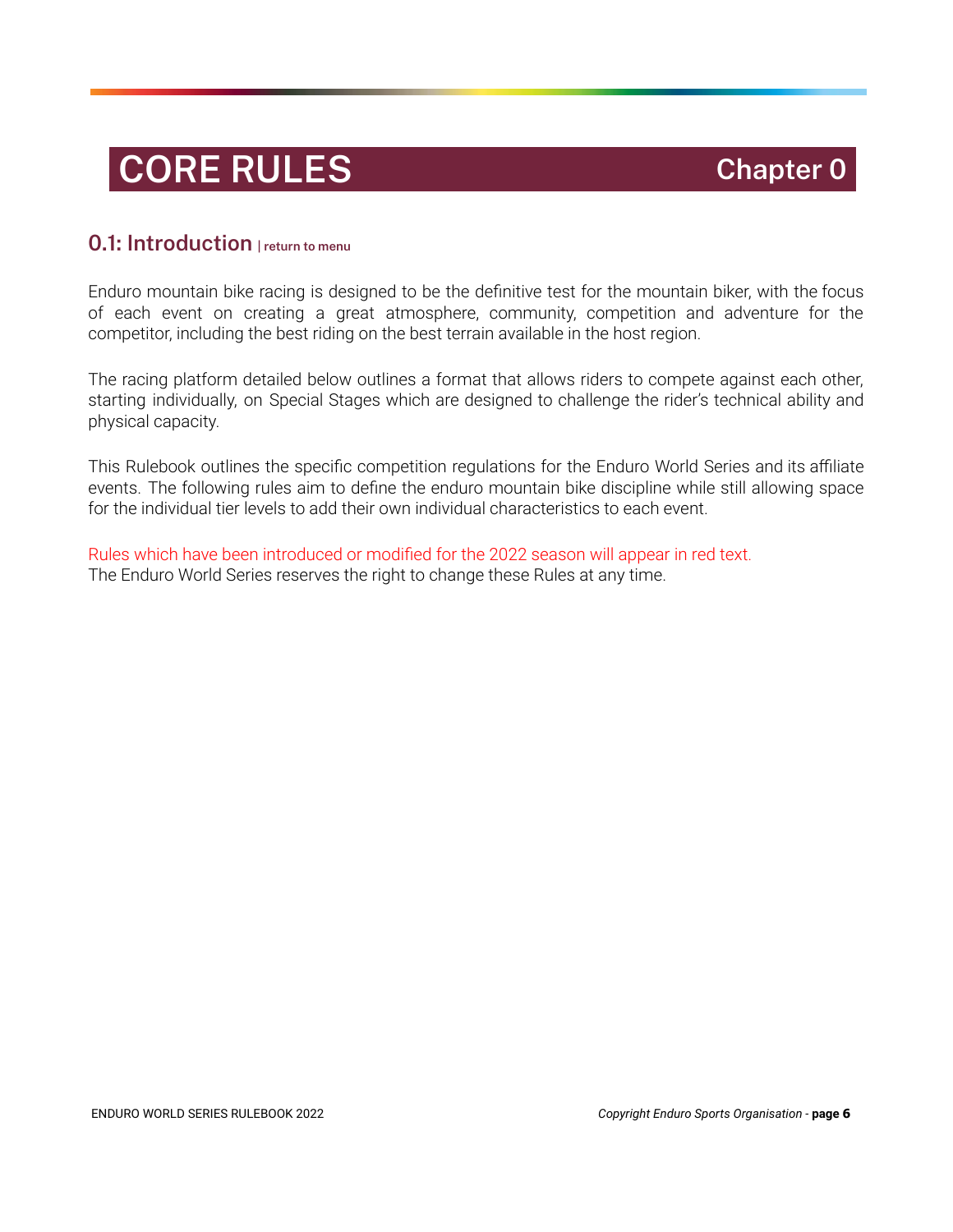## <span id="page-6-0"></span> **0.2: Event Overview [| return to menu](#page-1-0)**

#### **Tier 1 - International**

#### **GENERAL**

 As UCI registered events, Tier 1 events will follow the basic UCI General Rules (Part I) and UCI Mountain Bike Rules (Part IV).

 Tier 1 events will also follow and expect all riders and teams to follow the UCI Anti-Doping rules . Information on Anti-Doping and International Testing Agency (ITA) can be found on [www.ita.sport](http://www.ita.sport/) 

 All Enduro World Series rules, documents and links are hosted on  [www.enduroworldseries.com/ews-general/rules-and-resources/](http://www.enduroworldseries.com/ews-general/rules-and-resources/)

For all other UCI documents go to [www.uci.ch](http://www.uch.ch/)

| <b>EWS</b><br>$\triangleleft$ 8 rounds (2022)<br>❖ UCI sanctioned<br>Prequalified riders only (from Global Rankings and official EWS Teams)<br>❖<br>♦ UCI licenses and EWS memberships mandatory<br>Tier 1 Fixed Start Format<br>❖ EWS exclusive Pro Stage<br>◆ Racers are eligible to collect World Series and Global Ranking points<br>◆ The overall Series winners will be titled the Enduro Mountain Bike World<br>Series Champion<br>Open entry/amateur racing is available at EWS under the name EWS100 &<br>EWS80 (see Tier 2) |
|---------------------------------------------------------------------------------------------------------------------------------------------------------------------------------------------------------------------------------------------------------------------------------------------------------------------------------------------------------------------------------------------------------------------------------------------------------------------------------------------------------------------------------------|
| <b>EWS-E</b><br>$\bullet$ 5 rounds (2022)<br>❖ UCI sanctioned<br>Prequalified riders only (Official Teams and select invited pros.<br>❖<br>Qualifying and Global Rankings to be introduced 2022)<br>♦ UCI licenses and EWS memberships mandatory<br>Tier 1 Fixed Start Format<br>◆ Racers are eligible to collect EWS-E Series points<br>The overall Series winners will be titled the EWS-E World Series<br>Champion.<br>Open entry/amateur racing is available at EWS-E under the name EWS-E100 &<br>EWS-E50 (see Tier 2)           |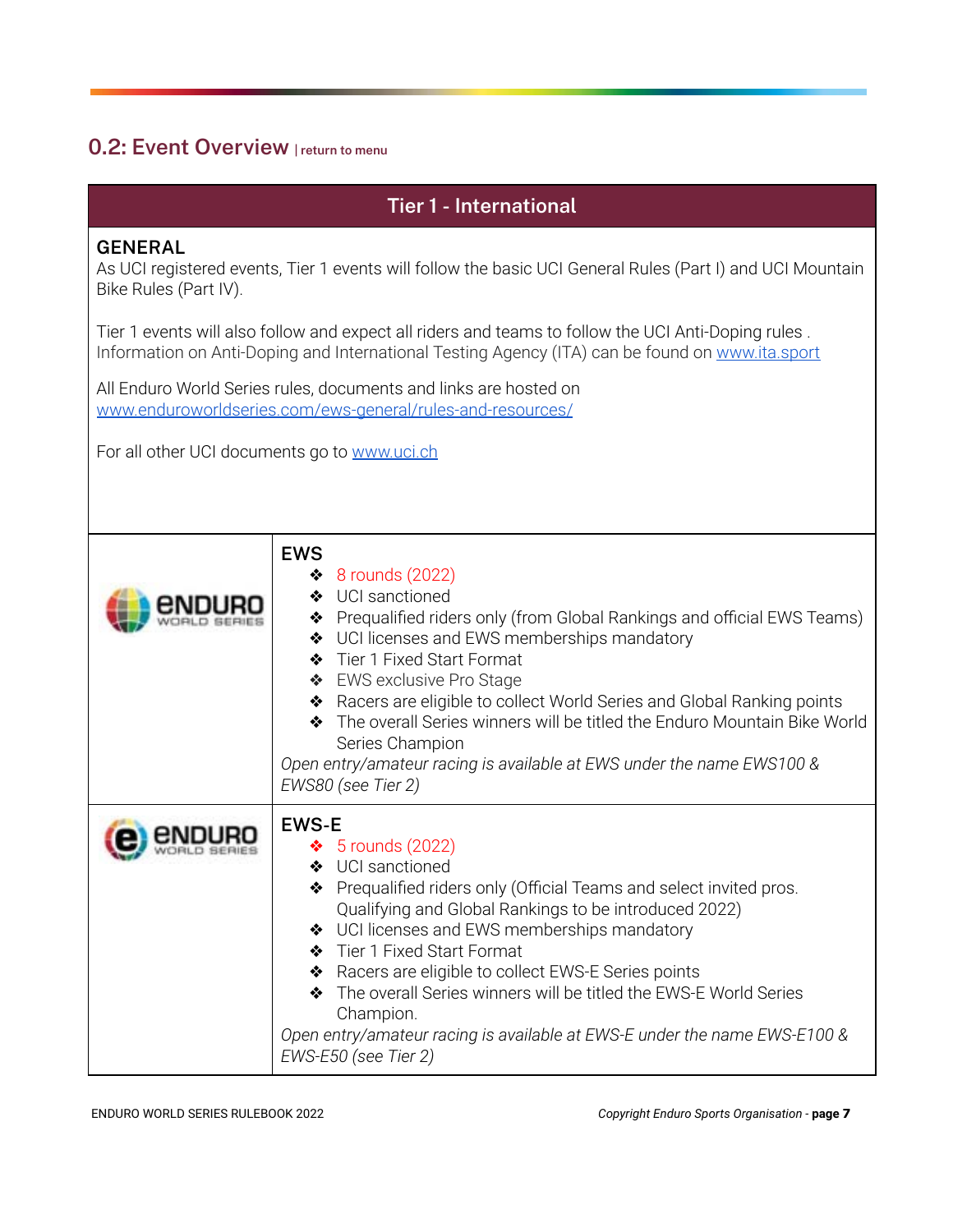| <b>TROPHY OF NATIONS</b><br>◆ Teams of 3 riders qualified from the Global Rankings to represent their<br>nations.<br>♦ UCI licenses and EWS memberships mandatory<br>◆ Tier 1 Fixed Start Format<br>The winning teams are awarded the Trophy of Nations UCI Jersey and<br>Trophy of Nations UCI medals and will be titled the Trophy of Nations<br>Champions.<br>Open entry/amateur racing is available at the Trophy of Nations under the name<br>Rider Trophy (see Tier 2) |
|------------------------------------------------------------------------------------------------------------------------------------------------------------------------------------------------------------------------------------------------------------------------------------------------------------------------------------------------------------------------------------------------------------------------------------------------------------------------------|
| <b>Tier 2 - Regional</b>                                                                                                                                                                                                                                                                                                                                                                                                                                                     |
| <b>EWS100</b><br>♦ Offered at every round of the EWS<br>100% of the main EWS course<br>❖<br>Tier 2 Flexi Start Format<br>❖<br>Open entry - no prequalification requirements<br>❖<br>Relaxed race license requirements<br>Racers with EWS memberships eligible to collect Global Ranking points<br>❖                                                                                                                                                                          |
| <b>EWS-E100</b><br>♦ Offered at every round of the EWS-E<br>100% of the EWS-E course<br>❖<br>Tier 2 Flexi Start Format<br>❖<br>Open entry - no prequalification requirements<br>❖<br>Relaxed license requirements<br>❖                                                                                                                                                                                                                                                       |
| <b>EWS80</b><br>♦ Offered at select rounds of the EWS<br>80% of the EWS course (+-20%)<br>❖<br>Tier 2 Flexi Start Format<br>❖<br>Open entry - no prequalification requirements<br>❖<br>* Relaxed license requirements<br>Youth racers (year of birth 2006) with EWS memberships eligible to<br>collect Global Ranking points                                                                                                                                                 |
| <b>EWS-E50</b><br>♦ Offered at every round of the EWS-E<br>Select stages of the EWS-E course (50% of the course), designed to<br>❖<br>allow racers to complete the course with 1 battery<br>Tier 2 Flexi Start Format<br>❖<br>Open entry - no prequalification requirements<br>❖<br>Relaxed license requirements                                                                                                                                                             |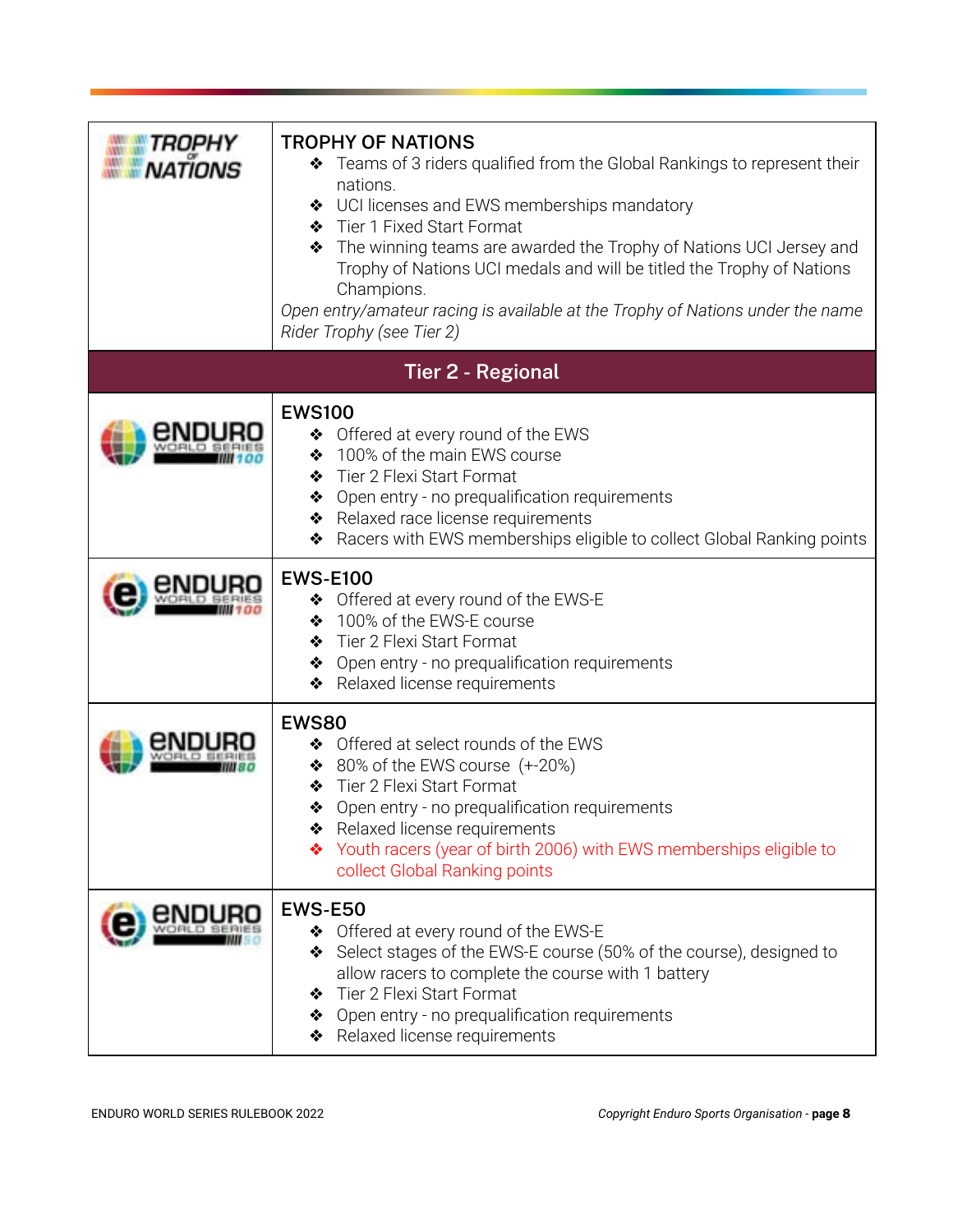| <b>RIDER</b><br>TROPHY    | RIDER TROPHY - SOLO and TEAM<br>Amateur race - Individual and Team (3 riders) categories<br>❖<br>100% of the Trophy of Nations race course<br>❖<br>Tier 2 Flexi Start Format<br>❖<br>Open entry - no prequalification requirements<br>Relaxed license requirements |  |  |
|---------------------------|--------------------------------------------------------------------------------------------------------------------------------------------------------------------------------------------------------------------------------------------------------------------|--|--|
| <i>INDUSTRY</i><br>TROPHY | <b>INDUSTRY TROPHY</b><br>Team race (3 riders)<br>❖<br>100% of the Trophy of Nations race course<br>❖<br>Tier 2 Flexi Start Format<br>Entry available to official EWS teams / supporters and other industry<br>❖<br>Relaxed license requirements<br>❖              |  |  |
|                           | <b>Tier 3 - Domestic</b>                                                                                                                                                                                                                                           |  |  |
|                           | <b>QUALIFIER EVENTS</b><br>◆ Open entry - no prequalification requirements. Entries available directly<br>through individual event organizers<br>Racers with an EWS membership are eligible to collect Global Ranking<br>❖<br>points.                              |  |  |
|                           | <b>EWS KIDS</b><br>♦ Offered at select rounds of the EWS.<br>Participation races for children ages 2-14.<br>❖                                                                                                                                                      |  |  |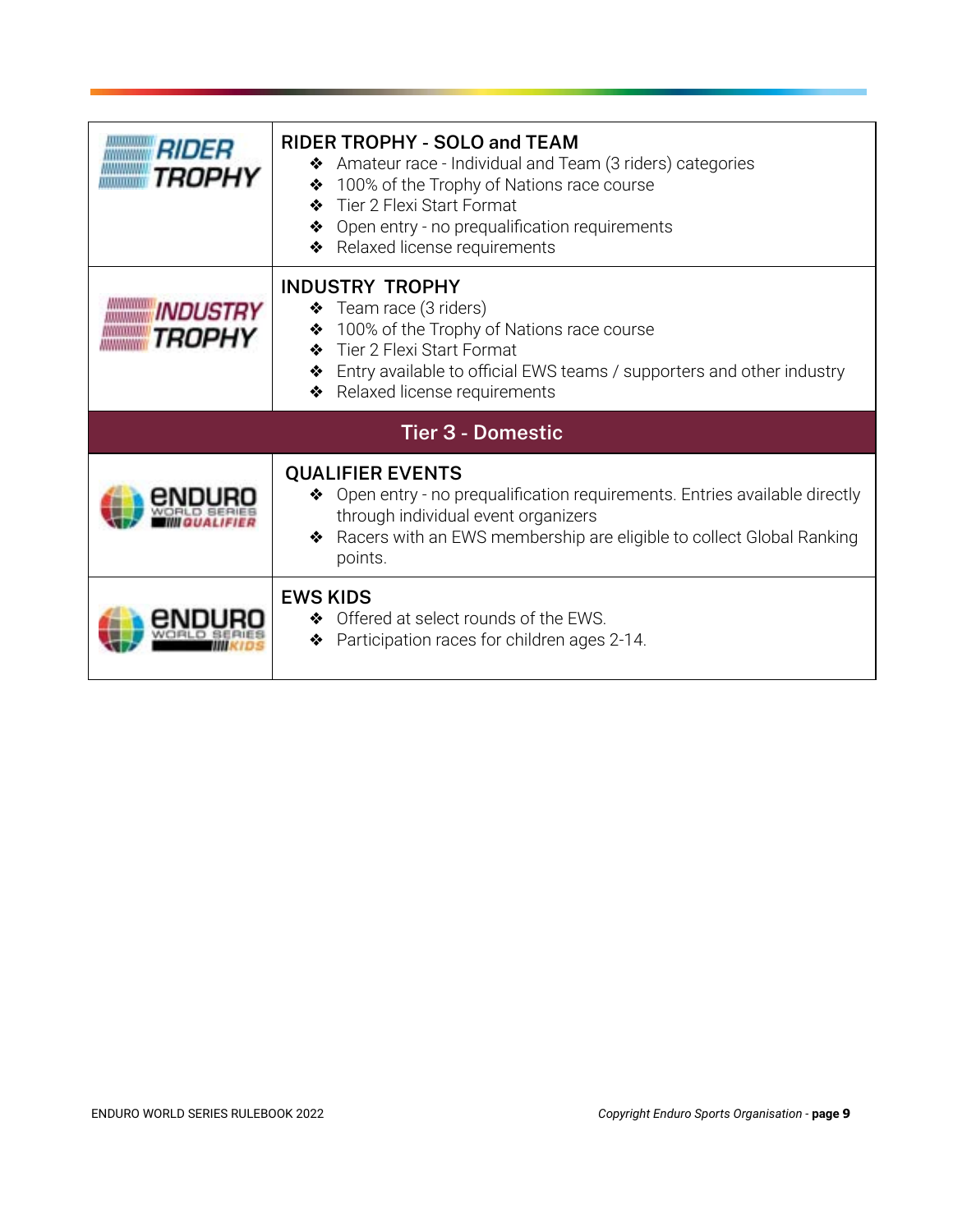

 *\*Only Series Rankings maintained for EWS—E events. EWS-E Global Rankings to launch 2023* 

#### **0.2.4 Event Organisers**

 Event Organiser shall be entirely and exclusively responsible for the organisation of their race, with respect both to compliance with Enduro World Series and UCI rules and regulations and to the administrative, financial and legal aspects.

 The Event Organiser alone shall be responsible to the authorities, participants, attendants, officials and spectators.

 Monitoring by the Enduro World Series, and where applicable, the UCI, national federations and by the commissaires, of the conduct of the race shall concern only the sporting requirements and the Event Organiser alone shall be answerable for the quality and safety of the organisation and installations.

 The Event Organiser shall take whatever safety measures caution demands. The Event Organiser shall ensure that the race may take place under the best material conditions for all parties concerned, riders, attendants, officials, commissaires, journalists, security services, medical services, sponsors, the public, etc.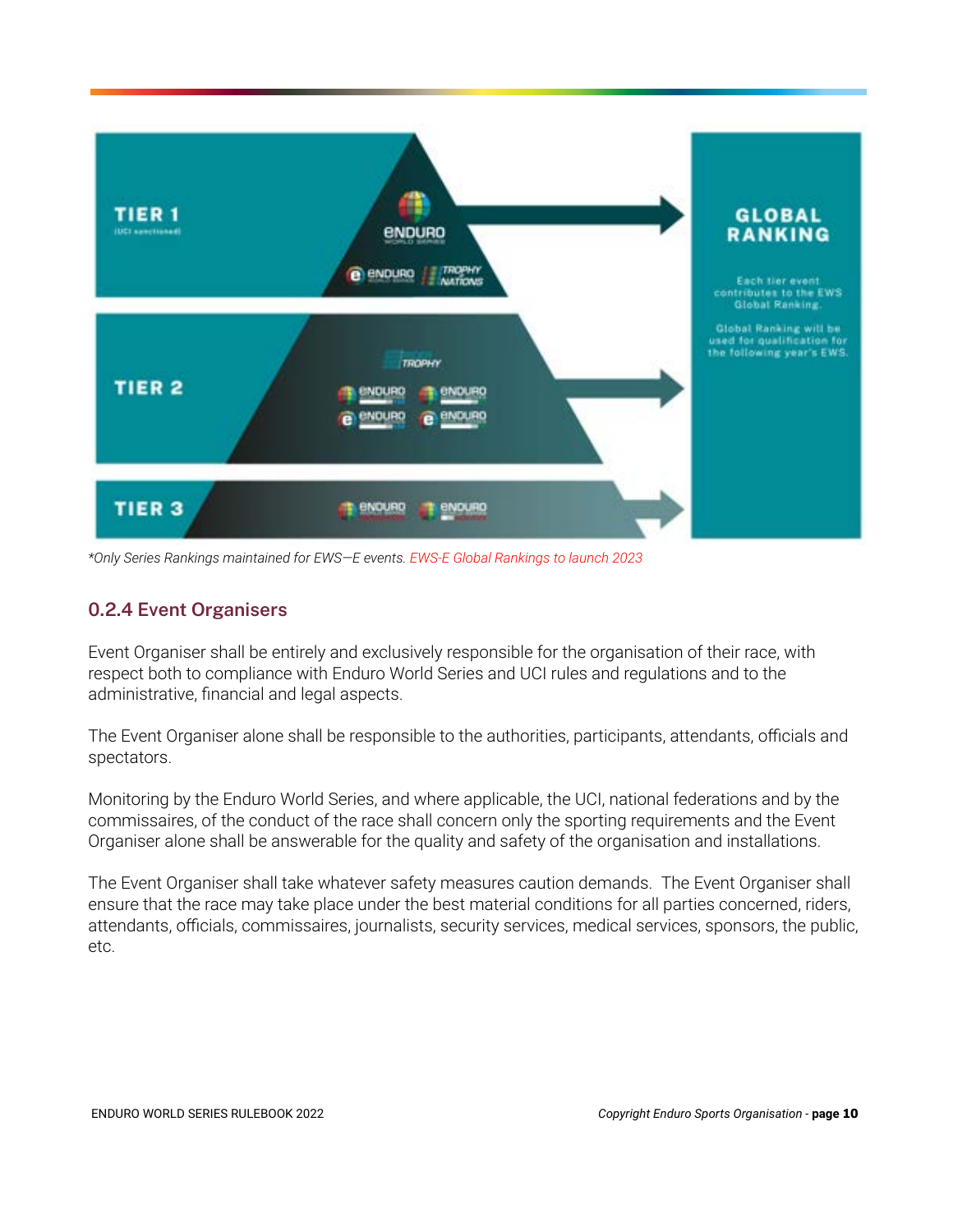### <span id="page-10-0"></span> **0.3: Event Entry [| return to menu](#page-1-0)**

#### **0.3.1 Categories**

All categories are based on rider age on the 31 December of competition year.

#### OFFICIAL CATEGORIES - RANKINGS

 The official 2022 categories for the Global Rankings as well as World Series rankings are as follows: WOMEN WOMEN Under 21 (2002-2005) WOMEN Master 35+ (1987+) MEN MEN Under 21 (2002-2005) MEN Master 35+ (1987+)

 Riders will qualify based on their age/category in the current season. Any age / category adjustments (if applicable) will be made automatically when riders register the following season.

#### RACE CATEGORIES

 Additional / different race categories based on age and level may be offered at Tier 2 and Qualifier events. Refer to Chapters 1-3 for details.

#### **0.3.2 Transgender Policy**

The Enduro World Series adopts the current UCI policies and guidelines on transgender athlete eligibility.

#### **0.3.3 EWS Membership and Race Licenses**

#### **Tier 1 Events**

EWS memberships and UCI licenses are mandatory for all racers in Tier 1 events.

#### **Tier 2 and 3 Events**

 EWS memberships are optional for racers in Tier 2 and 3 events, but only racers holding a valid / active EWS membership will be eligible to collect Global ranking points.

 License requirements for Tier 2 and 3 events are established by the National Federation in the host country and vary depending on the event. It is the responsibility of the racer to check and comply with license requirements.

Racers may also have the option to race with a one event license available for purchase from the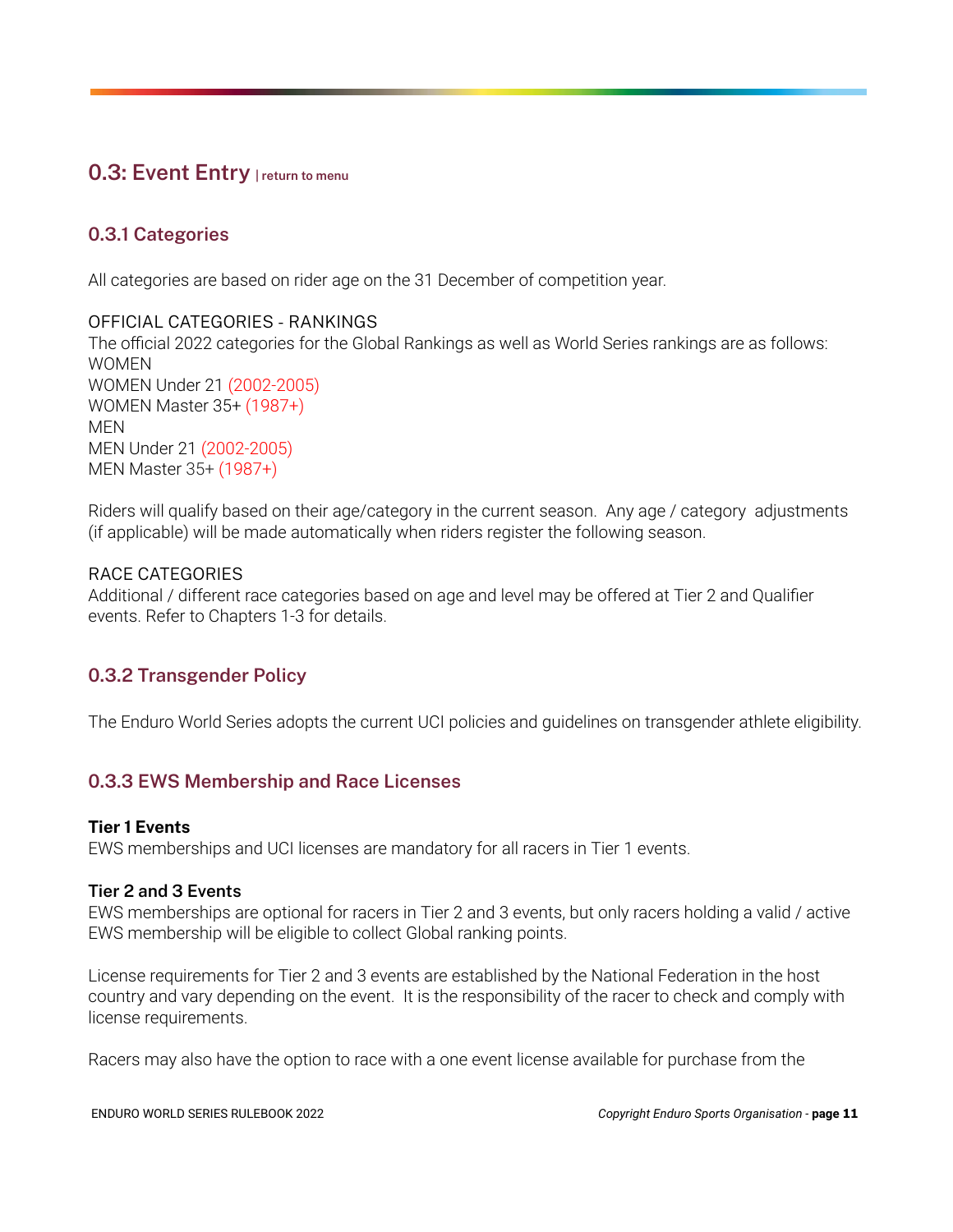national cycling federation in the host country. Check the Race Book or the Event Organiser's website for more details.

#### EWS MEMBERSHIPS

 The funds received from all EWS memberships contribute directly to the cost of the administration of results, rankings, sport development and athlete relations.

 EWS Memberships are available at <https://portal.enduroworldseries.com/>( *User Navigation > My Membership* ) .

EWS memberships are valid for a calendar year (January 1 - December 31).

 A rider must hold a valid EWS membership prior to starting the race in which they hope to win points. No points will be awarded retrospectively should a rider purchase an EWS membership after an event.

#### **0.3.4 Qualification**

#### **Tier 1 Events**

Qualification requirements and reserved entries policies for Tier 1 events are detailed in Chapter 1.

#### **Tier 2 and 3 Events**

 There are no pre-qualification requirements for Tier 2 and 3 events. Open entries offered on a space available basis.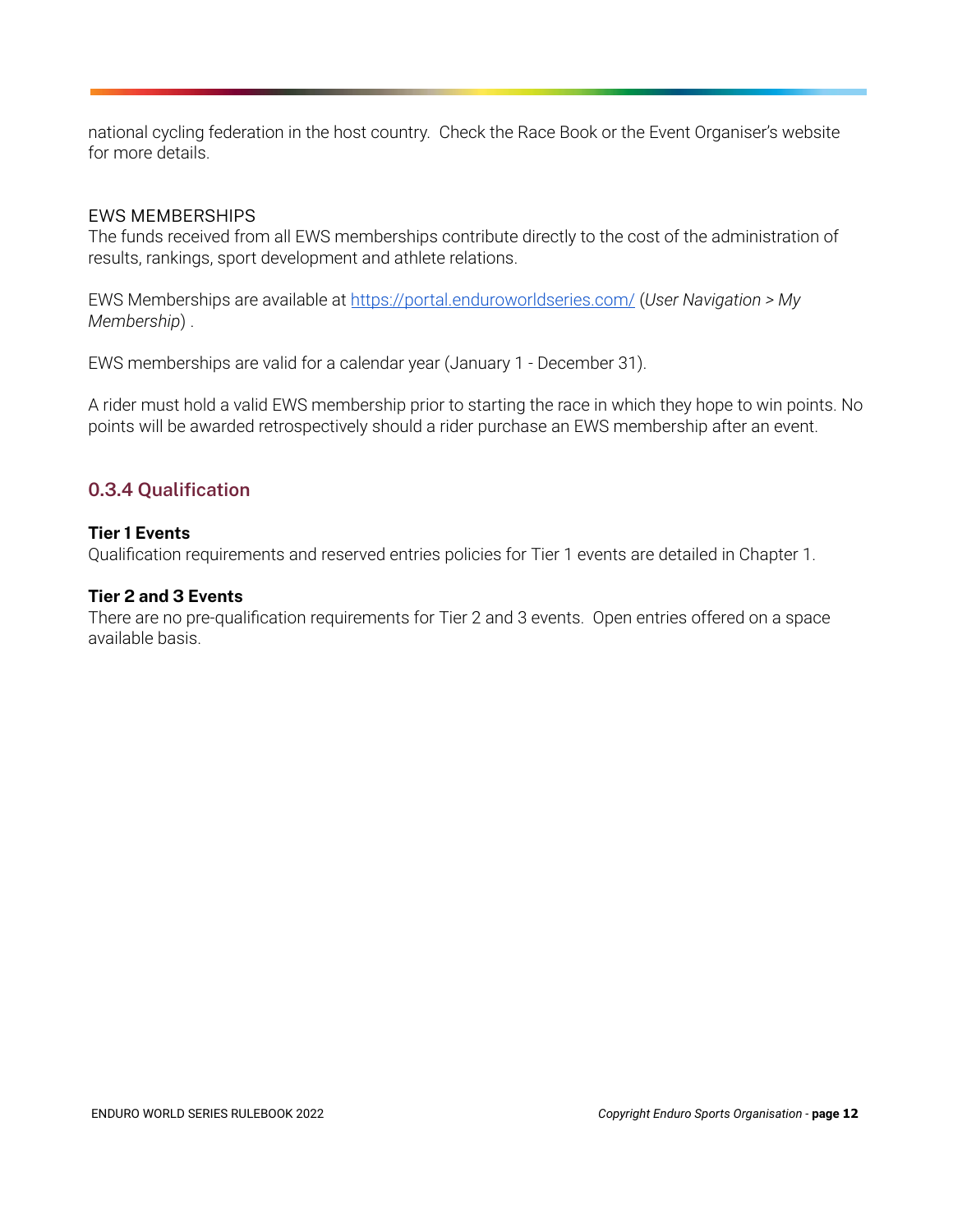#### <span id="page-12-0"></span> **0.4: Course [| return to menu](#page-1-0)**

#### **0.4.1 Structure**

 Enduro racing is about best use of the trails and terrain available to the Event Organiser. Rider experience and enjoyment should be the focus for any course designer. It is expected that, in order to achieve the best riding on the best trails possible, some Special Stages may feature climbing.

#### **Liaison Stages**

 The composition of each Liaison Stage is at the discretion of the Event Organiser. Mechanical uplift (chairlift, truck etc), rider power (pedalling) or a combination of both is acceptable.

As a guideline, at least one Liaison Stage per event should be pedal powered (not chairlift etc).

#### **Special Stages**

 All Special Stages ( *Abbreviated to SP in results/communications* ) must follow a predominantly descending route and focus on testing the rider's technical skills. (EWS-E Power Stages are exempted)

 As a guideline for course designers, Special Stages should aim to contain a maximum of 10% climbing and at least 90% descending. (Example: 2 vertical meters ascent for every 20 vertical meters descent).

 All wooden features (eg. wall-rides or large bridges) especially those that are situated in compressions or braking zones should be covered adequately with an anti-slip surface material.

A B-Line must be installed at every major gap jump or major drop off.

 The General Classification (GC) of each race will be calculated by adding all Special Stage times together.

 The start and finish of each Special Stage will be clearly marked on the map supplied by the Event Organiser.

There is no minimum or maximum duration for a Special Stage.

 All Special Stages must be fully marked prior to Official Training and must be closed to the public during all Official Training times.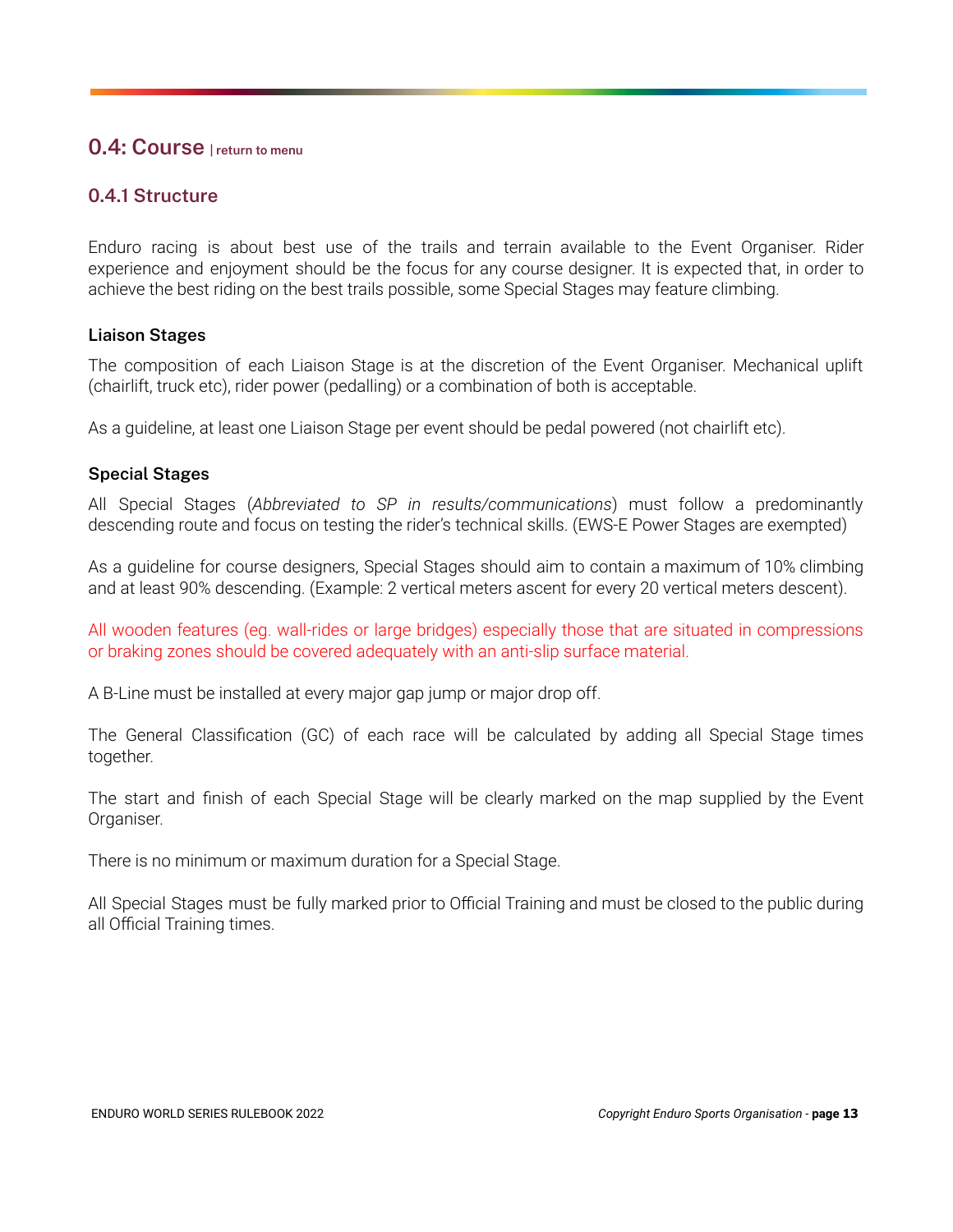#### **0.4.2 Directions and Course Markings**

#### **Tape**

 Where two pieces of course tape, on opposite sides of the course, are installed, the riders must pass between them. In these areas, missing, crossing or passing the course tape on the wrong side will be deemed as course cutting. *See Figure 1 for an example of course taping.* 

#### **Gates**

 Gates can be used to clearly mark sections of the course that a rider must pass through. Missing a gate will be deemed as course cutting. *See Figure 1 for an example of course taping.* 

#### **Direction Markers**

 In areas of open mountainside, an Event Organiser can use a single pole to mark the direction of the route. Riders can pass either side of a single pole. On long road or singletrack sections, an organiser may place small single pieces of course tape. These single pieces of tape act purely as directional markers.



Figure 1: Examples of installed gates and course taping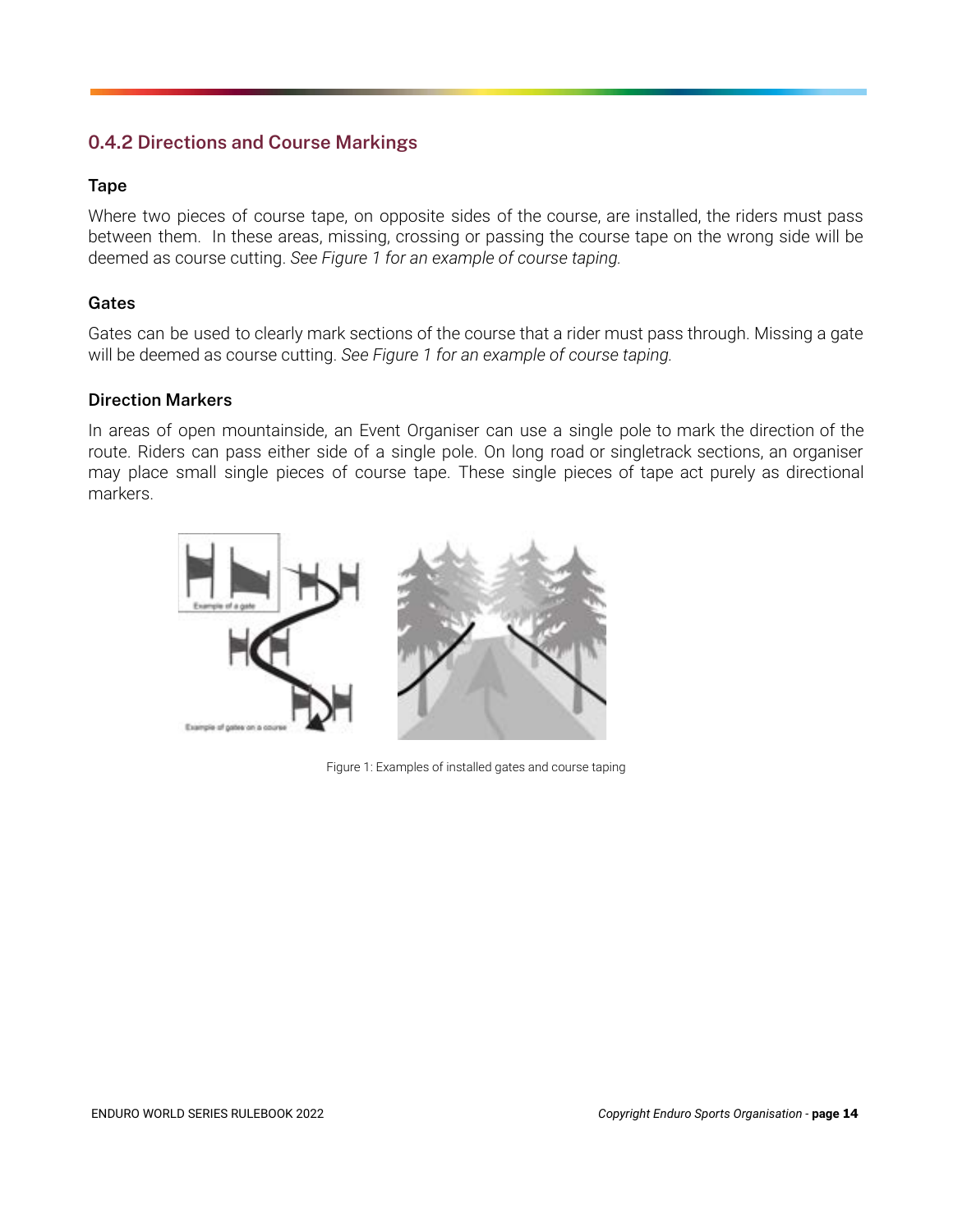### <span id="page-14-0"></span> **0.5: Event Grading System [| return to menu](#page-1-0)**

 Introduced in 2019. In order to best signpost riders to the best event for their level, the Enduro World Series has developed a system for grading events. The colour denotes the technical severity of the course and the number of bars denotes the physical demands of the race.

 If a race course is within either the climbing meterage OR the distance (km) it will be awarded that level of bars. *Example; A super technical course that is 42km long will be a Black 3.* 

All races in the Enduro World Series framework will be awarded a grade.

 The Enduro World Series urges all Event Organisers to adopt this system to help signpost riders at all levels to the race that's best for them.

<https://www.enduroworldseries.com/ews-general/enduro-event-grading-system/>

| enpuro        |                             |                      | <b>EVENT GRADES</b>   |                   |
|---------------|-----------------------------|----------------------|-----------------------|-------------------|
| Physical      | <b00m<br>&lt;25km</b00m<br> | 800-1200m<br>25-40km | 1200-1600m<br>40-55km | $*1600m$<br>>55km |
| Technical     |                             |                      |                       |                   |
| <b>Rookie</b> |                             |                      |                       |                   |
| Intermediate  | .nl                         |                      |                       |                   |
| Advanced      | mfl                         |                      |                       |                   |
| Expert        |                             |                      |                       |                   |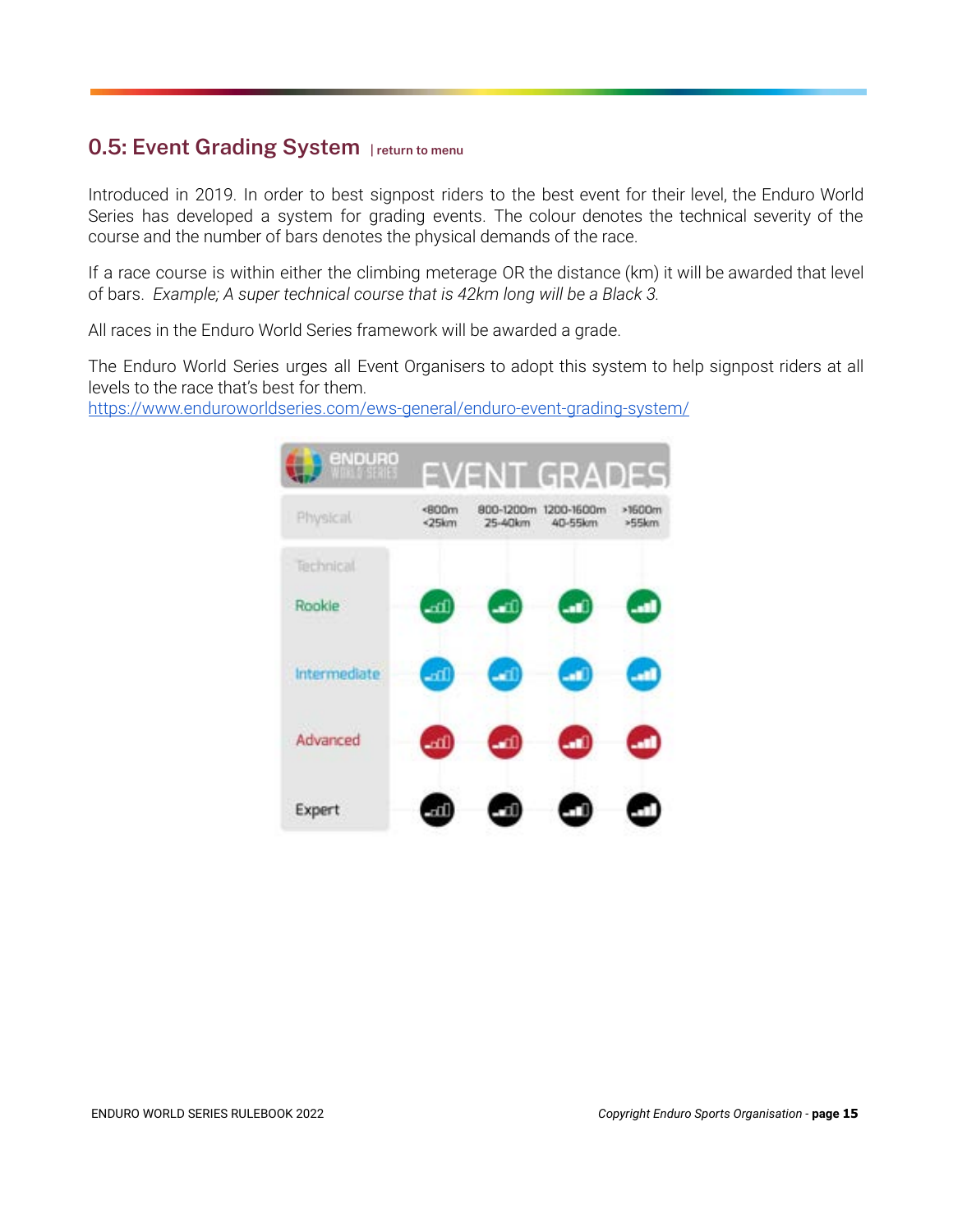### <span id="page-15-0"></span> **0.6: Competition Requirements [| return to menu](#page-1-0)**

#### **0.6.1 Rider Equipment**

Only one frame, fork and one set of wheels can be used by a racer during a race.

 Only upon approval of the Commisaire or Race Director, a racer may replace a frame, fork or wheel during the race.

 A 3 minute penalty will be awarded to every racer who, having received approval by the Commissaire or Race Director, replaces the equipment listed above.

 Any racer found to have replaced a frame, fork or wheel during the race without consent from the Commissaire or Race Director will be disqualified (DSQ).

A racer can use different/unmarked equipment during Official Training.

#### **0.6.2 Equipment Marking**

Equipment Marking Stickers must be utilized at all Tier 1 events.

Stickers must be applied on the rider's right hand side of the bike.

- Fork Crown
- Swingarm / Rear triangle
- Front triangle
- Both wheel rims

 Stickers must be placed on the bike by the racer prior to the race start. Any problems with the Stickers must be reported to the Commisaire or Race Director prior to the race start.

Racers who lose their Stickers prior to the race start may be assessed a time penalty.

 Racers' bikes will be checked for marking at the start of the race and at the finish of every Special Stage. Other random checks of stickered equipment will be carried out throughout the race.

 Following a repair, the racer must return to the Commissaire or Race Director to have the replacement part(s) re-marked (if applicable) before rejoining the race.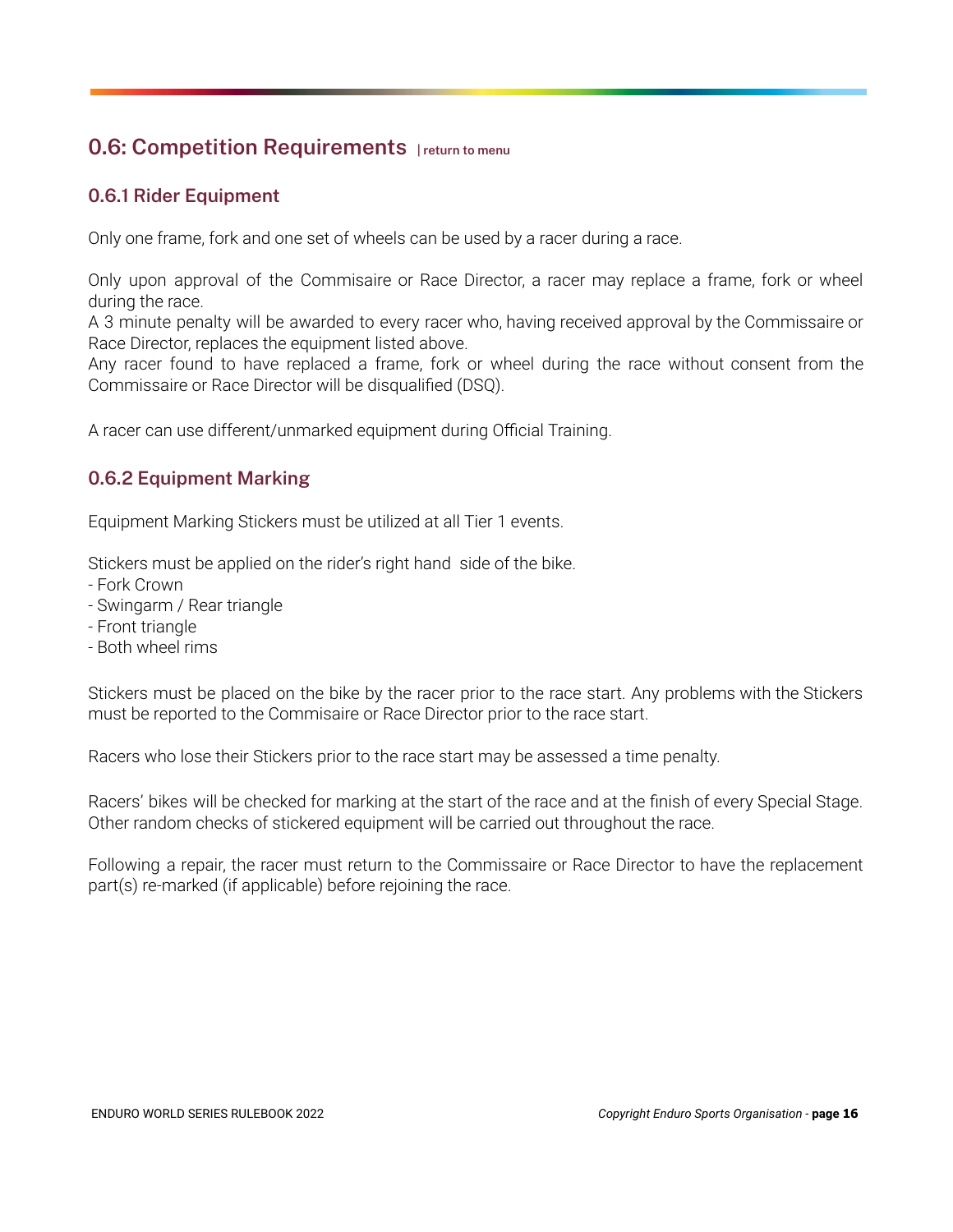**Sticker Location Diagrams:** 

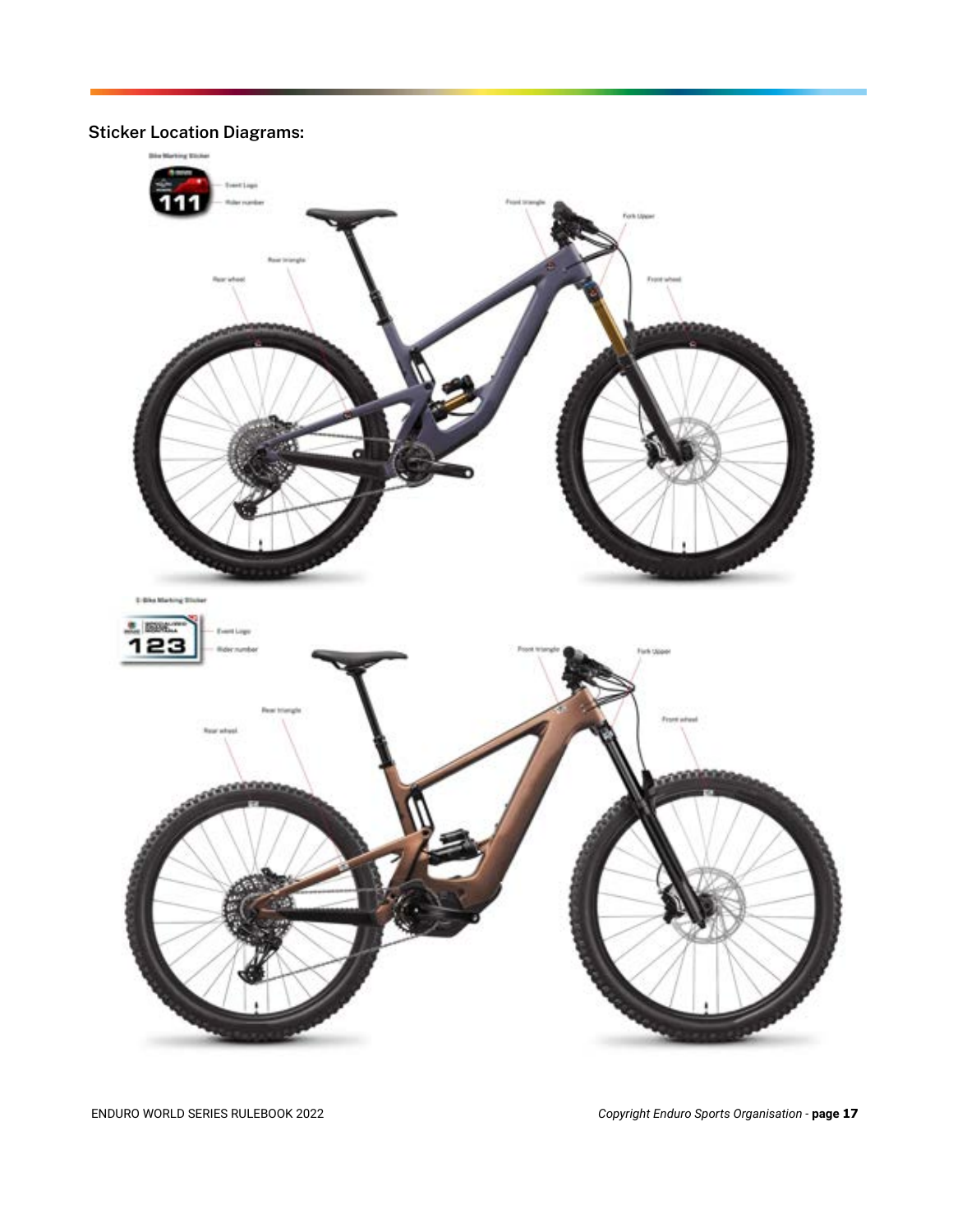#### **0.6.3 RaceLabs Race Plates**

 Use of reusable RaceLabs plate holders will be mandatory at all 2022 Tier 1 Enduro World Series events. RaceLabs plate holders are optional for racers in Tier 2 and Tier 3 events.

Purpose and features:

- Cutting single use plastics
- Integrated emergency medical card providing clear communication up the emergency response chain trackside
- Avoid scuffing and scratching damage to the bike, using a single, easy to mount bar clamp
- Clears all cables, no more cutting and bending throw-away plastic number plates
- Easy to read by race officials and looks professional.



 Altering, cutting or placing of unauthorized sponsors' logos on race plates is not permitted and may result in a penalty.

#### **0.6.4 Training**

 On-bike training must be scheduled by the Event Organiser on all Special Stages before timed competition begins. Practice on all Special Stages is strongly recommended.

 Details of training times are to be published ahead of the event in the Race Book (see Chapter 0.9.1). In rare circumstances (e.g. remote backcountry/weather), and only when approved by the Enduro World Series, scheduled training times may be reduced or removed completely.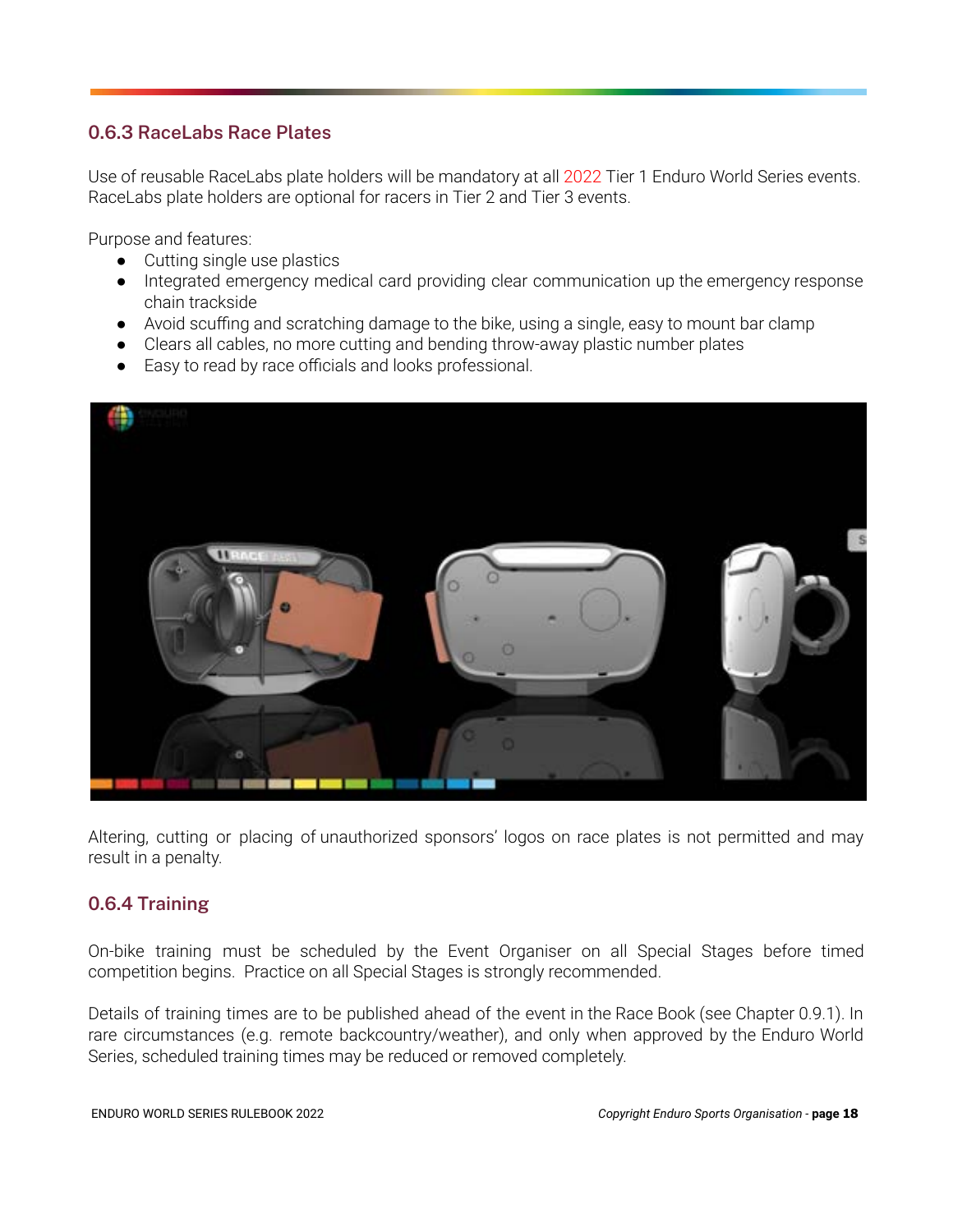At all Tier 1 and related events, all Special Stages must be kept closed to racers following the course map release until Official Training commences. This is to allow the organisation to mark and prepare each Special Stage. Any racer found riding on a Special Stage outside of Official Training will be subject to a penalty including disqualification.

 This restriction is not applicable to Tier 3 Qualifier events unless specifically stated in the individual event rules or Race Book.

 At all Tier 1 and related events, a maximum of ONE training run is allowed per Special Stage, including repeated stages.

 This restriction is not applicable to Tier 3 Qualifier events unless specifically stated in the individual event rules or Race Book. The Enduro World Series recommends limiting the training time to reduce the impact of excess rider traffic on trails and to increase the fairness between local and visiting racers.

 Unless otherwise agreed by the Enduro World Series, Official Training should not be held for more than two days prior to the race.

 During Official Training times, riders must only access a Special Stage from the Stage start and are NOT permitted to push up or create congestion on a Special Stage during Official Training. Any rider found to be accessing a stage by pushing or riding upwards against the direction of travel will be penalised. 'Sectioning' of a Special Stage is allowed unless otherwise stated.

Only riders with a number plate attached to their bike will be allowed on course during Official Training.

Walking of stages without a bike is allowed at any time unless stated in the event's Race Book.

 With the exception of the EWS-E and related events, riders are NOT permitted to use an e-bike on any part of the course during Official Training.

#### **0.6.5 Shuttling**

 The transport of riders between Special Stages by private/team transport (shuttling) is strictly limited to public, open roads during Official Training. A rider found using a private or team vehicle on a closed/private road or track will be subject to a penalty including disqualification.

 In certain circumstances, the use of public roads may be restricted for safety, medical access and/or to avoid excessive congestion on narrow roads. In such circumstances, official drop off zones will be marked on the course map and communicated in the Race Book. Any racer found shuttling beyond the official drop off zone will be subject to a penalty including disqualification.

Any specific details regarding shuttling will be outlined in the Race Book (see Chapter 0.9.1).

During the race, no private/team transport can be used at any time.

#### **0.6.6 Course Cutting**

Taking shortcuts on course in order to gain an advantage can both damage the environment and bring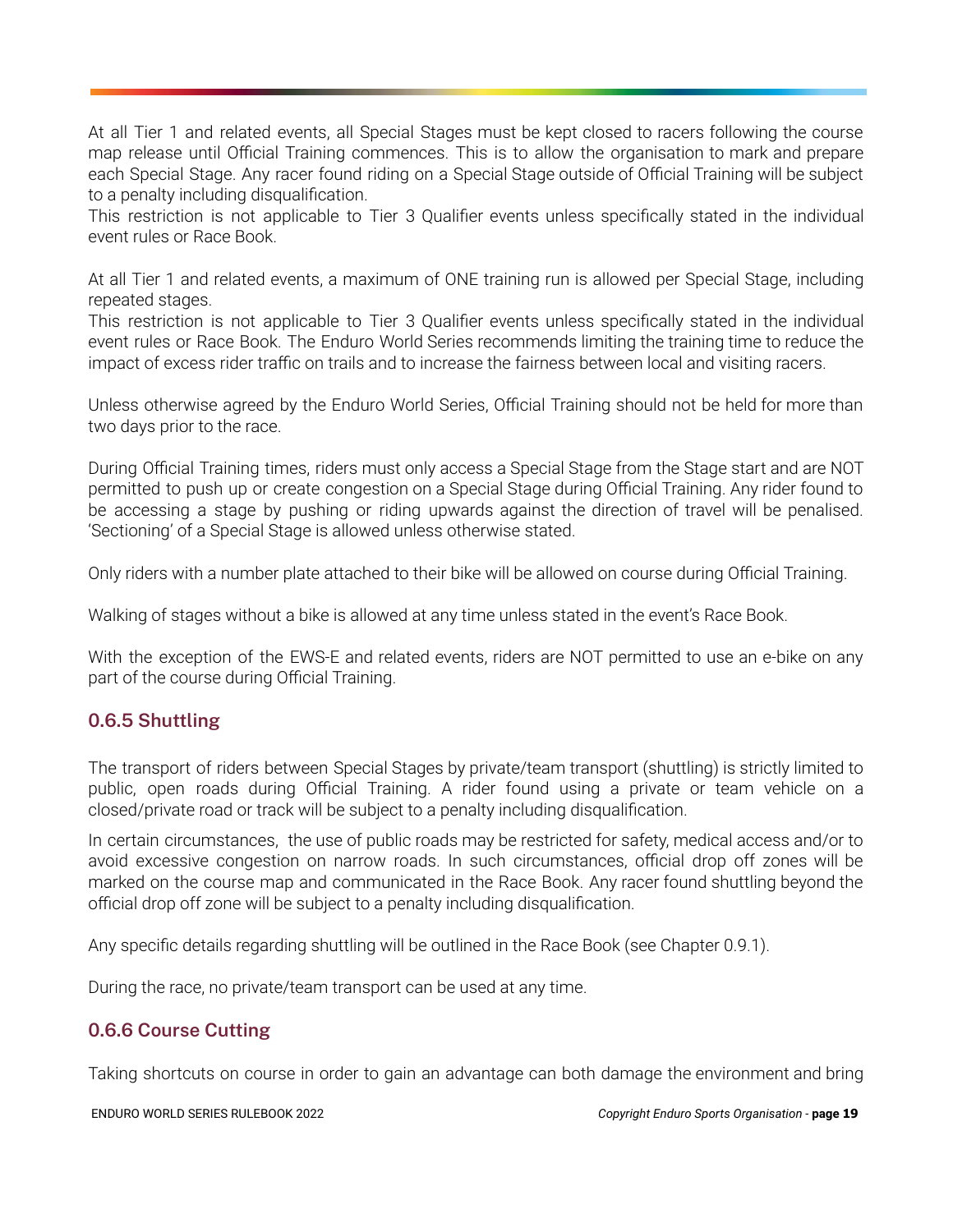the sport and spirit of enduro mountain biking racing into disrepute. Therefore, any rider trying to save time by choosing a line that lies outside of the defined trail will be disqualified.

 The Commissaire or Race Director may choose, in exceptional circumstances, to apply a time penalty instead of a DSQ to a rider found to have cut the course without intention. However, any rider leaving the obvious line must be aware that they risk a DSQ.

#### **0.6.7 Outside Assistance**

 Racers are allowed to stop en-route to access water and food at neutral shops/cafes and water supplies.

 Personal responsibility and self-sufficiency are a large part of the spirit of enduro racing and riders are encouraged to carry adequate equipment for operating in mountainous environments. Each rider should remember that they are solely responsible for themselves but are urged to help other racers on course.

 Riders must be prepared to carry sufficient water to last a minimum of 2 hours of racing between water stops. Although water may be available more frequently than this at many events, no rider should assume so and therefore must be prepared to keep themselves hydrated for a minimum of 2 hours of riding. Food or equipment stashes are not permitted – see Chapter 0.8.1.

Outside Assistance restrictions apply to Tier 1 events – see Chapter 1.

#### **0.6.8 Results**

 The General Classification (GC) will be calculated by adding all Special Stage times together for each rider. In the event of unforeseen or extreme circumstances, the Race Director can decide to withdraw a Special Stage(s) from the General Classification.

 In the case where Special Stage(s) have had to be cancelled, an event must have a minimum of two complete Special Stages in order for the result to be deemed valid for the Global or (if applicable) Series ranking.

 In the event of a tie in the General Classification, the highest placed rider in the final stage will be awarded the higher final placing.

 In the event of a rider being unable to complete their stage due to assisting another rider in a medical emergency or due to some other exceptional circumstance outside of the control of the racer, and a re-run being unable to be offered to the racer, the racer's average Special Stage positions (minus their worst stage) will be taken and the appropriate time awarded to the racer on that given Special Stage.

A rider not finishing a Special Stage will NOT be allowed to re-join the race at any time.

#### **0.6.9 Podiums and Prize Money**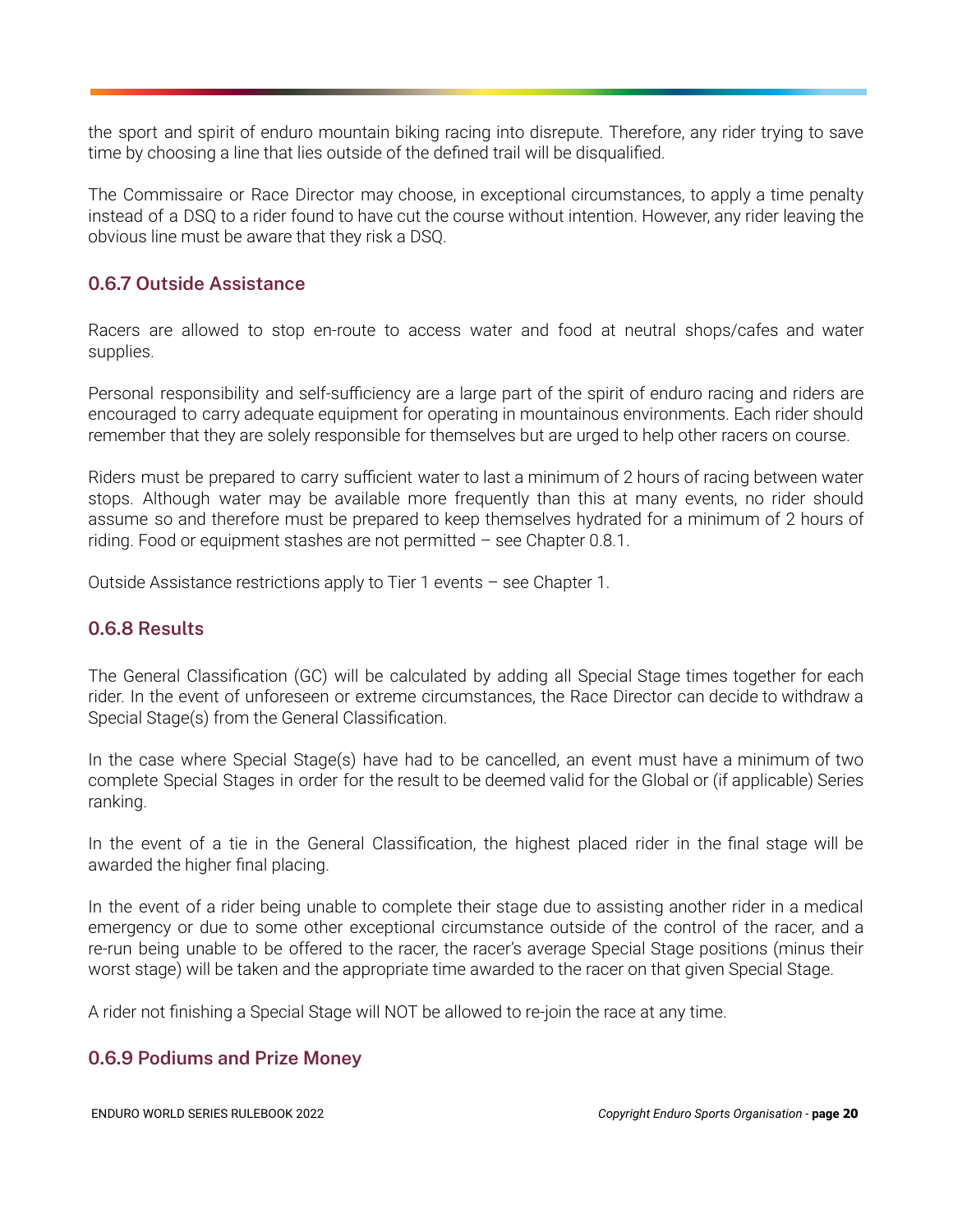Podium presentations will be made for the top 3 riders in each category.

 All riders must attend the podium as scheduled – failure to attend on time may result in a 200EUR fine and / or a forfeiture of any relevant titles or prize money.

 Inappropriately dressed event staff (eg podium girls) are banned at all Enduro World Series event award ceremonies.

 All prize monies paid at Enduro World Series events must be equal between Male and Female categories.

See Chapter 1 for Tier 1 event prize monies minimums and Series Overall prize money.

#### **0.6.10 National Champions Jersey**

 Sleeves and arm bands are only permitted for official National Cycling Federation awarded National Enduro Champions.

 A rider who has won a UCI recognized National Enduro Championship in their country must have their National Champion jersey approved by their National Federation prior to Enduro World Series competition.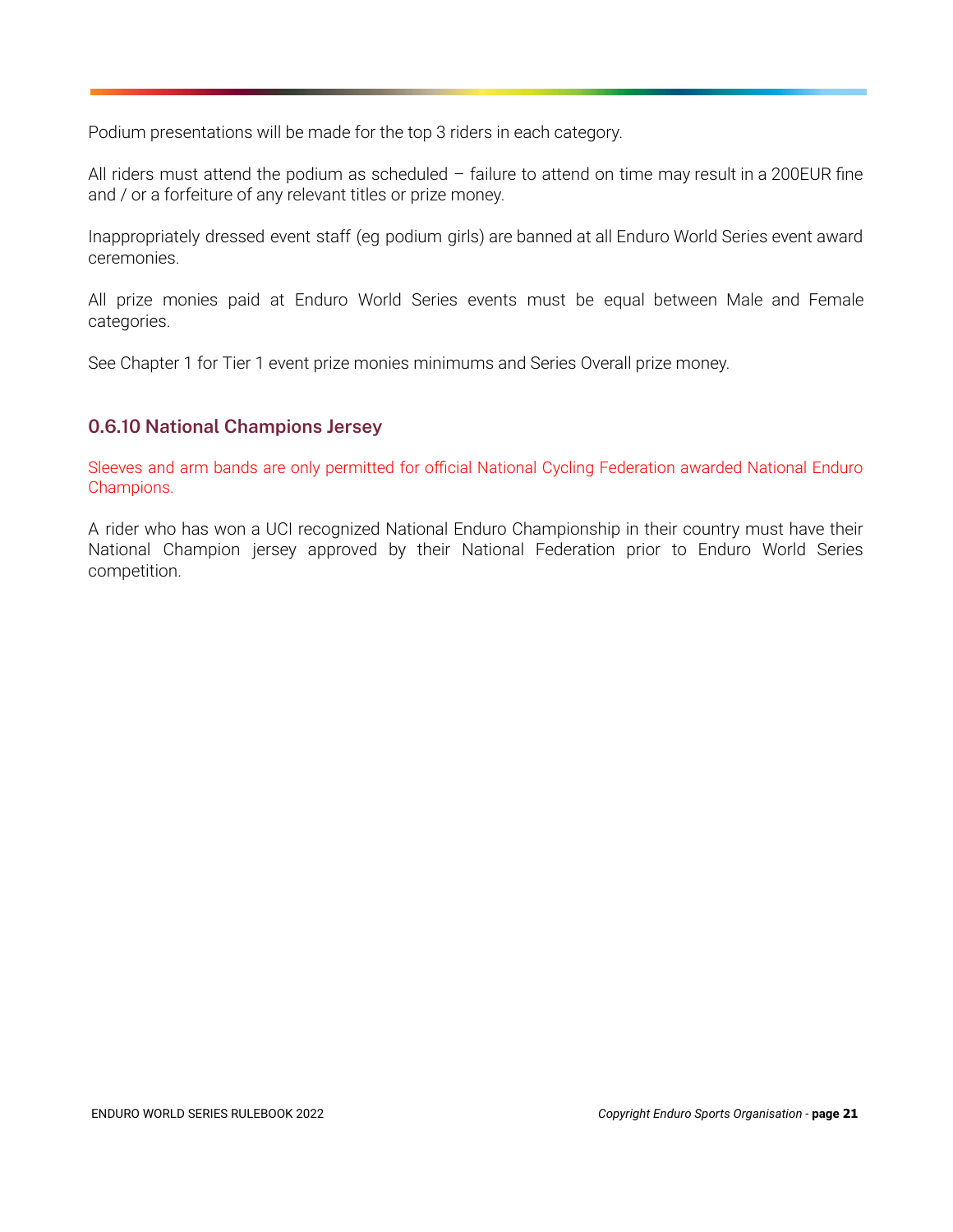#### <span id="page-21-0"></span> **0.7: Safety [| return to menu](#page-1-0)**

#### **0.7.1 First Aid + Evacuation**

A Medical Plan and location of the First Aid Base will be available at race headquarters.

 Medical staff should carry a first aid qualification and meet the standards required in the given territory of the event.

 The Event Organiser must supply each racer with the details of who to contact in the event of an accident on course.

 During Official Training, the Event Organiser must provide at least one medical base station open during all training hours, basic on course medical cover and medical contacts for riders to use in the event of a training accident.

 It is best practice for the Event Organiser to include space for a rider's medical details and emergency contact information on the card situated in the rear of the number plate. It is the rider's responsibility to add any personal details accurately. See Chapter 0.6.3 RaceLabs race plates.

 In remote events that include hard to access backcountry stages, the Race Director may ask all riders to carry a whistle, to be used to attract attention in the event of an emergency. It is the rider's responsibility to supply their own whistle.

 It is strongly recommended that Event Organisers phase Official Training into zones to reduce the areas needing to be covered by medical staff during Official Training times.  *For example: Special Stages 1-3 open Thursday for training, Special Stages 4-6 open Friday, Race Saturday (SP1-3) and Sunday (SP4-6)* 

 It is strongly recommended that Event Organisers adopt a Safety Buddy system. A Buddy is a person who will know a racer's whereabouts at all times during Official Training. At least one Buddy should report to event HQ at the end of each training day to report that both parties are safely off the course. A Buddy can be a racer or team staff member riding with the rider on all stages throughout training.

Where a rider believes another competitor is injured on course, they should alert the next race official/marshal they see. The Special Stage result of any rider delayed due to voluntarily assisting another rider will be determined by the Commissaire or Race Director.

 Race Directors and/or medical staff reserve the right to remove any racer from the course if they feel it is unsafe for the racer to proceed.

 Race Directors may also remove any racers from course if the racer exhibits disruptive or reckless behaviour that endangers themselves or others.

 Race Director reserves the right to halt or cancel the event in case of emergency, adverse weather conditions or unforeseen circumstances. ENDURO WORLD SERIES RULEBOOK 2022 *Copyright Enduro Sports Organisation -* **page 22**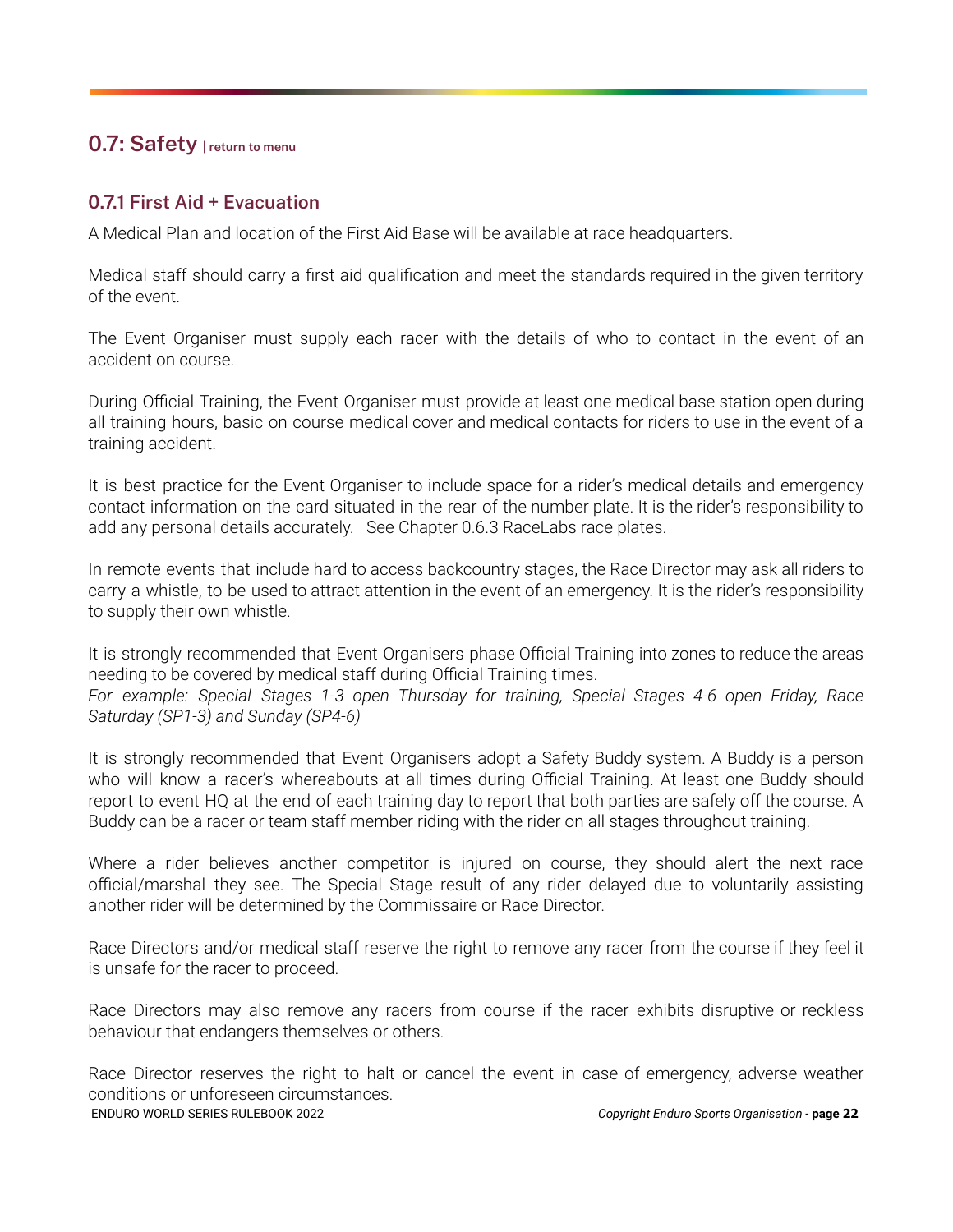#### **0.7.2 Concussion Protocol and Medical Records**

 Any racer who fails a concussion assessment by a qualified medical practitioner, during that event, will be removed from the current practice session or race and will be prohibited from further participation in any practice session or race until cleared in writing by a doctor to resume such activity.

 Should a concussion be confirmed by a medical doctor, the athlete is responsible for completing a "graduated return to activity' plan.

 During all Enduro World Series events, medical staff may collect preliminary rider injury and illness data, in order to monitor the magnitude of issues that occur. As part of a rider's participation this will include a rider's medical data should any rider sustain an injury (or illness) during an event.

 No rider will be identifiable at any stage during any collection of this data, and any data collected on a rider will be anonymized and kept strictly confidential at all times. The information gathered may be used by the Enduro World Series to help guide and direct future rider health and injury/illness prevention initiatives. A rider does not need to do anything as part of this data collection.

#### **0.7.3 Safety Equipment Requirements**

 All riders must wear a helmet during competition, during both Liaison and Special Stages. The helmet should meet the regulations set by the Event Organiser. The correct fitting, condition and suitability of the rider's helmet is the sole responsibility of the rider.

 A two-piece helmet (with removable jaw piece) will be accepted as a full-face helmet. However, due to national insurance and federation regulations any helmet used in an event must pass the standards of that territory's national regulations. Further information may be found in the Race Book for each event.

 Specific body protection and helmet requirements may also be stipulated at each event, in accordance with that territory's national regulations. Any protection rules put in place by the Event Organiser must be followed by all racers. No exceptions will be permitted.

 For safety reasons the Event Organiser of any event can make it mandatory that ALL racers carry a water/windproof jacket or whistle. In this case, no racer will be allowed to leave the start line without the prescribed equipment. Details of any mandatory equipment will be announced in the Event Notice section of the Race Book. All riders must attend a race prepared for this eventuality.

It is strongly recommended that all racers carry:

- Suitable backpack
- Waterproof jacket
- Emergency blanket
- Tube / puncture repair kit
- Multi tool
- Basic, well maintained first aid kit
- Course Map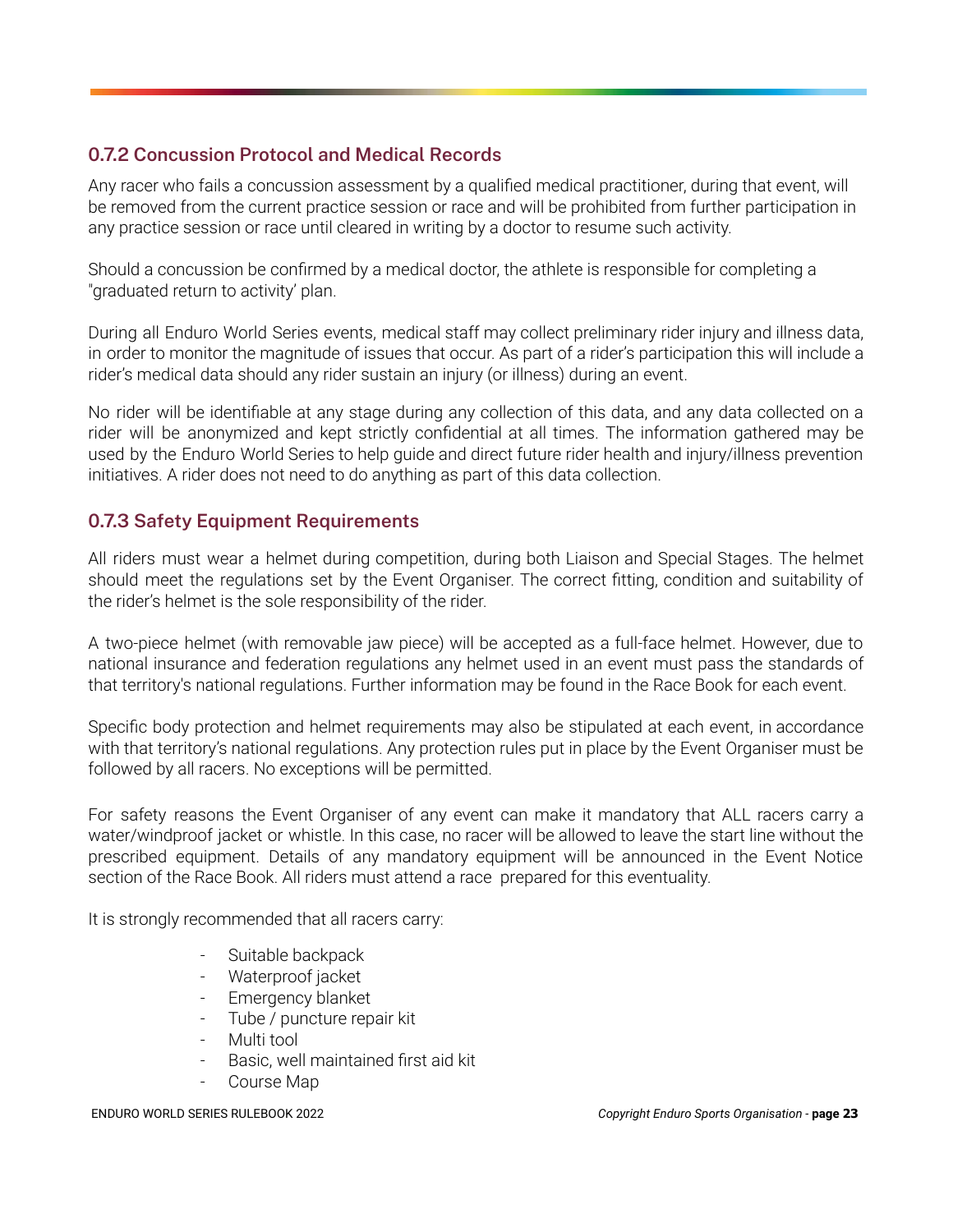- Food and fluids
- Eye protection (glasses or goggles)
- Emergency contacts supplied by Event Organiser
- Whistle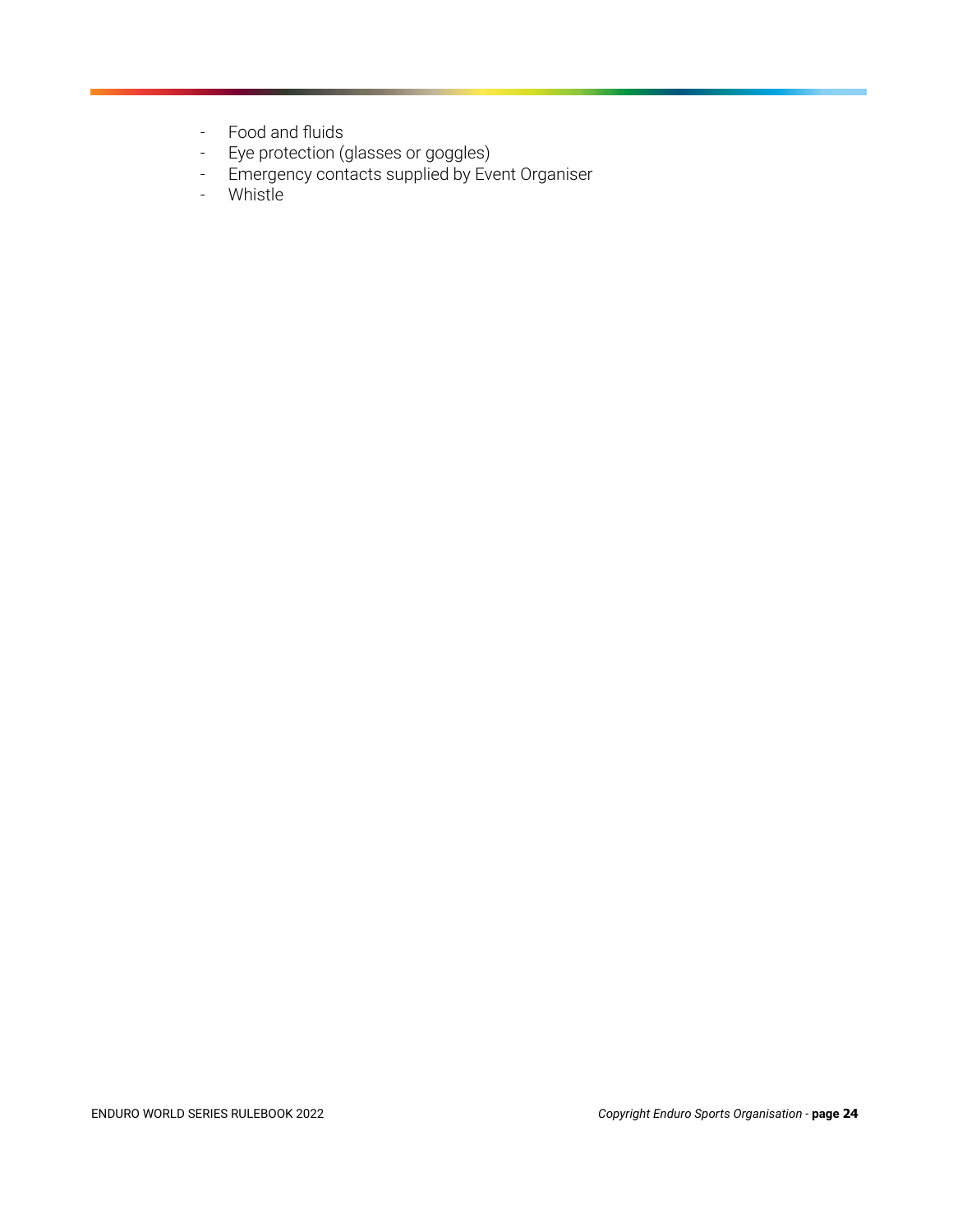#### <span id="page-24-0"></span> **0.8: Environmental Rules [| return to menu](#page-1-0)**

#### **0.8.1 Waste & the Environment**

 Enduro mountain bike racing allows us to ride into remote, backcountry areas of natural beauty. It is of the utmost importance that all racers respect their environment and consider the impact they leave behind for the local riding community. The below rules have been put in place to protect our trails and our riding environments.

 The Enduro World Series and its local organisers reserve the right to penalise any rider whose actions are deemed to seriously damage the local environment.

No disposable goggle tear offs are allowed to be used.

 Riders cannot intentionally drop anything (e.g. food wrappers, tubes, broken equipment etc) outside of a publically available trash can. Any rider deemed to be abusing the environment will be penalised. Riders must always aim to leave nothing on course.

 Riders must not store food and drinks or clothing and equipment on the trail (Food/Gear Stashes). Packaging left behind and uncontrolled food supplies may have a serious impact on local wildlife and the local environment. Any rider found to be hiding or retrieving supplies from unofficial feed / tech stations will be penalised.

 Riders must not store or drop clothing or equipment on the trail (Kit Stashes) during Official Training or racing. All riders must remain self-sufficient and carry off the trails what they carry onto them.

 Any racer found damaging the course or altering a Special Stage without the Event Organiser approval will be subject to a penalty including disqualification.

#### **0.8.2 Single Use Plastics**

 The Enduro World Series is working towards eliminating single use plastics at all events. Further news and reduction strategies will be released throughout 2022. Local Event Organisers are urged to minimize single use plastics.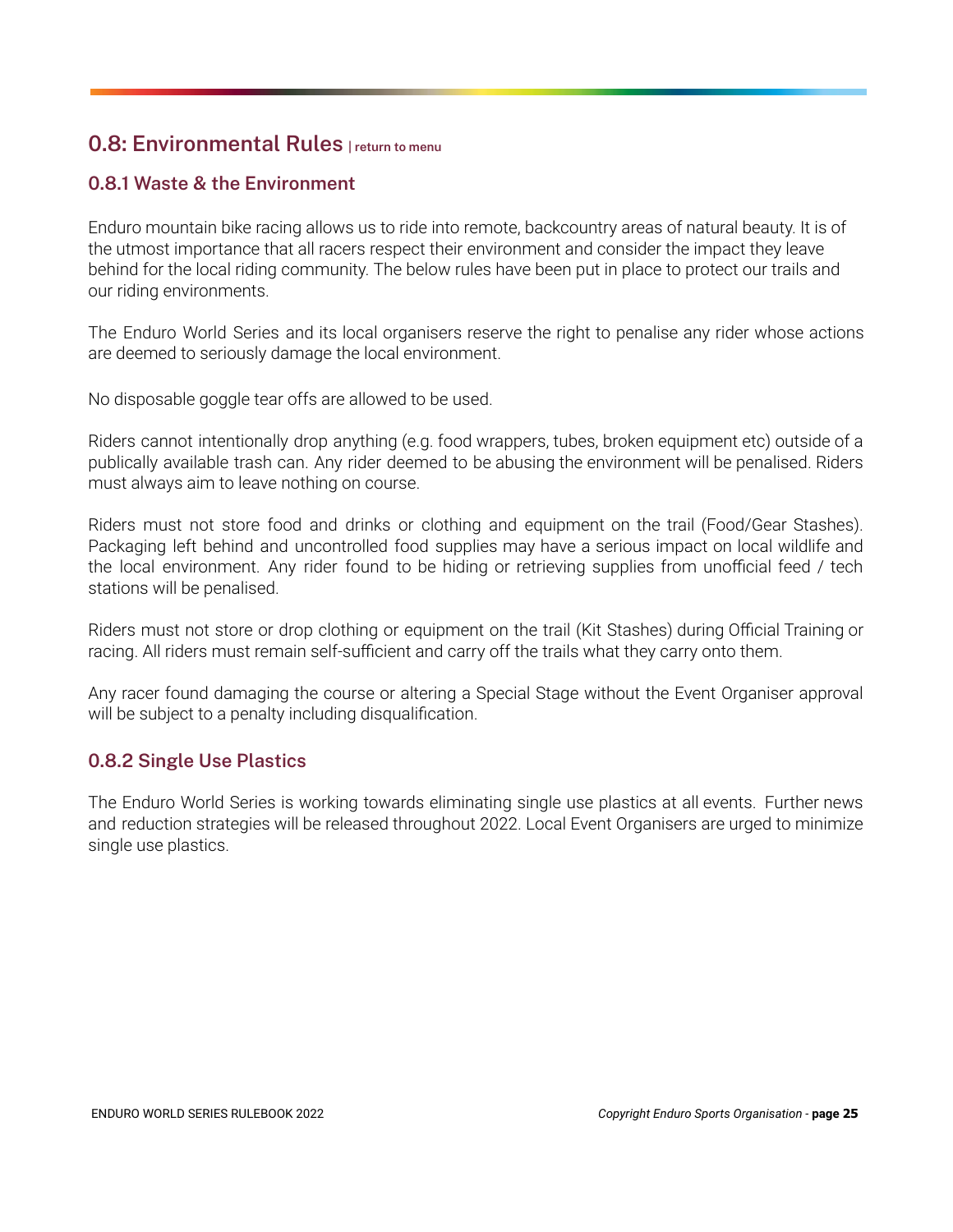#### <span id="page-25-0"></span> **0.9: Communication [| return to menu](#page-1-0)**

#### **0.9.1 Race Book**

The Race Book document will be made available online and will include the following details:

- schedule including course announcement date
- race entry procedures and cancellation policies
- race categories
- license and membership requirements
- protection rules
- uplifts / shuttling
- venue map
- course overview
- emergency response and medical
- Event Organiser contacts
- any other special regulations or policies

 The Race Books will also include an Event Notice section. Any updates or changes will be published in the Event Notice section.

 The Race Books may also contain other information regarding the venue and race logistics to help racers plan and prepare.

 It is the rider's responsibility to read and understand the Race Book. Having not read the Race Book will not be accepted as an excuse for any rule violation by any rider.

 Race Book documents are available on [www.enduroworldseries.com](http://www.enduroworldseries.com/) for Tier 1 / 2 events. Refer to the Event Organiser's website for Tier 3 Qualifier events.

#### **0.9.2 Rider Briefing**

 An electronic Rider Briefing will be hosted for EWS100/EWS80 and EWS-E100/EWS-E50 racers prior to the race commencing. Refer to the Race Book for schedule.

#### **0.9.3 Course Maps**

 A course map must be produced by the organiser and displayed at registration and in Race Headquarters. This map may also be published on the event website. Riders must study the map and understand the race route before leaving the start.

 For Tier 1 (and related) events, the course map must be released minimum 5 days before training starts.  *Example: Course map release - Sunday - Official Training - Friday. Race – Saturday, Sunday.*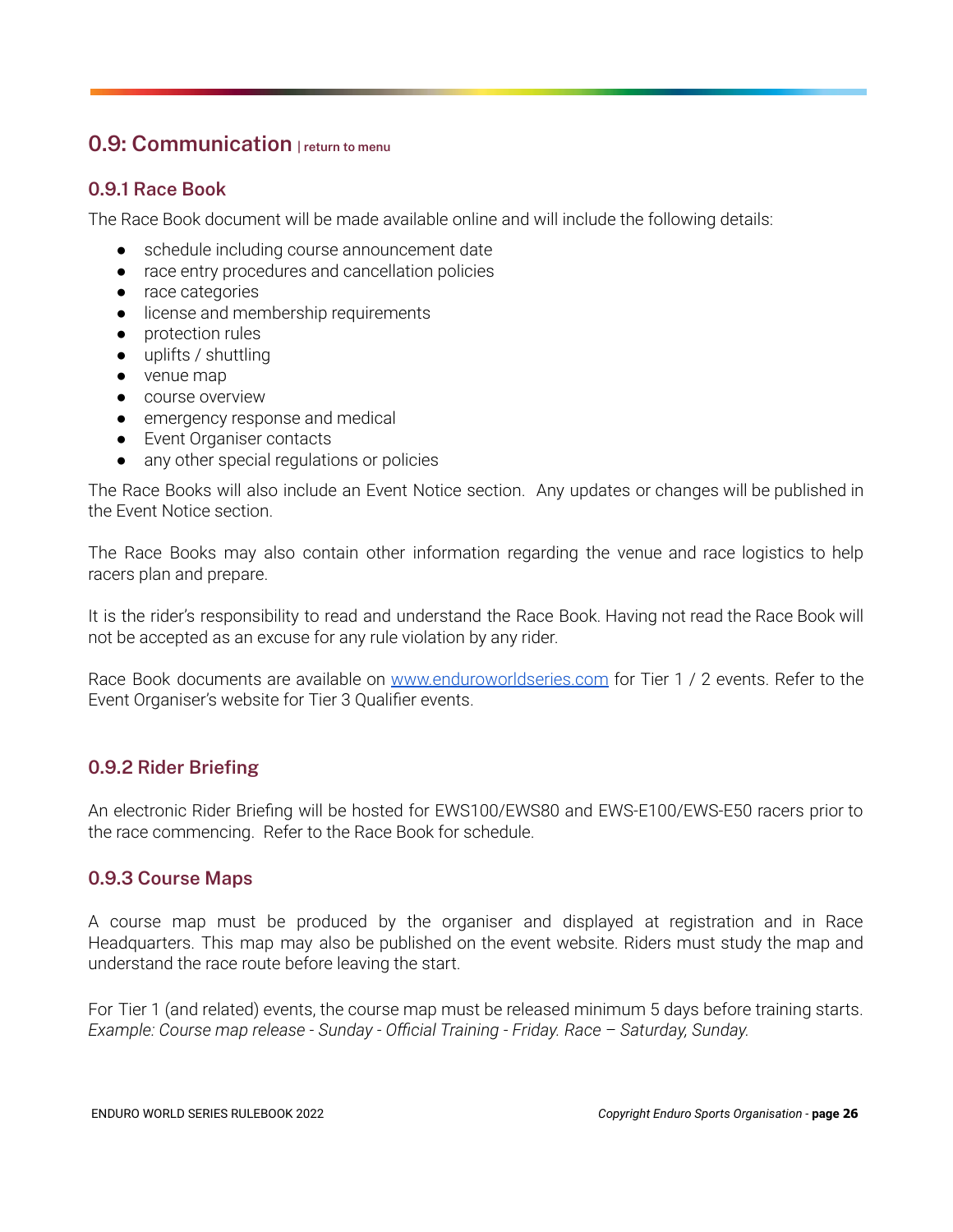#### <span id="page-26-0"></span> **0.10: Rankings [| return to menu](#page-1-0)**

#### **0.10.1 EWS Global Rankings**

 The EWS Global Rankings are based on the EWS, EWS100, EWS80, and Tier 3 Qualifier events. All points scored during a calendar year will be included in the annual Global Ranking.

The 2022 Global Rankings determine :

- ❖ Qualification for the 2023 Reserved Entry list,
- ❖ Eligibility for riders registered in a 2022 EWS100 race to upgrade to the EWS,
- ❖ Selections for the 2022 Nations team at the Trophy of Nations,

 EWS—E events are not included in the Global Rankings. A separate Global Rankings for EWS-E events will launch in 2023.

#### **0.10.2 Series Rankings**

 Separate Series rankings are maintained for the EWS and EWS-E. Refer to Chapter 1 for details regarding the EWS and EWS-E Series Rankings, titles and prize money.

#### **0.10.3 Team Rankings**

 Only official, registered EWS and EWS-E teams will contest the team rankings of the Enduro World Series. See Chapter 1 for details.

#### **0.10.4 Memberships**

Only active EWS Members will be eligible to collect Series and Global Ranking points. (see Chapter 0.3.3)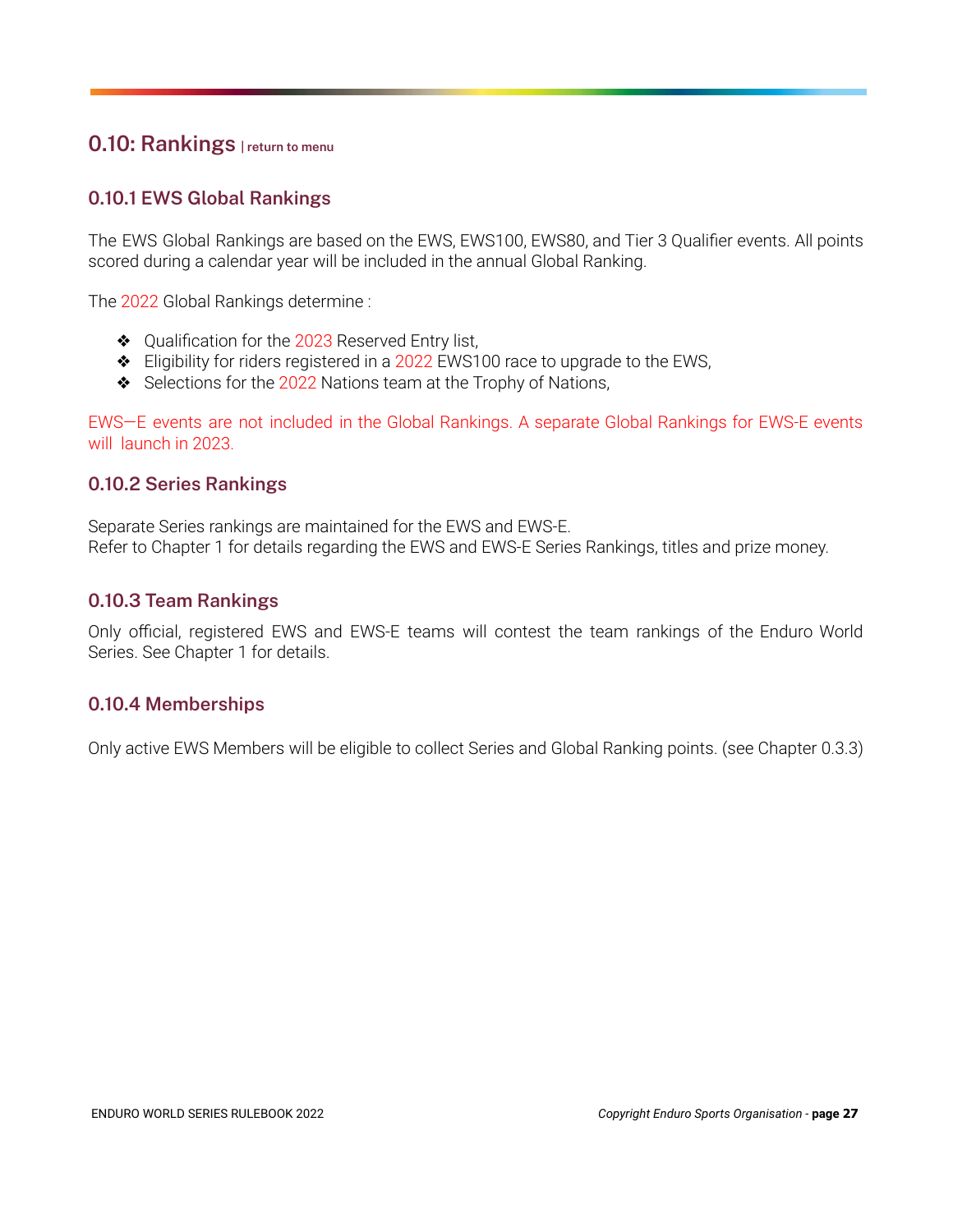#### <span id="page-27-0"></span> **0.11: Anti Doping Policy [| return to menu](#page-1-0)**

 All riders entered into the event must comply with all Anti-Doping regulations and procedures if asked to do so. Failure to do so will result in disqualification from that event and further penalisation as deemed appropriate by the Enduro World Series.

 The Enduro World Series will respect and assist any National Cycling Federation / Anti-Doping Agency operating anti-doping controls at Enduro World Series events.

 The Enduro World Series will respect all penalties imposed by any Anti-Doping agency on any rider in the Enduro World Series.

 Any rider serving a ban imposed by any Anti-Doping Agency, in any individual nation, will not be able to compete in any Enduro World Series event (Tier 1, 2 or 3) for the duration of that ban.

 Any Enduro World Series event (Tier 1, 2 or 3) results achieved during the period of an anti-doping rule violation, including any retrospective bans or penalties, shall be disqualified.

 The Enduro World Series Management Board reserves the right to maintain a zero-tolerance approach to drug taking in the Enduro World Series.

 The Enduro World Series will follow all ITA rules, protocols and procedures. It is the responsibility of all riders, teams, coaches to read and follow all advice and documents provided by ITA.

 For the full UCI Anti-Doping rules see UCI Rules Chapter XIV. For all information on ITA, protocols and Banned Substances visit [www.ita.sport](http://www.ita.sport/)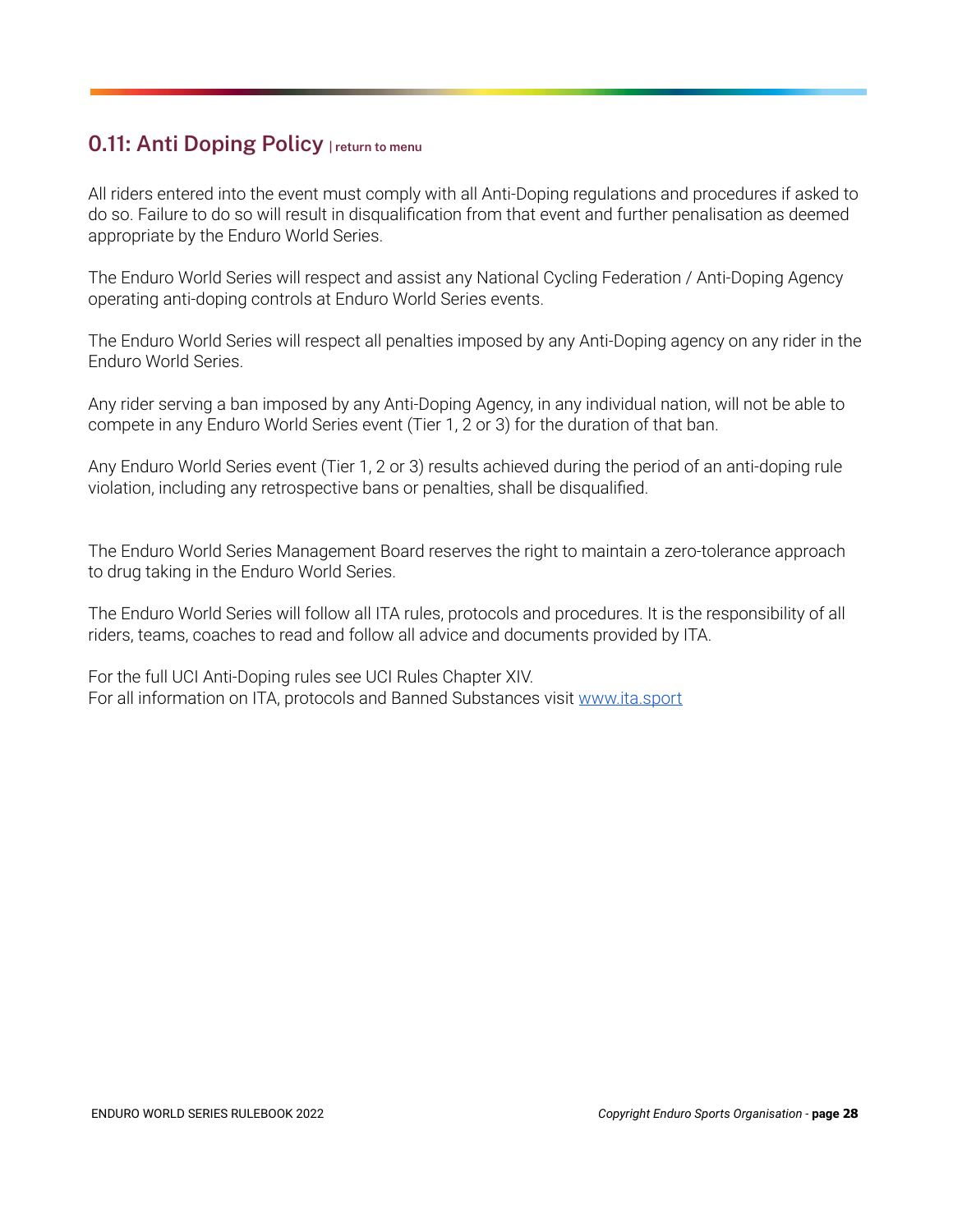#### <span id="page-28-0"></span> **0.12: Rule Violations [| return to menu](#page-1-0)**

#### **0.12.1 Commissaires**

 At all Tier 1 events, the appointed Chief UCI Commissaire will have the final say in rule violations and penalties.

 At other Enduro World Series events where a commissaire has been appointed, the Commissaire will have the final say. If no Commissaire has been appointed, the Race Director is responsible for the application of the rules and has the final say.

#### **0.12.2 Rule Violation Recording**

 All rule violations must be filed, including the recording of witnesses, with the Commissaire or Race Director using the Rule Break Report Form available at: [www.enduroworldseries.com/official-resources/](http://www.enduroworldseries.com/official-resources/) No rule violation will be discussed with a rider unless a complete Rule Break Report Form has been submitted.

 The Race Director can appoint special 'Flying Marshals' to travel around the course at their own discretion to undisclosed points. These 'Flying Marshals' can report rule violations to the Commissaire or Race Director.

 There is no appeal process for rule decisions following the hosting of the podium. All results will stand following this time.

#### **0.12.3 Penalties**

 The Commissaire and Race Director are authorized to give additional penalties (including verbal warnings, fines, relegation of position, time or points penalty and/or disqualification) that are not listed in the Rules in the case of a rider who fails to respect the other riders, the spirit of the sport, the environment or the organization,

#### **0.12.4 Yellow / Red Cards**

 Enduro World Series has the right to issue any rider a yellow card at any time throughout the season. Yellow cards may be issued following clear and supported evidence of a serious rule violation post-event, or in exceptional circumstances during an event.

 A second card issued to a rider in one year will be red. A rider issued a red card will have up to 200 Ranking points deducted from their season total.

Yellow or Red cards can be awarded up to 1 month after the date of the rule violation.

 A list of Red and Yellow cards issued during a season will be hosted on  [www.enduroworldseries.com/ews-general/rules-and-resources](http://www.enduroworldseries.com/ews-general/rules-and-resources)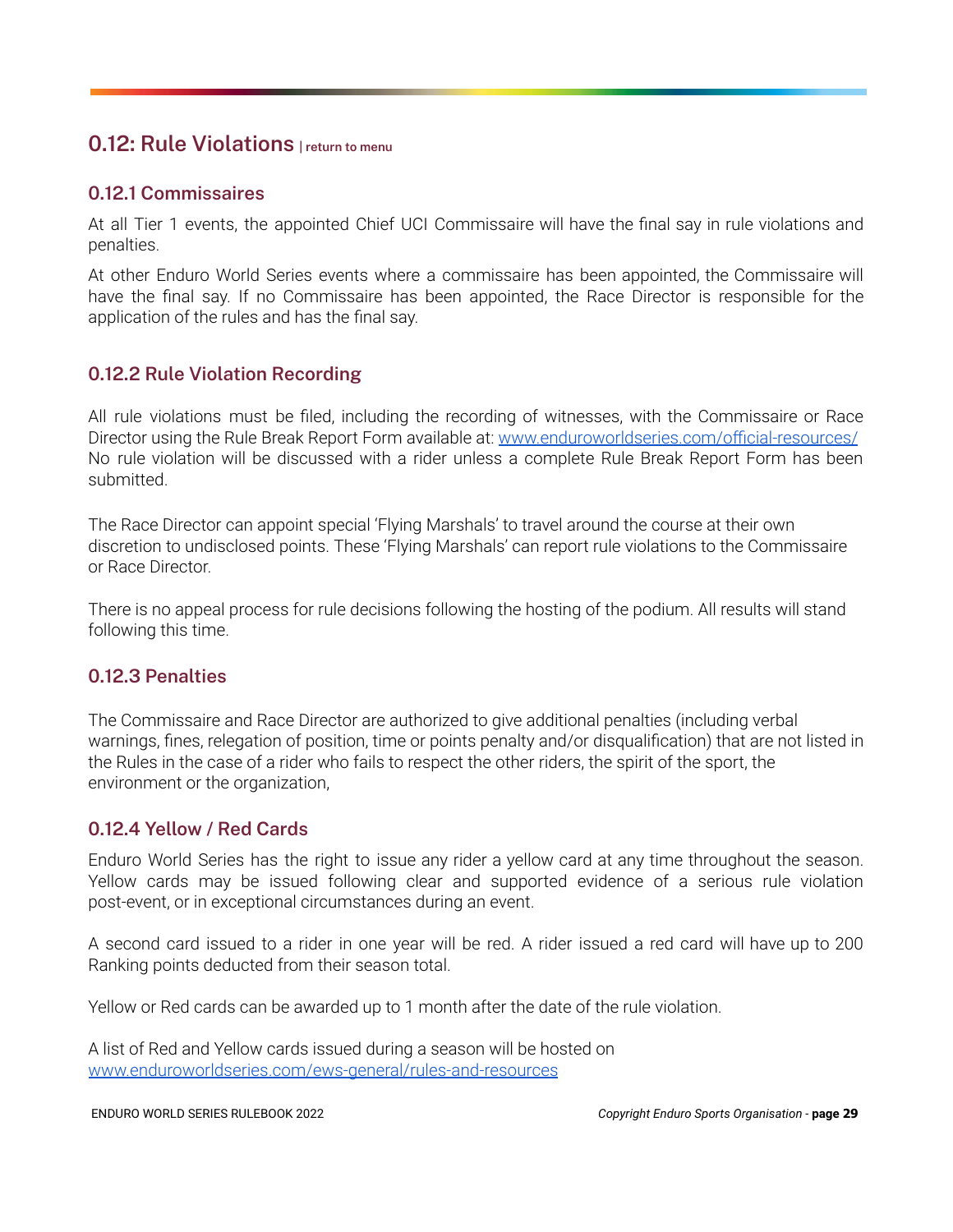#### <span id="page-29-0"></span> **0.13: Athlete Ethos [| return to menu](#page-1-0)**

 The Enduro World Series aims to run a series that pushes the level of athleticism, and sporting endeavour, while also firmly promoting the correct ethos for all. Riders considered to have broken the standards expected of the Enduro World Series may face disqualification or ban.

Therefore, if at any time, in the opinion of the Enduro World Series, a rider becomes the subject of public disrepute, contempt, or scandal that affects Enduro World Series ' image, reputation or goodwill , then the Enduro World Series may, upon written notice to rider, immediately suspend or terminate the rider's entry to any or all Enduro World Series events.

We simply ask all riders to:

- Respect the trail
- Respect each other
- Respect the environment
- Respect the local community
- Respect the organisers, staff and volunteers
- Respect the rules and fair sport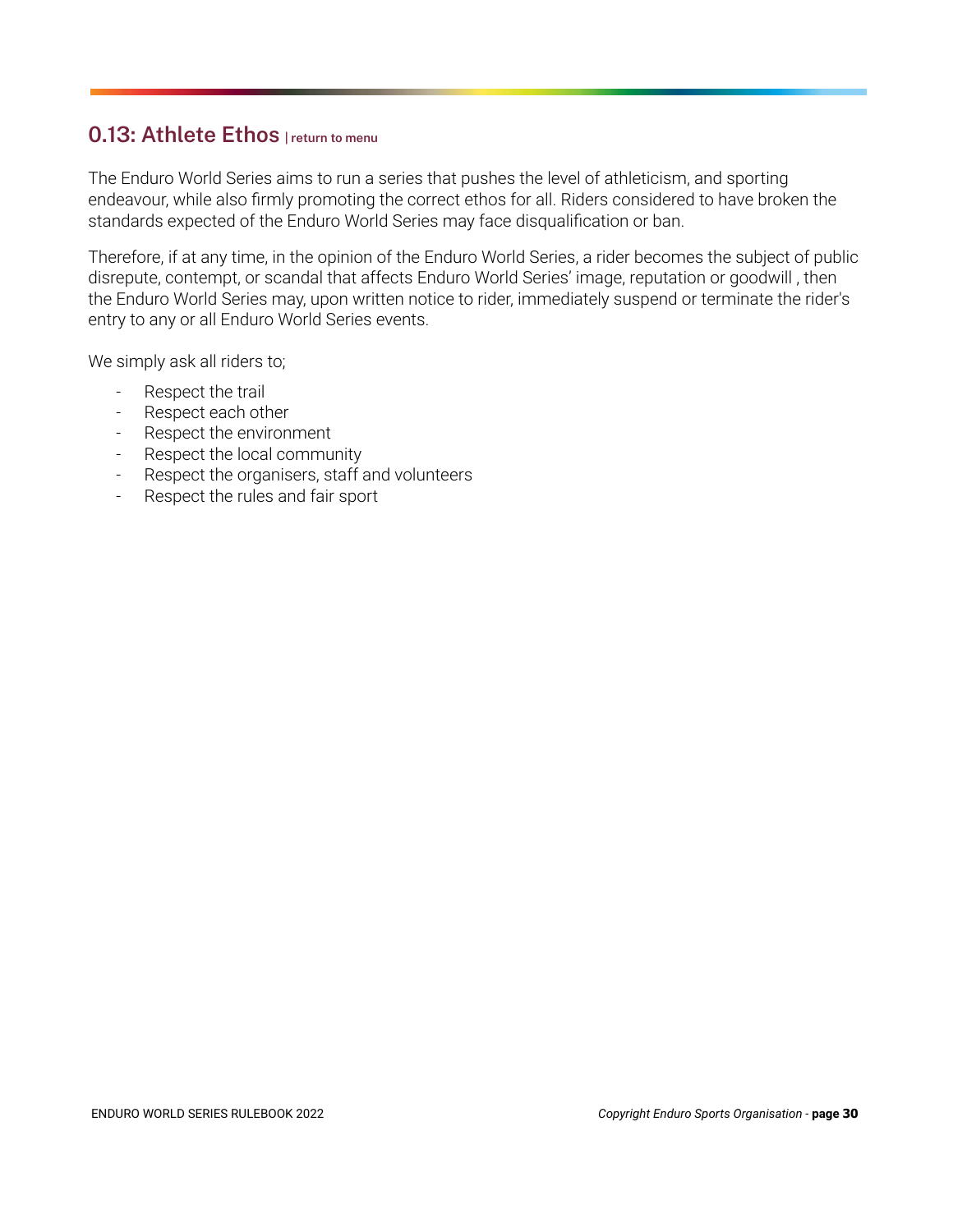# **TIER 1 - INTERNATIONAL Chapter 1**

#### <span id="page-30-0"></span> **1.1 General [| return to menu](#page-1-0)**

#### **1.1.1 Training**

 A maximum of ONE training run is allowed per Special Stage at Tier 1 events. (this includes repeated stages)

Refer to Chapter 0.6.4 for Core Rules - Training.

#### **1.1.2 Outside Assistance**

 No Food is allowed to be prepared or given to a racer by a member of the racer's support crew unless the rider is in an officially marked Technical Assistance Zone (TAZ)

For 2022, the TAZ will have a designated catchment area (approx 1 km<sup>2</sup>). Riders may only access TAZ if the official course falls within this catchment area.

 Only in the TAZ are racers allowed to change any part of their clothing or equipment (not stickered bike parts) with the assistance from non-racers.

Racers are allowed to collect and drop equipment or food in the TAZ.

 Racers are only allowed to give any waste equipment to another person (this includes event or team staff and fans) in the TAZ.

 Racers can gain verbal assistance from anyone during a race but no one other than another racer can physically help a racer, touch their equipment or provide any supplies outside of the TAZ.

 Team staff are not allowed to set a pace for their team riders along Liaisons by riding with them or in front of them. Pacing is defined as when a rider is assisted with their speed on a Liaison through either ongoing and regular verbal or aerodynamic assistance by a non-racer.

Refer to Chapter 0.6.7 for Core Rules - Outside Assistance.

#### **1.1.3 GPS/Tracking, Onboard Cameras, Timing and Live Streaming**

Racers must carry their Timing Chips on their wrists.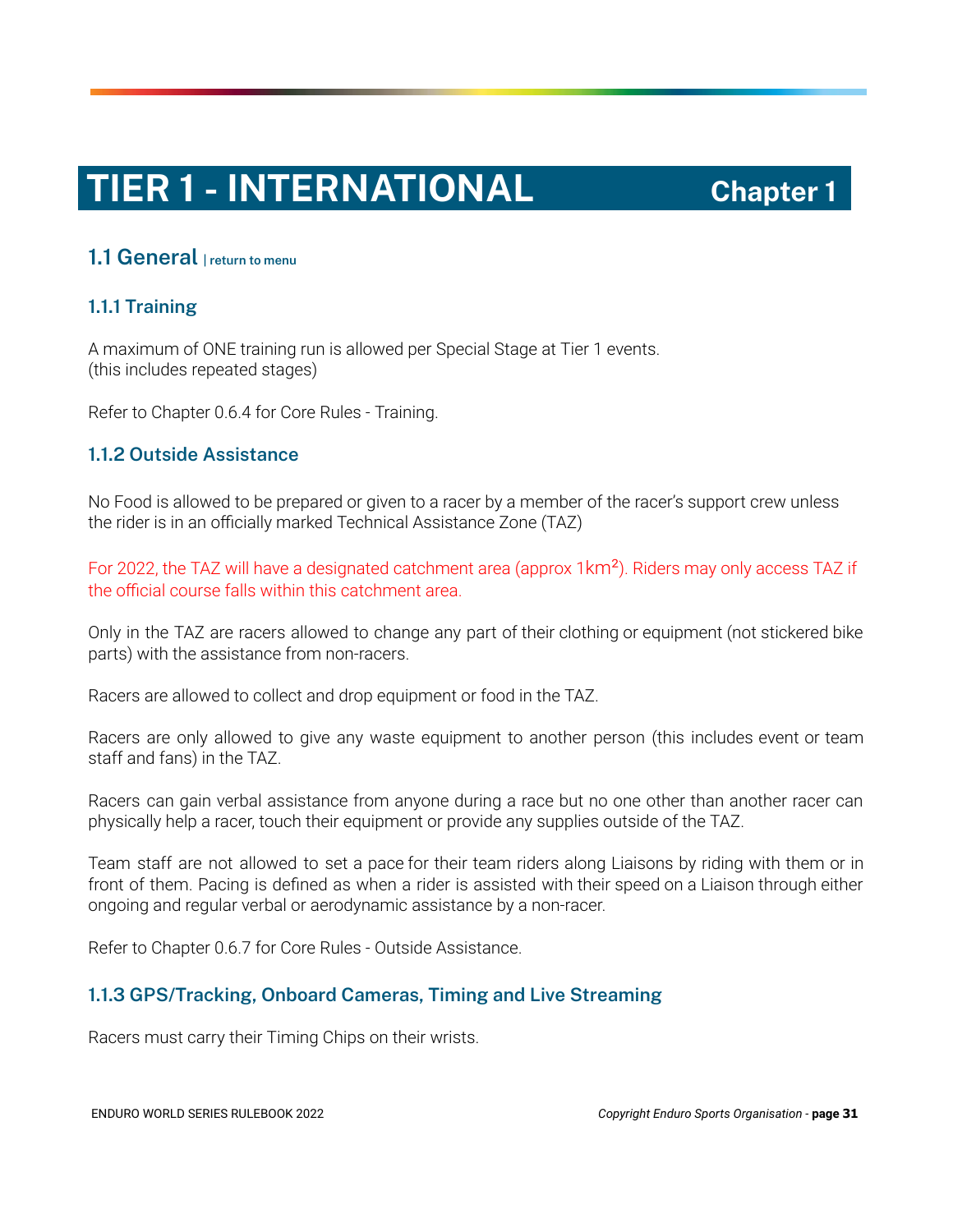Racers are responsible for 'dibbing in' at all Official Time Checks. This includes the Pre-Start Time Check located close to the start line of every Special Stage.

 If requested by the Enduro World Series organization, a racer must carry an official GPS/tracking device or POV camera supplied by the Enduro World Series during competition. The GPS/Tracking units and POV cameras will be distributed to the select riders before the start. Failure of a racer to carry their allocated device will result in a 500 EUR fine. All data will remain the right of the Enduro World Series.

 Riders will be charged for any timing chips, GPS units or POV cameras not returned at the finish line. Full details will be published in the Race Book.

 Only official Enduro World Series Teams and partners will be allowed to film at Tier 1 events (subject to the terms of the ESO Broadcast Rights Agreement).

 Only riders from official Enduro World Series Teams and partners will be permitted to wear onboard cameras during race days at Tier 1 events. All rights will be retained by the Enduro World Series.

 Any onboard camera or live streaming of competition by riders or teams must be pre-approved by the Enduro World Series before broadcast.

All broadcast rights for Tier 1 events remain the right of the Enduro World Series.

#### **Enduro World Series / UCI camera waiver**

 Any racer wearing an onboard camera during Official Training or races at a Tier 1/2 Enduro World Series event is deemed to have read and agreed to following terms and conditions.

 *ATHLETES DECLARATION IN RELATION WITH THE WEARING OF CAMERAS MOUNTED ON THE BICYCLE AND/OR ONTO THE VISORS/PEAKS OF THE HELMET DURING THE EVENTS RELATED TO MOUNTAIN BIKE DISCIPLINES ENDURO WORLD SERIES AND TROPHY OF NATIONS ON THE UNION CYCLISTE INTERNATIONALE (UCI) CALENDAR.* 

*Racer does hereby agree to wear a camera on the bicycle and/or on the visors/peaks of the helmet during training sessions / qualifications/ finals of the Enduro World Series and Trophy of Nations on the UCI calendar.* 

 *Racer is fully aware and conscious of the potential risks that might arise with the use of such equipment and accepts them. To the extent permitted by the applicable law, racer releases UCI, their National Federation, the organisers, the host broadcaster, the sponsors, and their respective members, directors, officers, employees, volunteers, contractors and agents from any liability linked to the utilisation of the camera on the bicycle and/or onto the visors/peaks of the helmet. This concerns in particular cases of accidents, injury, and damage to personal property or third-party property linked to the utilisation of a camera on the bicycle and/or onto the visors/peaks of the helmet during training sessions / qualifications / finals of the Enduro World Series and Trophy of Nations on the UCI International Mountain bike events calendar.* 

 *Racer acknowledges and agrees that theyI will not receive any cash payment or other financial compensation for the rights and permissions granted by them under this agreement.*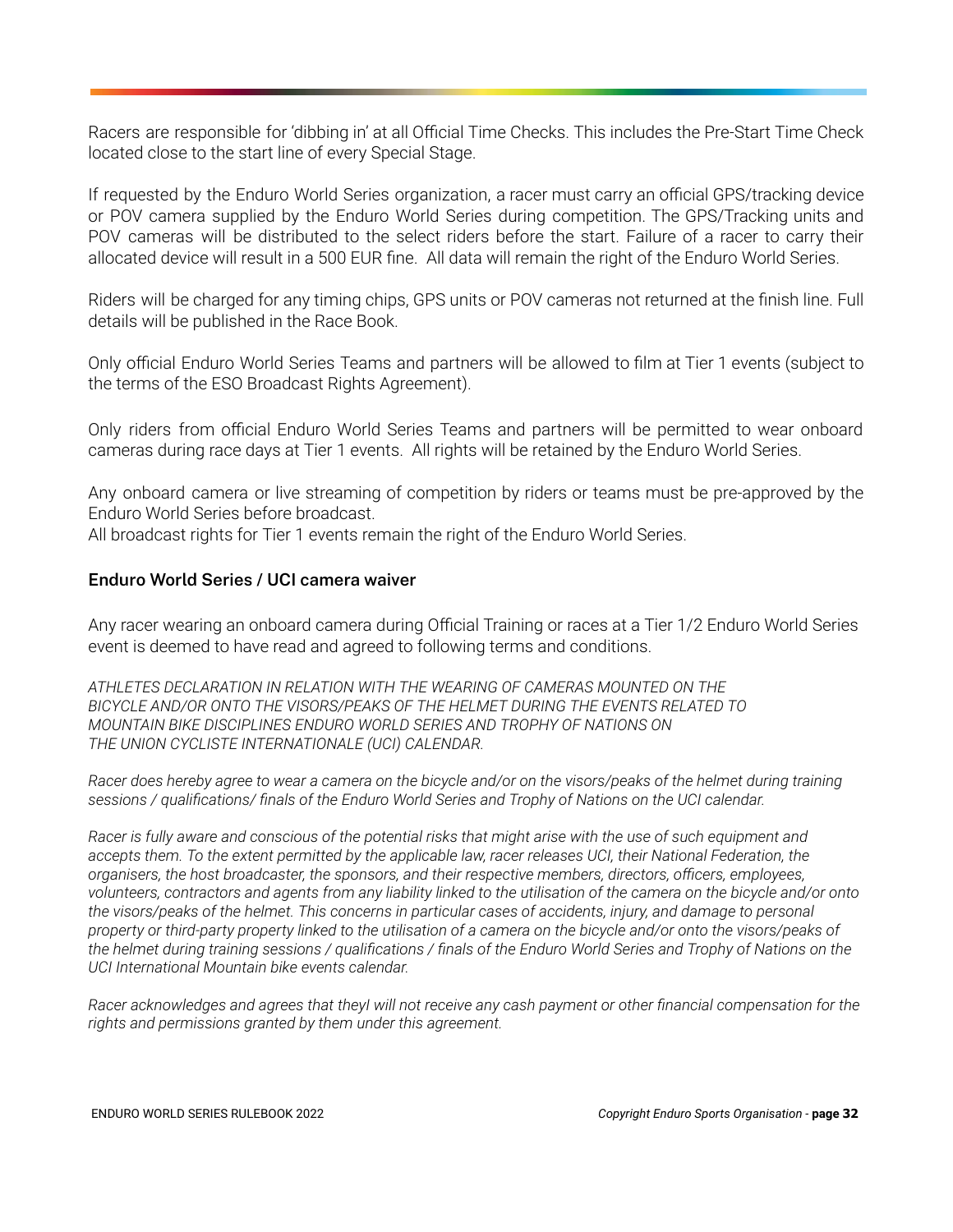#### **1.1.4 Liaison Stage Delay / Missed Start**

Racers in Tier 1 events will have preassigned start times for all Special Stages.

 All late riders must start, under instructions from the official starter. There is no fixed start interval between late starters as the goal is to keep late riders racing, without affecting other riders on course.

 Late starters will receive a fixed penalty: Up to 5 minutes late = 1 minute penalty 5+ minutes late = 5 minute penalty 30+ minutes late = DSQ Any racer arriving at the start of a Special Stage later than 30 minutes after their specified start time will be assigned a DSQ for the race and should not complete any other stages.

#### **Start Penalties**

A rider is allowed to start with both feet on the pedals.

 Any rider starting before the Starter's orders may be subject to a penalty. Other Start Violations (example: pushing into queue, delaying start, jumping start etc) may also be subject to penalty.

#### **Delays**

 Any delay applied to Special Stage start times must be maintained throughout that day of racing. Commissaires must not attempt to catch up on delays while racing is underway.  *Example. If there is a 10 minute course hold on Special Stage 1, 10 minutes must be added to the start times to all remaining Special Stages for the balance of the day.*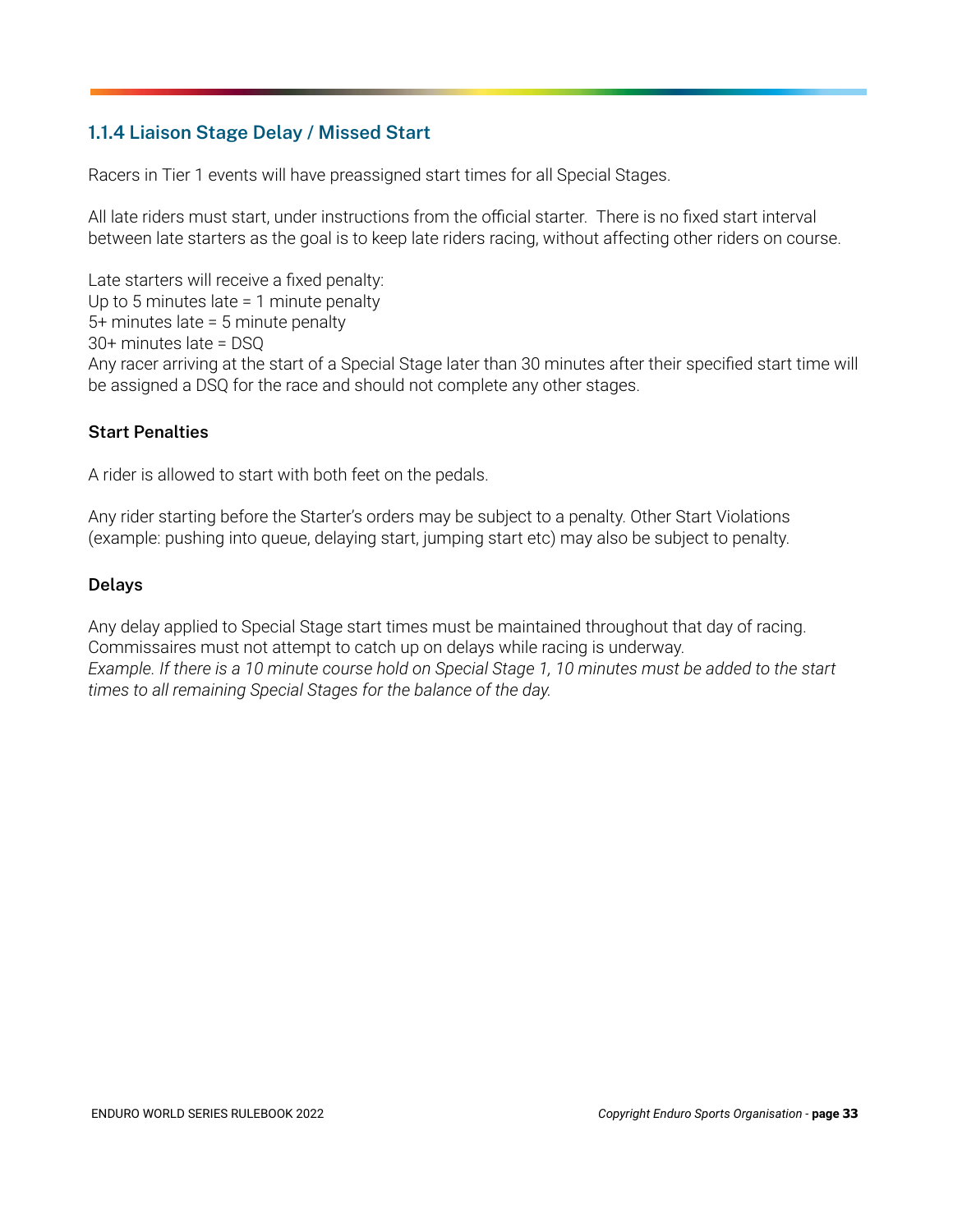#### <span id="page-33-0"></span> **1.2 EWS [| return to menu](#page-1-0)**

#### **1.2.1 Race Format and Course**

- Individual start on all Special Stages
- Minimum of 4 Special Stages per event
- Maximum of 6 Special Stages in a one-day event
- Maximum of 8 Special Stages in a two-day event
- Pro Stage will be the first stage of the event. The same/or similar trail will be used as the final stage of the race but will not carry any bonus ranking points.
- Minimum of 20 minutes total competition time for the fastest rider in the General Classification for two day events. (Pro stage + race day)
- Minimum of 40 minutes total competition time for the fastest rider in the General Classification for three day events. (Pro stage + 2 race days)
- Maximum of 2400m elevation climbed in one day. (+10% in agreed circumstances)
- Maximum of 4000m (2000m/day) climbed in two consecutive days.
- Minimum of 3 different tracks must be used per event
- Individual start times for each Special Stage must be provided by the Event Organiser unless otherwise agreed with the Enduro World Series
- Minimum of 2 Special Stages must be held in one day. (excluding Pro stage)
- An identical Special Stage cannot be raced more than two times during one race except in exceptional circumstances (example: extreme weather)

#### **1.2.2 Race Categories**

 EWS race categories: WOMEN WOMEN Under 21 (2002-2005) WOMEN Master 35+ (1987+) MEN MEN Under 21 (2002-2005) MEN Master 35+ (1987+)

 A Master or Under 21 racer may apply to race in the Men or Women categories (as applicable). A Master or Under 21 rider who has been accepted into the Men or Women's category may not return to the Master or Under 21 category in the same competition year.

 Racers in the WOMEN (top 15 current EWS Series rank, protected riders plus EWS team riders) and MEN (top 30 current EWS Series rank and protected riders) will be collectively referred to as Group A. All other racers will collectively be referred to as Group B.

#### **1.2.3 Event Entry and Qualification**

EWS memberships and UCI licenses are mandatory for eligibility and event entry.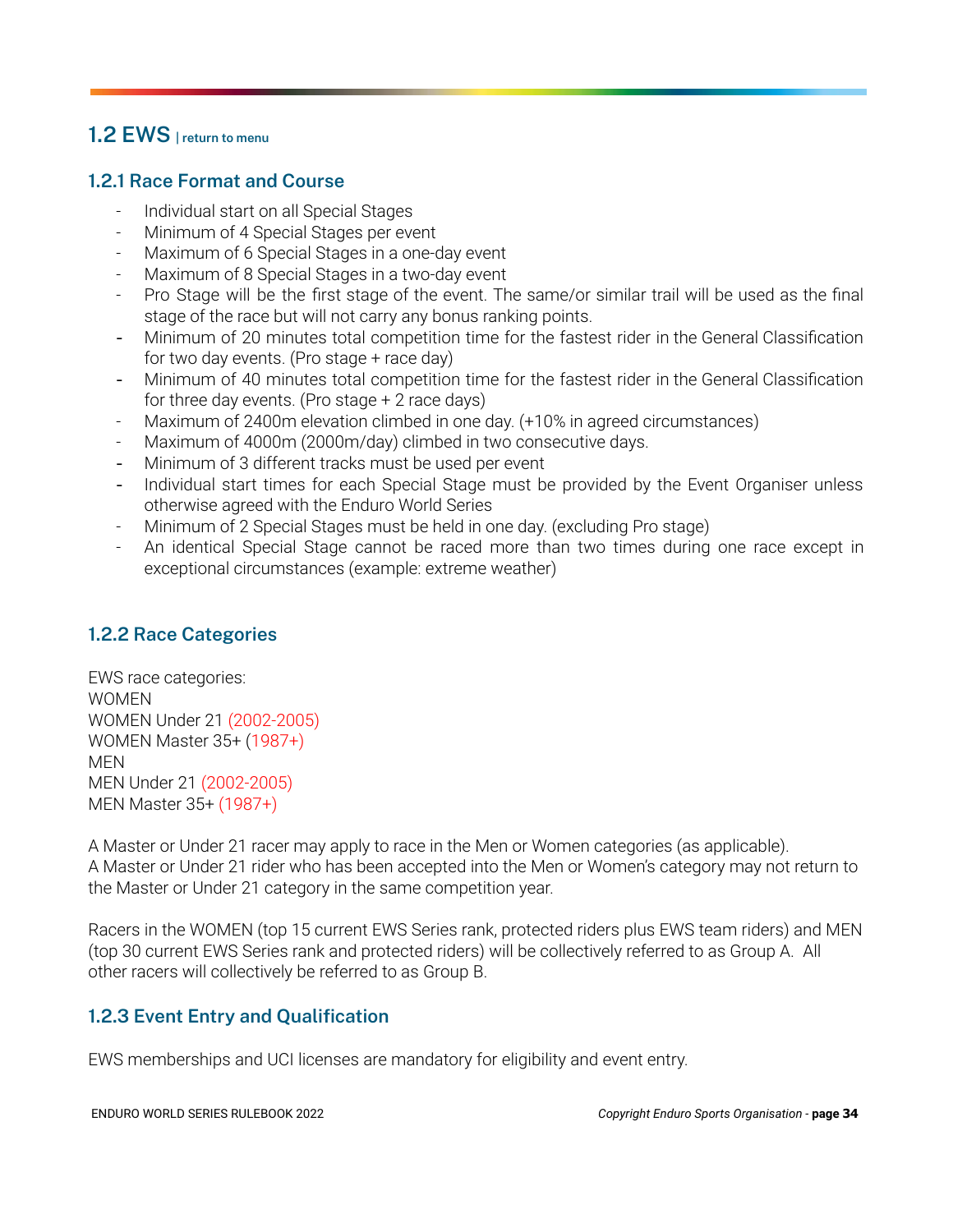In order to race in the EWS, riders must either be on an official EWS Team or have the minimum required number of Global Ranking points

#### 2022 QUALIFICATIONS

 The top ranked riders in the final 2021 Global Rankings (which includes points from the 2021 EWS, EWS100, EWS80, EWS Gold Qualifier and EWS Qualifier events) in each Official category are added to the Reserved Entry List and are offered priority entry for all 2022 EWS rounds.

- Top 350 ranked Men
- Top 100 ranked Women
- Top 150 ranked U21 Men
- Top 25 ranked U21 Women
- Top 125 ranked Master 35+ Men
- Top 25 ranked Master 35+ Women

 The following riders (providing they are an EWS member at the time of the race) will also automatically qualify for a spot on the 2022 Reserved Entry List:

- Top 5 U21 at every 2021 EWS event
- Top 5 Masters at every 2021 EWS event
- Top 3 riders in each Official category at every 2021 Gold Qualifier event
- Winner of each Official category at every 2021 Qualifier event

#### 2022 RESERVED ENTRIES

 Priority Entries for Official EWS Teams will be available during the week of 31 January. Up to 4 riders from each official EWS Team are guaranteed entry at each EWS event.

#### Reserve Entry List riders will be eligible to register during the week of 7 February .

No Team or Reserve entries will be held past the published closing entry date.

#### WILDCARDS

 Applications for Wildcard entries will be accepted and reviewed during the Reserved Entry week. A maximum of 20 Wildcard entries will be awarded per season.

 The EWS global Wildcard spots are meant for riders that have had outstanding results (whether in enduro or other cycling disciplines) – but due to some special circumstances did not secure a spot on the EWS Reserve Entry List (examples would include injury, or riders from a region/nation that did not have any EWS qualifying events, etc).

 The EWS global Wildcard entry system is not meant as a substitute to the EWS qualifying process. Wildcard applications will only be considered if there are exceptional circumstances why a rider did not qualify through the regular process.

#### UPGRADING FROM EWS100

 Global Ranking points are primarily used to establish the Reserved Entry list for the following season – but there is a chance for riders to qualify for the current season by collecting EWS ranking points before the race (at either a 2022 Tier 3 EWS Qualifier event or a prior EWS100 race).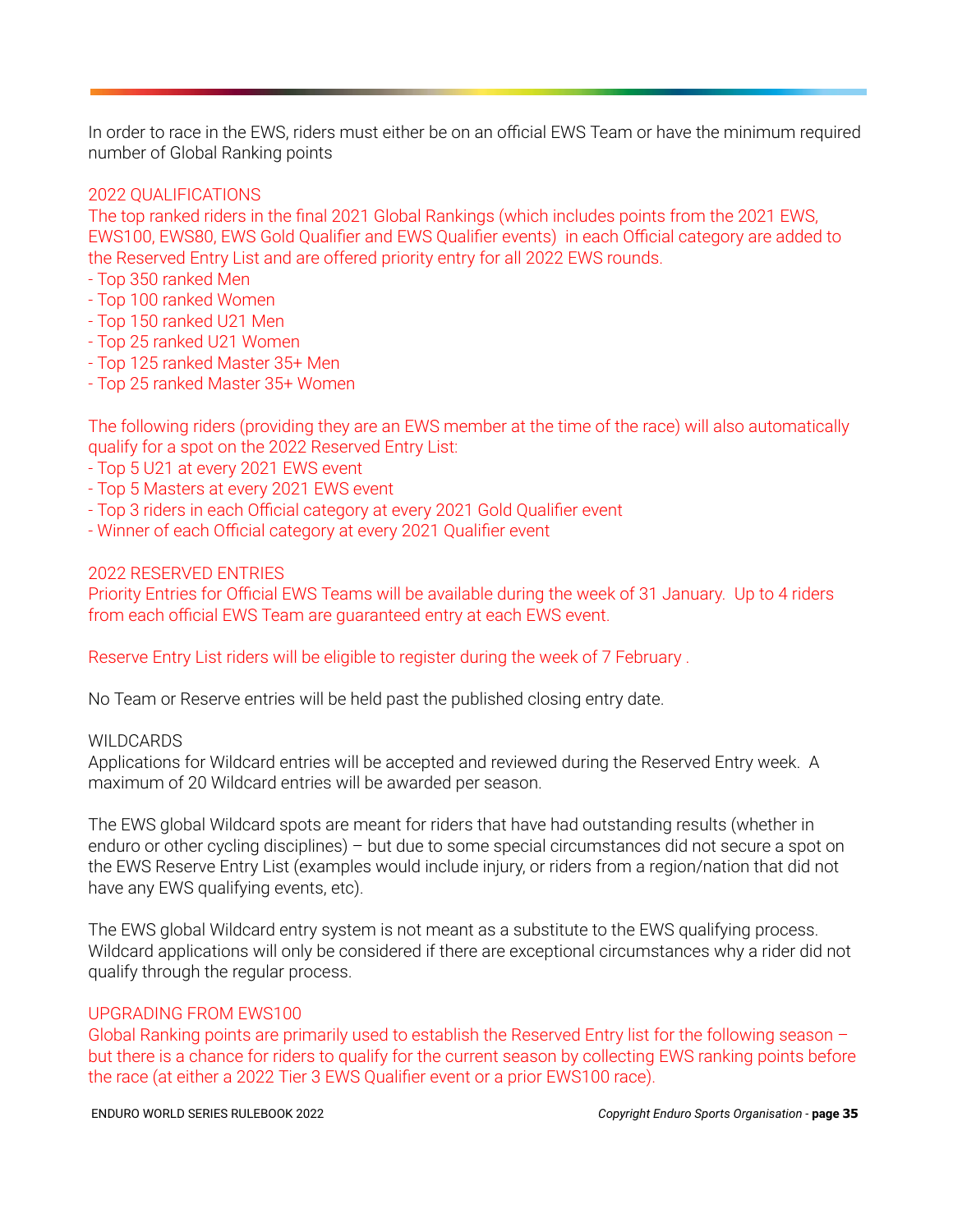The following riders (providing they are a member) will automatically qualify to upgrade from the EWS100 to the EWS:

-The winner of each Official category (Chapter 0.3) at every Qualifier event

 -The top 3 finishers in an eligible Official category (Chapter 0.3) at a Point Scale-Plus Qualifier event (detailed in Chapter 3)

 Any rider registered for a 2022 EWS100 race can apply to upgrade to the EWS if they collect sufficient 2022 Global Ranking points before the race. Upgrades are subject to availability.

 The minimum number of Global Ranking points needed to be eligible to upgrade from the EWS100 to the EWS is based on the point total of the rider in the cutoff position for the 2022 Reserved Entry List.

- Top 350 ranked Men = 35 points
- Top 100 ranked Women = 35 points
- Top 150 ranked U21 Men = 50 points
- Top 25 ranked U21 Women = 50 points
- Top 125 ranked Master 35+ Men = 50 points
- Top 25 ranked Master 35+ Women = 25 points

#### 2023 QUALIFICATIONS

 The top ranked riders in the final 2022 Global Rankings (which includes points from the 2022 EWS, EWS100, EWS80, and EWS Qualifier events) in each Official category are added to the Reserved Entry List and are offered priority entry for all 2023 EWS rounds.

- Top 350 ranked Men
- Top 100 ranked Women
- Top 150 ranked U21 Men
- Top 25 ranked U21 Women
- Top 125 ranked Master 35+ Men
- Top 25 ranked Master 35+ Women

 Priority entries for the 2023 EWS100 races will be offered to riders who were members in 2022 – but who did not collect sufficient ranking points to automatically qualify for the 2023 EWS Reserved Entry List.

#### **1.2.4 Seeding and Start Order**

#### **Seeding**

 Riders will be seeded based on a combination of their current 2022 season Ranking, their final 2021 Ranking, EWS Pro stage results (see section 1.2.6), and (if applicable) EWS team status.

 MEN | Master 35+ MEN | Under 21 WOMEN | Master 35+ WOMEN | Under 21 WOMEN *(outside top 15)*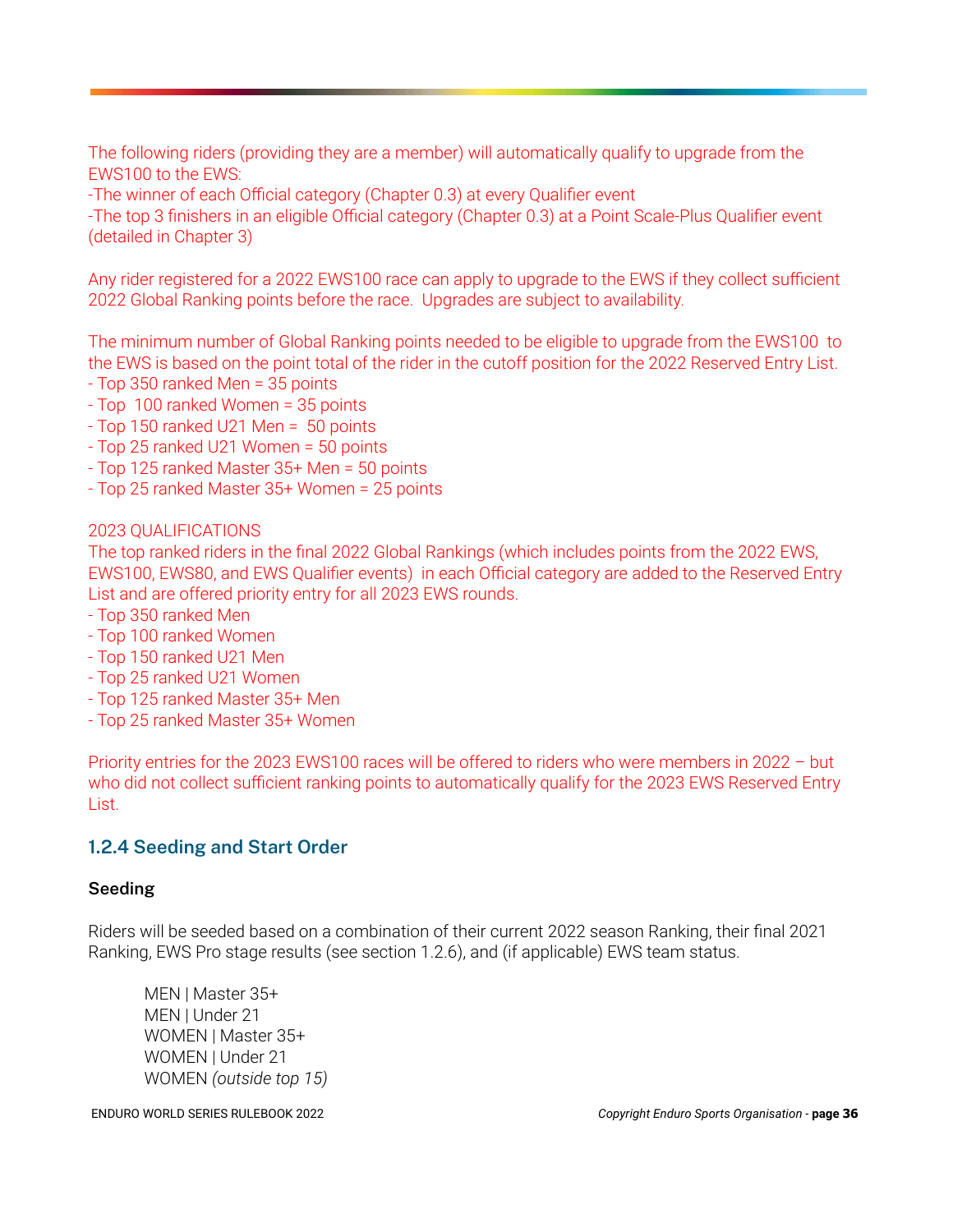MEN *(outside top 30)*  WOMEN *(top 15 EWS Series rank, protected riders plus EWS team riders)*  MEN *(top 30 current EWS Series rank and protected riders)* 

 The Top 20 Men and Top 10 Women will be awarded a fixed number board in relation to their previous year EWS Series ranking for the entire season.

 Protected Riders - Riders with a fixed number plate relating to a previous year's ranking of top 20 (Men) and top 10 (Women) will be protected in the seeding for each EWS event. Any rider with a fixed number, not ranked within the Top 20 (Men) and Top 10 (Women) will start in order of the lowest number first from  $21^{st}$  place (Men) and  $11^{th}$  place (Women).

 Select riders chosen by the Enduro World Series, including protected riders returning from injury, will be added to the start list from position 21 (Men) and 11 (Women) but following all protected riders (see above). Very select international riders not previously ranked in the EWS Series and chosen by Enduro World Series may also be seeded following the official EWS Team riders.

 Riders moving from Under 21 to the Men/Women categories may be manually seeded by the Enduro World Series for the first round of the current year.

#### **Start Intervals**

Riders in the EWS will have individual preassigned start times for all the stages.

Start intervals between riders must be a minimum of 30 seconds.

A 1-minute interval should be added every  $10 - 20$  riders to allow a clear gap to start riders who have missed their start.

 A ten-minute interval between the Group A Men and the Group A Women categories must be allocated to allow accredited media to move on track.

#### **1.2.5 Ranking Points**

Both World Series and Global Ranking Points will be awarded for EWS races.

 In order to be eligible to collect World Series or Global Ranking points, a racer must finish within 20% of the winning time in their category.

Full points table available in Appendix 1.

#### **1.2.6 Pro Stage**

 Introduced in 2021. The Pro stage (EWS only) will provide a fast and exhilarating start to every EWS event in the 2022 calendar. It will use a specially designed, high speed stage aimed to create close racing and excitement for spectators.

ENDURO WORLD SERIES RULEBOOK 2022 *Copyright Enduro Sports Organisation -* **page 37**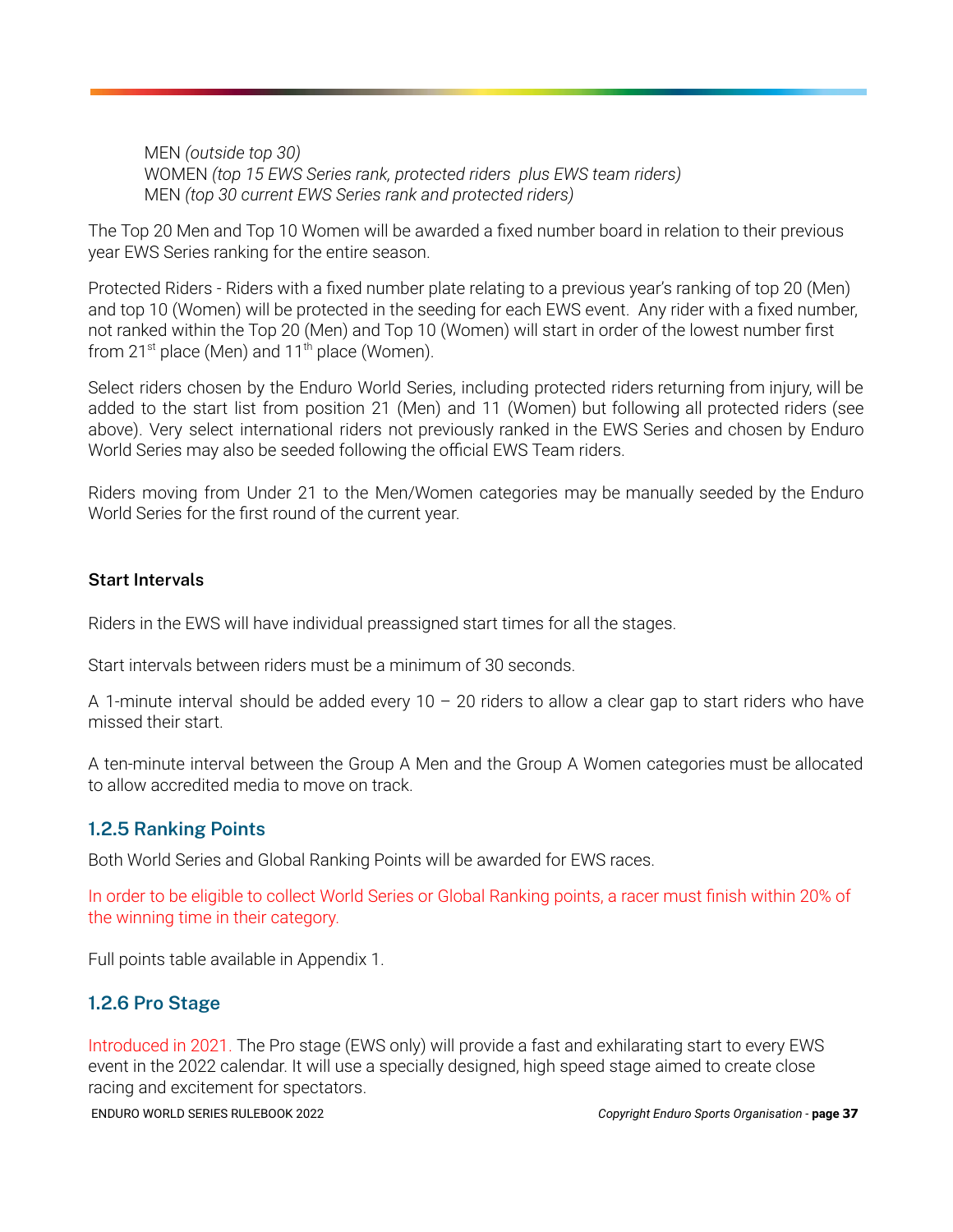The EWS Pro stage will take place the day prior to the main race.

 Global and Series Ranking points will be available for positions based on the table below. Points are awarded at the completion of the stage - if a racer does not finish the race they will still be awarded any Pro Stage bonus points earned.

| <b>Position</b> | <b>Men</b> | <b>Women</b> | <b>U21/Master</b><br><b>Men</b> | U21/Master<br><b>Women</b> |
|-----------------|------------|--------------|---------------------------------|----------------------------|
|                 | 25         | 25           | 15                              | 15                         |
| $\mathbf{2}$    | 20         | 20           | 10                              | 10                         |
| 3               | 15         | 15           | 5                               | 5                          |
| 4               | 10         | 10           |                                 |                            |
| 5               | 5          | 5            |                                 |                            |

 The top 5 racers in the Men's category and top 3 racers in the Women's category of the Pro stage will be reseeded to start last for the main race.

 Any other racer in the Men's category with a top 10 finish in the Pro stage will be reseeded if that racer has not previously been assigned to Group A for the main race. Racers transferring to Group A based on Pro stage results will be inserted at the end of the Group A Men's category before the Group A Women.

#### **1.2.7 Queen Stage**

 Introduced in 2019. One Special Stage per EWS event will be designated the Queen Stage. Global and Series Ranking points will be available for positions based on the table below. Queen Stage points are awarded at the completion of the race. A racer must finish the race to be awarded Queen Stage points.

| <b>Position</b> | <b>Men</b> | <b>Women</b> | <b>U21/Master</b><br><b>Men</b> | <b>U21/Master</b><br><b>Women</b> |
|-----------------|------------|--------------|---------------------------------|-----------------------------------|
|                 | 25         | 25           | 15                              | 15                                |
| $\mathbf{2}$    | 20         | 20           | 10                              | 10                                |
| 3               | 15         | 15           | 5                               | 5                                 |
| 4               | 10         | 10           |                                 |                                   |
| 5               | 5          | 5            |                                 |                                   |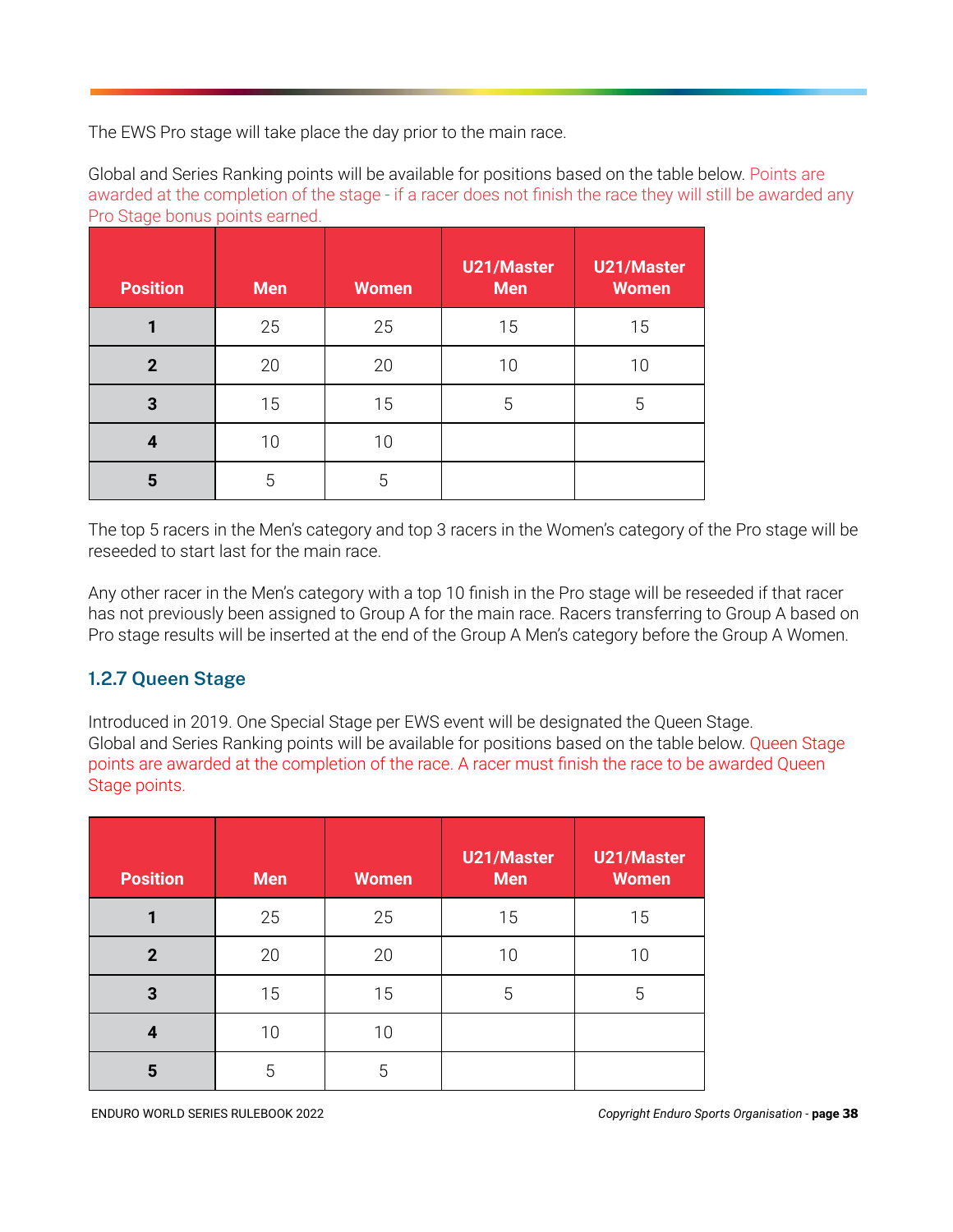#### **1.2.8 Stage Champion**

 The winner of the most Special Stages in the EWS season will be awarded the Stage Champion title and trophy at the final race of the Series.

#### **1.2.9 Official Teams and Team Ranking**

 The deadline to apply to be an Official EWS team is the last week of January. Teams will be selected on their rider roster, number of events entered, nationality and sponsorship backing.

Every official EWS Team will receive a maximum of four reserve entries per event.

Only official, registered EWS teams will contest the EWS team ranking.

 The overall EWS Team Ranking will be calculated using the best three rider's results (Men, Women, Master, U21 categories), at each EWS round.

 *Example: Team A wins the Men's, Women's and Men's U21 category. That team will be awarded a total of 1340 team ranking points for that round.* 

The Overall World Series Team ranking will be calculated by adding together all EWS rounds.

 In the event of multiple teams finishing the series on equal points, the team with the highest amount of EWS points won in the final round will be placed higher in the final team ranking.

#### **1.2.10 Prize Money**

| Event - Prize Monies Minimum         |                     |  |  |  |
|--------------------------------------|---------------------|--|--|--|
| Men and Women                        | Prize Money (Euros) |  |  |  |
| 1st                                  | 1,000               |  |  |  |
| 2 <sub>nd</sub>                      | 600                 |  |  |  |
| 3 <sup>rd</sup>                      | 400                 |  |  |  |
| $4^{\text{th}}$                      | 200                 |  |  |  |
| 5 <sup>th</sup><br>100               |                     |  |  |  |
| Total prize purse minimum = 4,600EUR |                     |  |  |  |

Event Organisers are encouraged to pay more prize money than the minimum amounts stated above.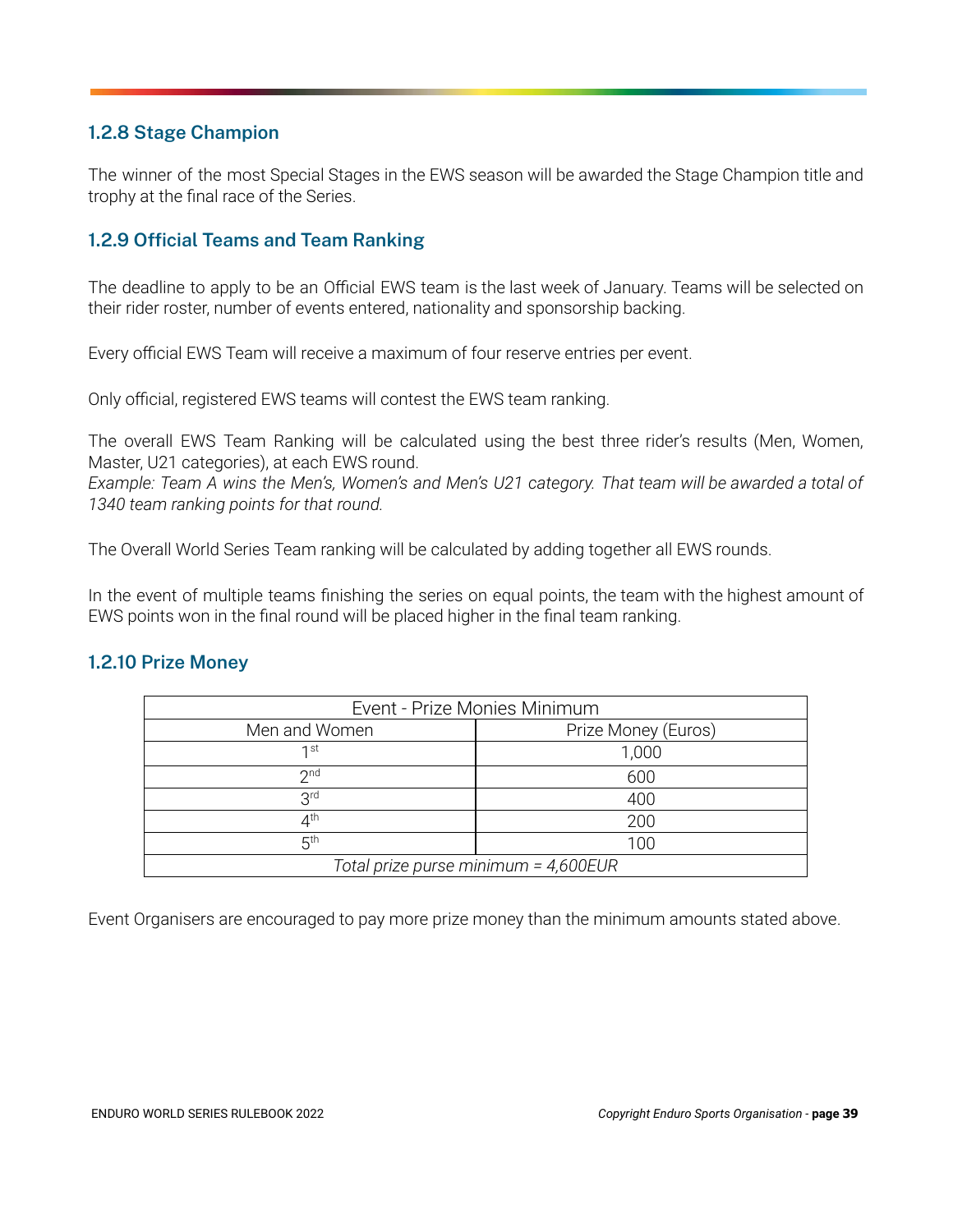| <b>EWS Overall Series Prize Money</b> |        |  |  |  |
|---------------------------------------|--------|--|--|--|
| Men and Women<br>Prize Money (Euros)  |        |  |  |  |
| 1st                                   | 10,000 |  |  |  |
| 2 <sub>nd</sub><br>6,000              |        |  |  |  |
| 3 <sup>rd</sup>                       | 4,000  |  |  |  |
| ∕∕lth<br>2,000                        |        |  |  |  |
| $5^{\text{th}}$<br>1,000              |        |  |  |  |
| Total prize monies = 46,000EUR        |        |  |  |  |

#### **1.2.11 Individual World Titles**

 The EWS overall title will be awarded to the athlete with the highest amount of World Series ranking points (including any bonus Pro and Queen stage points) after the final round.

- All EWS rounds will count towards the overall points total for the Men and Women categories.
- The EWS Master category title will be decided using each Master (Men and Women) best 5 EWS events.
- The EWS U21 category title will be decided using each U21 (Men and Women) best 5 EWS events

 In the event of a tie in points, the rider with the highest placing in the most recent event will be awarded the overall leader's yellow number plate. If a tie in points occurs at the final round of the series, the rider with the highest placing in the last event will be awarded the World Series Champion title for that year.

 The overall winner of the Enduro World Series will be titled the Enduro Mountain Bike World Series Champion.

A specially designed trophy will be awarded to the winner at the final round of the World Series.

 The Enduro Mountain Bike World Series Champion will be awarded with the World Series Champion Globe Armband. This must be worn by that rider at every EWS event until the completion of the following year's series. Thereafter, a World Series Champion will be eligible to wear the EWS Champion's Collar for the remainder of their EWS career.

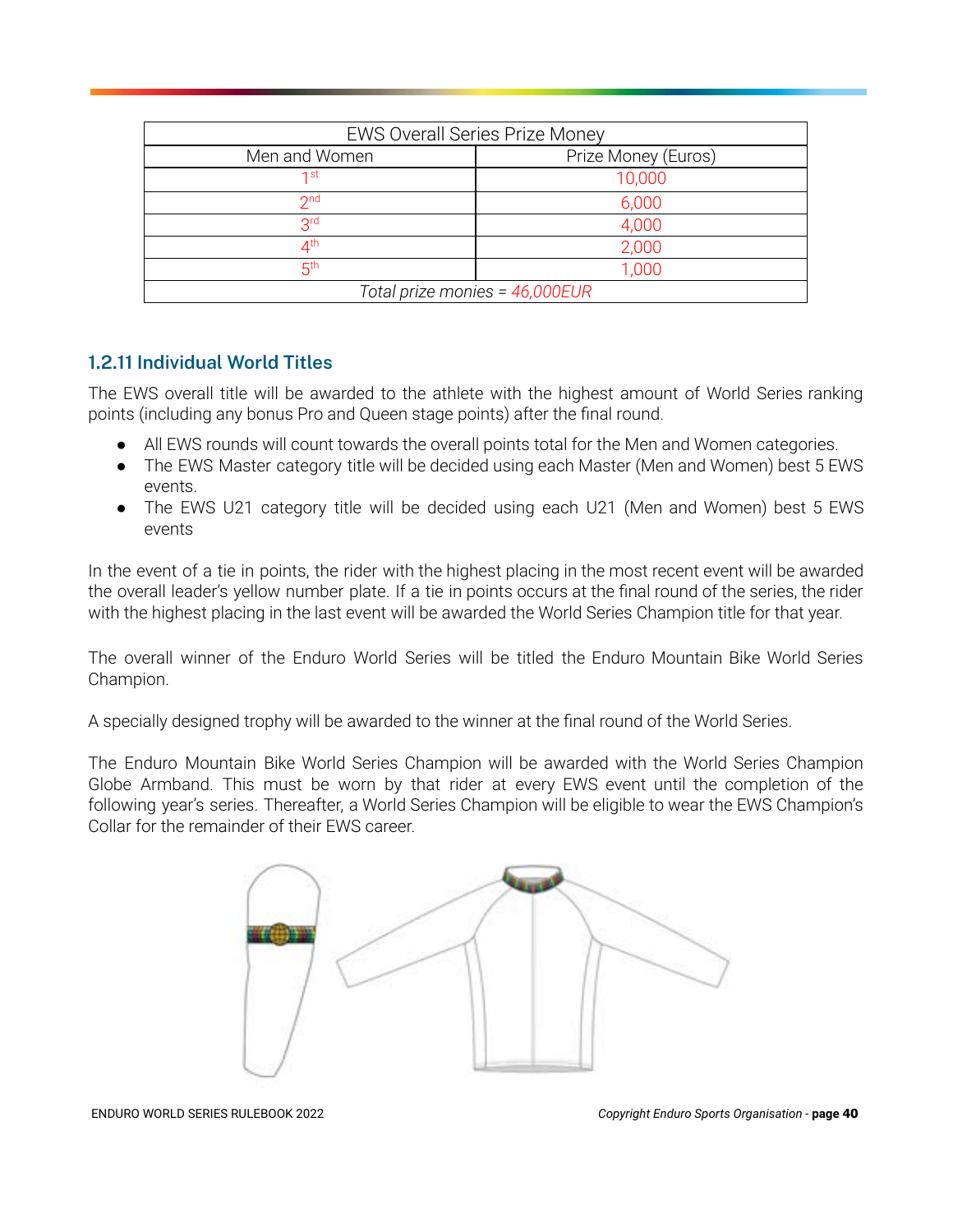### <span id="page-40-0"></span> **1.3 EWS-E [| return to menu](#page-1-0)**

### **1.3.1 Race Format and Course**

- Individual start on all Special stages
- Minimum of 6 Special Stages per event
- Minimum 1 technical uphill stage per event (Power Stage)
- At least 4 different Special Stages must be used per event

 - An identical Special Stage cannot be raced more than two times during one race except in exceptional circumstances (example: extreme weather)

- No Maximum number of Special Stages

 - The course will be 3 loops (minimum of 2 different loops) with 2-6 Special Stages in each loop. Each loop will take 1hr - 2hr to complete and with an estimated 1000m climbing.

 - Each loop will be split with a 30 minute rest in the paddock (for battery change and/or charging, mechanical assistance and athlete recovery).

- Maximum of 3500m climbing in a one-day event (+10% in agreed circumstances)
- All Special Stages are timed and count towards the final time and therefore race result.
- Minimum of 25 minutes total competition time for the fastest rider in the General Classification

### **1.3.2 Race Categories**

 EWS-E race categories: WOMEN MEN

 Master and U21 categories will only be available in the EWS-E100 and EWS-E50 races for the 2022 season.

 A Master or Under 21 racer may apply to race in the Men and Women categories (as applicable). A Master or Under 21 rider who has been accepted as a wildcard in the EWS-E Men or Women category may not return to the Master or Under 21 category in the same competition year.

#### **1.3.3 Event Entry and Qualification**

 Entry in the 2022 EWS-E is restricted to riders on official EWS-E teams and invited wildcards. Qualifying points to be introduced 2023.

EWS memberships and UCI licenses are mandatory for eligibility and event entry.

#### **1.3.4 Seeding and Start Order**

#### **Seeding**

 Riders will be seeded based on a combination of their current 2022 season Series Ranking, their final 2021 Series Ranking, and (if applicable) EWS team status. Racers will be seeded fastest first.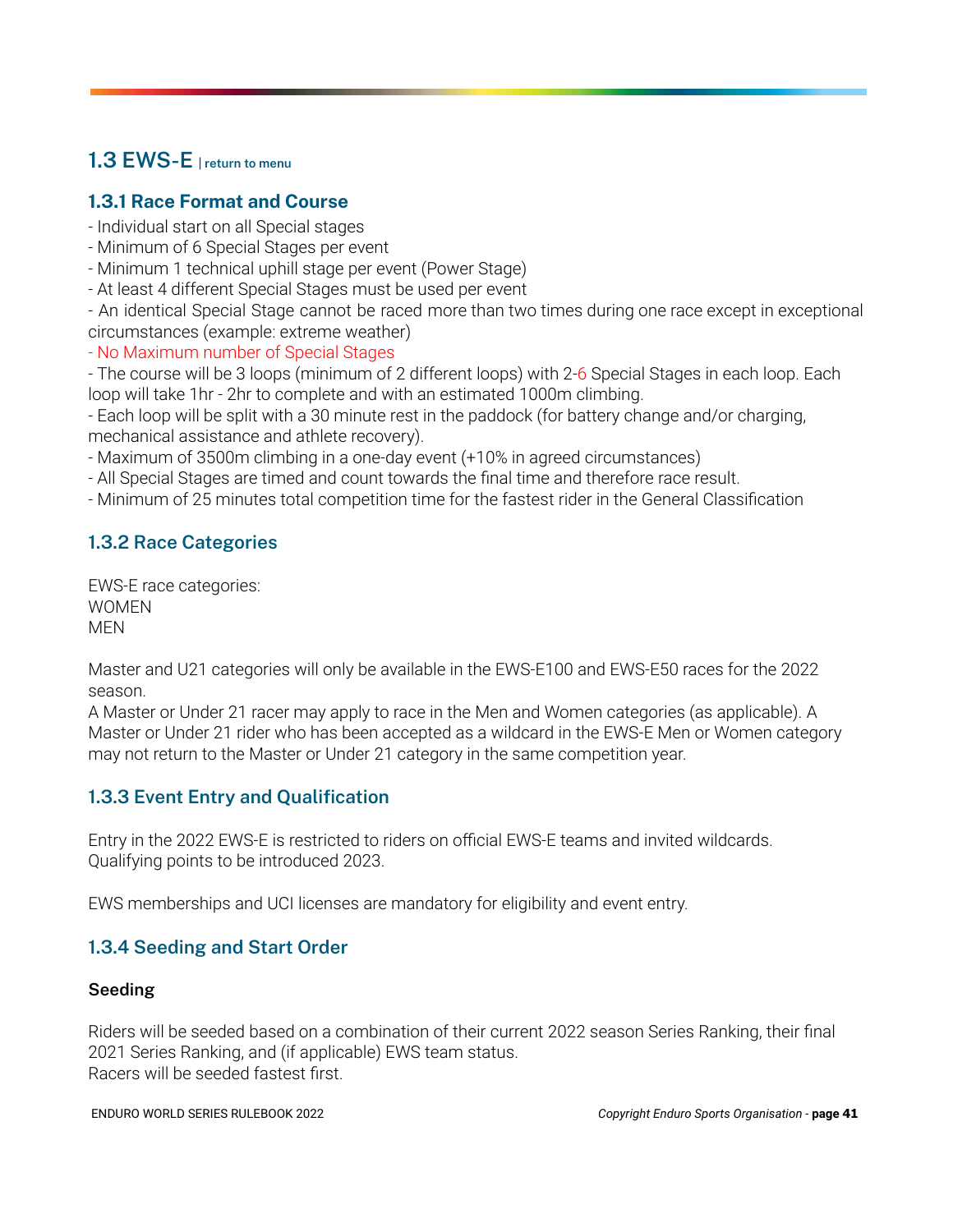#### **Start Intervals**

Racers will have individual preassigned start times.

Start intervals between riders must be a minimum of 30 seconds.

A 1-minute interval should be added every  $10 - 20$  riders to allow a clear gap to start riders who have missed their start.

 A ten-minute interval between the Men and Women categories must be allocated to allow accredited media to move on track.

#### **1.3.5 Missed Stage Start Penalties**

See Section 1.1.4 Liaison Stage Delay / Missed Start for Missed and Late Stage Start Penalties.

#### **1.3.6 Ranking Points**

EWS-E Series ranking points will be awarded.

Global Rankings for EWS-E events will launch in 2023.

Full points table available in Appendix 1 (Men and Women categories only)

#### **1.3.7 Power Stage**

 At least one Special Stage per EWS-E event will be designated as the Power Stage. The winner (per category) of each Power Stage will be awarded 20 bonus EWS-E series points.

 Power Stage points are awarded at the completion of the race. A racer must finish the race to be awarded Power Stage points.

Bonus Power Stage points will also be included in the EWS-E team rankings.

#### **1.3.8 Stage Champion**

 The winner of the most Special Stages in the EWS-E season will be awarded the Stage Champion title and trophy at the Series final.

#### **1.3.9 Official Teams and Team Ranking**

 The deadline to apply to be an Official EWS-E Team is the last Monday of January each year. Teams will be selected on their rider roster, number of events entered, nationality and sponsorship backing.

Every official EWS-E Team will receive a maximum of four reserve entries per event.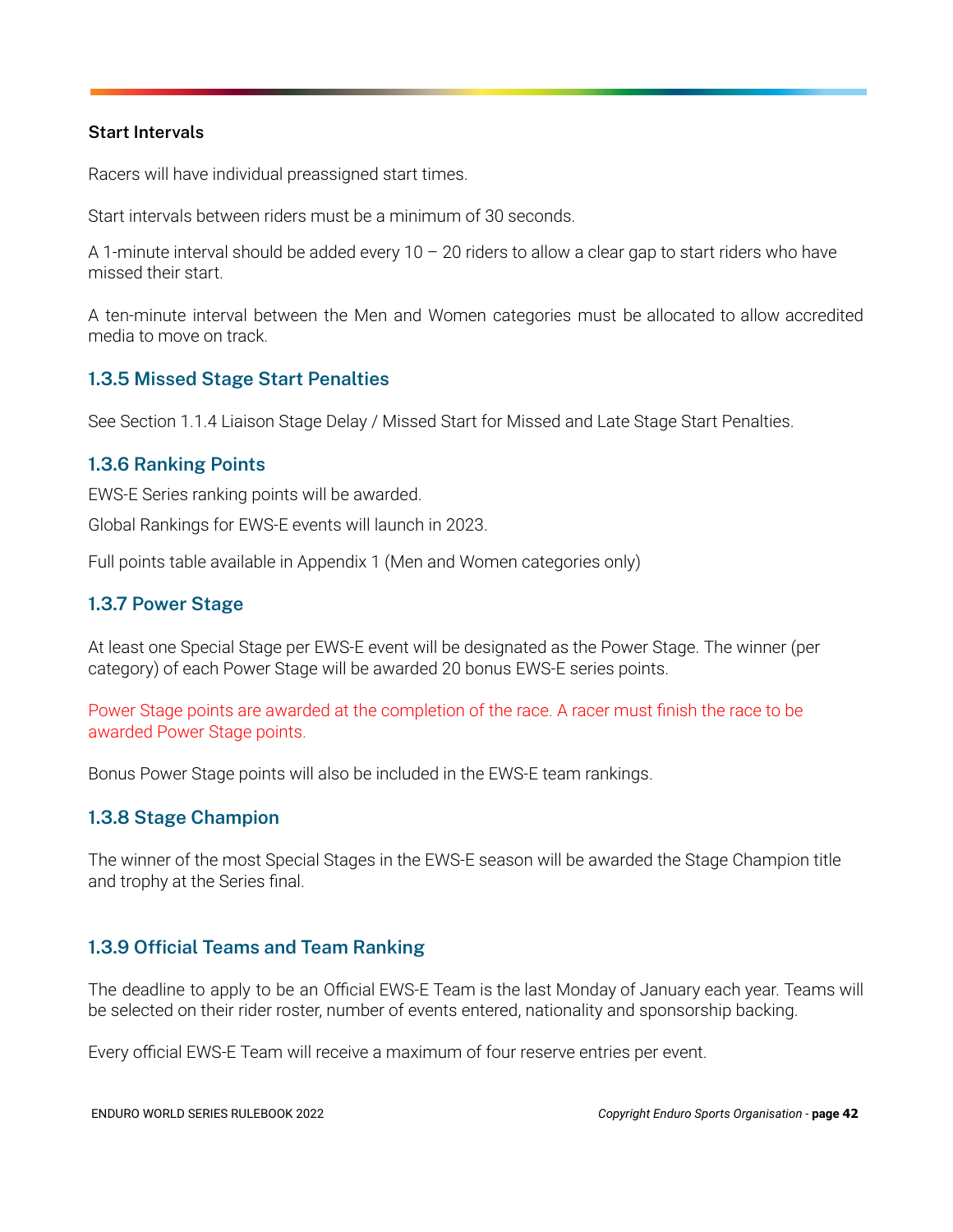Only official, registered EWS-E Teams will contest the EWS-E Team Ranking.

 The overall EWS-E Team Ranking will be calculated using the results of the team's best 2 riders at each round of the EWS-E Series.

The overall EWS-E Team Ranking will be calculated by adding together all rounds of the EWS-E Series.

 In the event of multiple teams finishing the series on equal points, the team with the highest amount of EWS-E points won in the final round will be placed higher in the final Team Ranking.

#### **1.3.10 Prize Money**

| Event - Prize Monies Minimum         |                     |  |  |  |
|--------------------------------------|---------------------|--|--|--|
| Men and Women                        | Prize Money (Euros) |  |  |  |
| 1st                                  | 1,000               |  |  |  |
| 2 <sub>nd</sub>                      | 600                 |  |  |  |
| <b>Qrd</b>                           | 400                 |  |  |  |
| $4^\mathsf{th}$                      | 200                 |  |  |  |
| 5 <sup>th</sup><br>100               |                     |  |  |  |
| Total prize purse minimum = 4,600EUR |                     |  |  |  |

Event organisers are encouraged to pay more prize money than the minimum amounts stated above.

| <b>EWS-E Overall Series Prize Monies</b> |       |  |  |  |
|------------------------------------------|-------|--|--|--|
| Prize Money (Euros)<br>Men and Women     |       |  |  |  |
| 1 st                                     | 5,000 |  |  |  |
| 2nd                                      | 3.000 |  |  |  |
| Qrd<br>2.000                             |       |  |  |  |
| Total prize monies = 20,000EUR           |       |  |  |  |

 In order to be eligible for the EWS-E Overall Series Prize Monies, a racer must have completed a minimum of 3 rounds.

#### **1.3.11 Individual Titles**

 The EWS-E overall title will be awarded to the rider with the highest total of EWS-E Series ranking points (including any bonus Power Stage points) after the final round.

All rounds of the EWS-E Series will count towards a rider's overall points total.

 In the event of a tie in points, the rider with the highest placing in the most recent event will be awarded the overall leader's yellow number plate. If a tie in points occurs at the final round of the series, the rider with the highest placing in the last event will be awarded the Champion title for that year.

The overall winner of the EWS-E will be titled the EWS-E World Series Champion.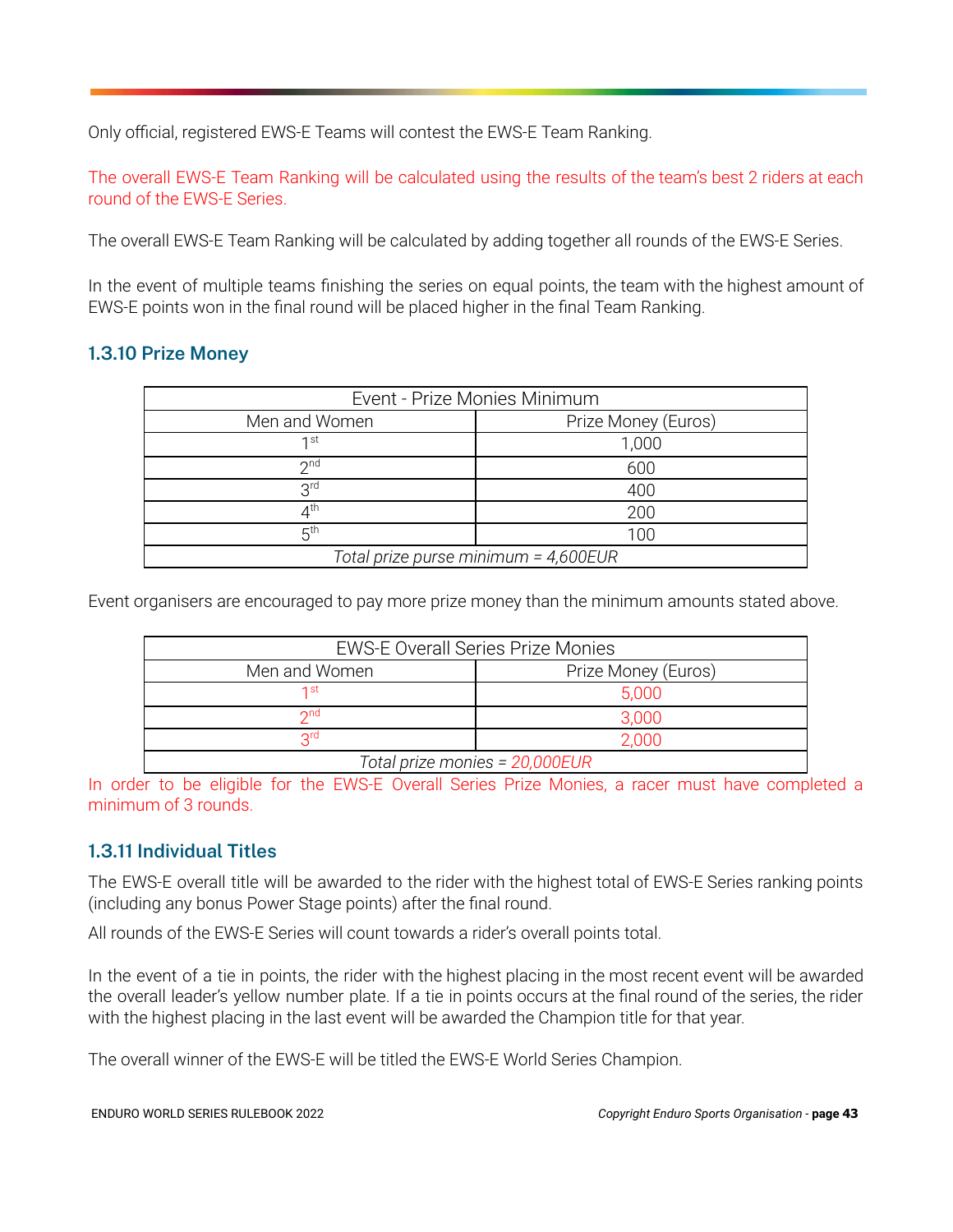A specially designed trophy will be awarded to the winner at the final round of the EWS-E Series.

 The EWS-E World Series Champion will be awarded with the EWS-E World Series Champion Globe Armband. This must be worn by that athlete at every EWS-E event until the completion of the following year's series. Thereafter, a EWS-E World Series Champion will be eligible to wear the EWS-E World Series Champion's Collar for the remainder of their EWS-E career.

#### **1.3.12 Equipment Requirements and Rules**

Motors are limited to 25kph as per EU standard EN15194 **.** 

 Bikes shall have a motor of no more than 250w of continuous rated power and which is only to be activated by pedalling

Walk function allowed but only in factory settings.

There will be no technical restrictions on batteries.

 Riders are not allowed to carry spare batteries on their person (they can carry them on their bike or store them in the TAZ) . Power packs are permitted.

 In order to monitor motor output and ensure integrity of the regulations, EWS may fit bikes with a data acquisition box and/or a gps tracker.

 A 5% tolerance will be given for maximum speed, power output and wheel circumference. It is the racer's responsibility to ensure that their equipment is within these parameters and meets the EU standard EN15194

 Bicycles (including motor and electronics) may be scrutineered by race officials any time prior to, during or after the event. Refusal to allow this process will result in immediate disqualification.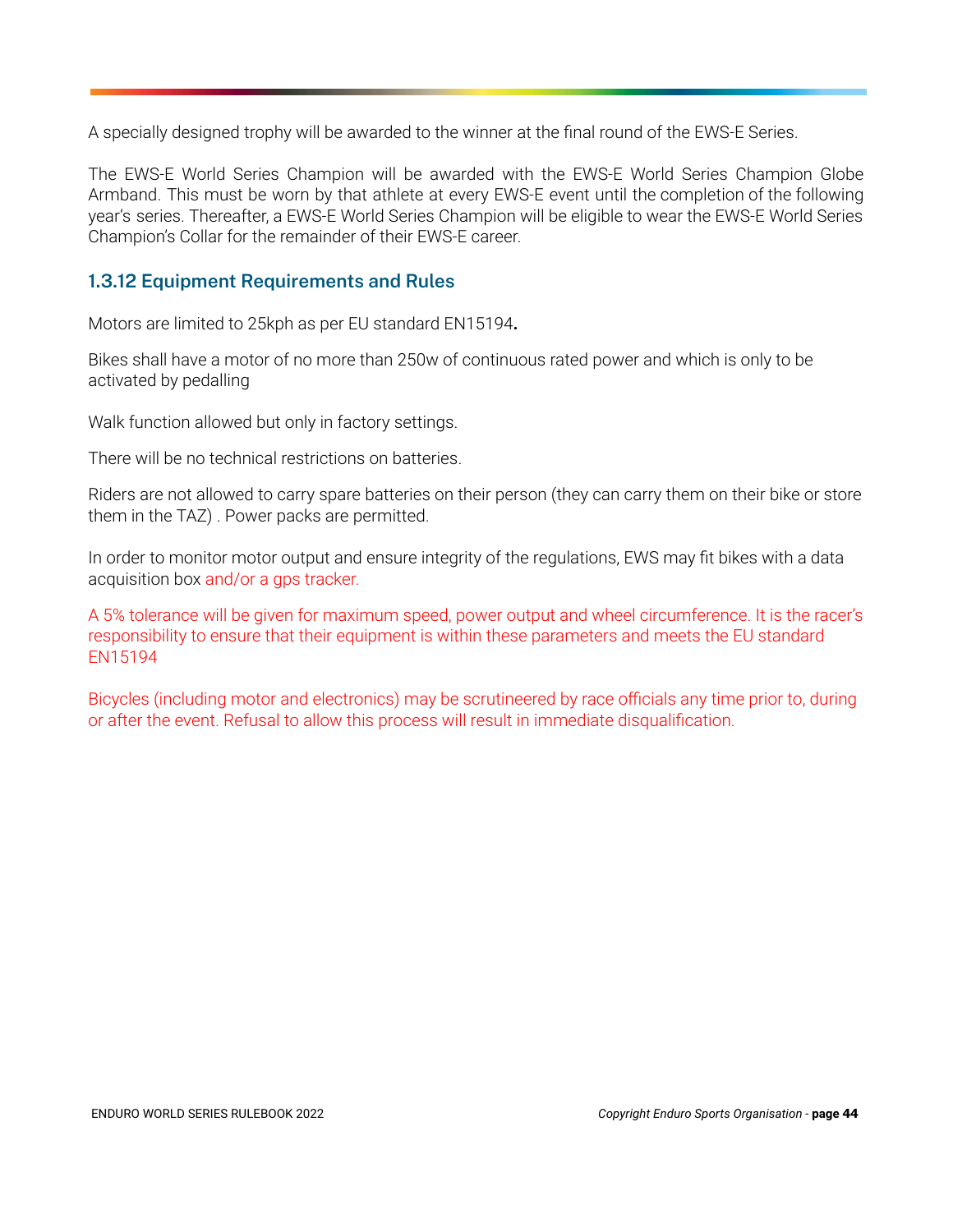### <span id="page-44-0"></span> **1.4 Trophy of Nations [| return to menu](#page-1-0)**

#### **1.4.1 Race Format and Course**

- Minimum of 4 Special Stages per event
- Maximum of 6 Special Stages in a one-day event
- Maximum of 8 Special Stages in a two-day even
- Preassigned start times on all Special Stages
- Riders on each Team will ride/race the course together. All times on all Special Stages combine to calculate the Team result

#### **1.4.2 Race Categories**

 WOMEN WOMEN Under 21 (2002-2005) WOMEN Master 35+ (1987+) MEN MEN Under 21 (2002-2005) MEN Master 35+ (1987+)

#### **1.4.3 Event Entry and Qualification**

EWS memberships and UCI licenses are mandatory for eligibility and event entry.

 Selected on the last Monday of August, the top 3 riders per nation in each category of the Global Rankings will be invited to represent their Nations Team. The 4th ranked rider in each category will be designated the official alternate.

 All riders selected based on the Global Rankings need to confirm their nomination within 72 hours of the notification – otherwise the spot will be offered to the next national rider in the Global Rankings.

 If a nation does not have 4 riders in each category of the Global Rankings, the highest ranked rider in the category can submit an application to complete the team with a Wildcard entry / entries. Applications will be subject to the review and approval of the Enduro World Series.

 A nation must have at least 1 qualified rider for a wildcard application to be considered. A Nations team cannot be composed entirely of wildcards.

Official Nations Teams will be publicly announced on the first Monday of September.

Deadline to substitute the alternate rider is by the end of scheduled Official Training.

A rider selected for a Nations Team cannot race for an Industry or Rider Trophy team as well.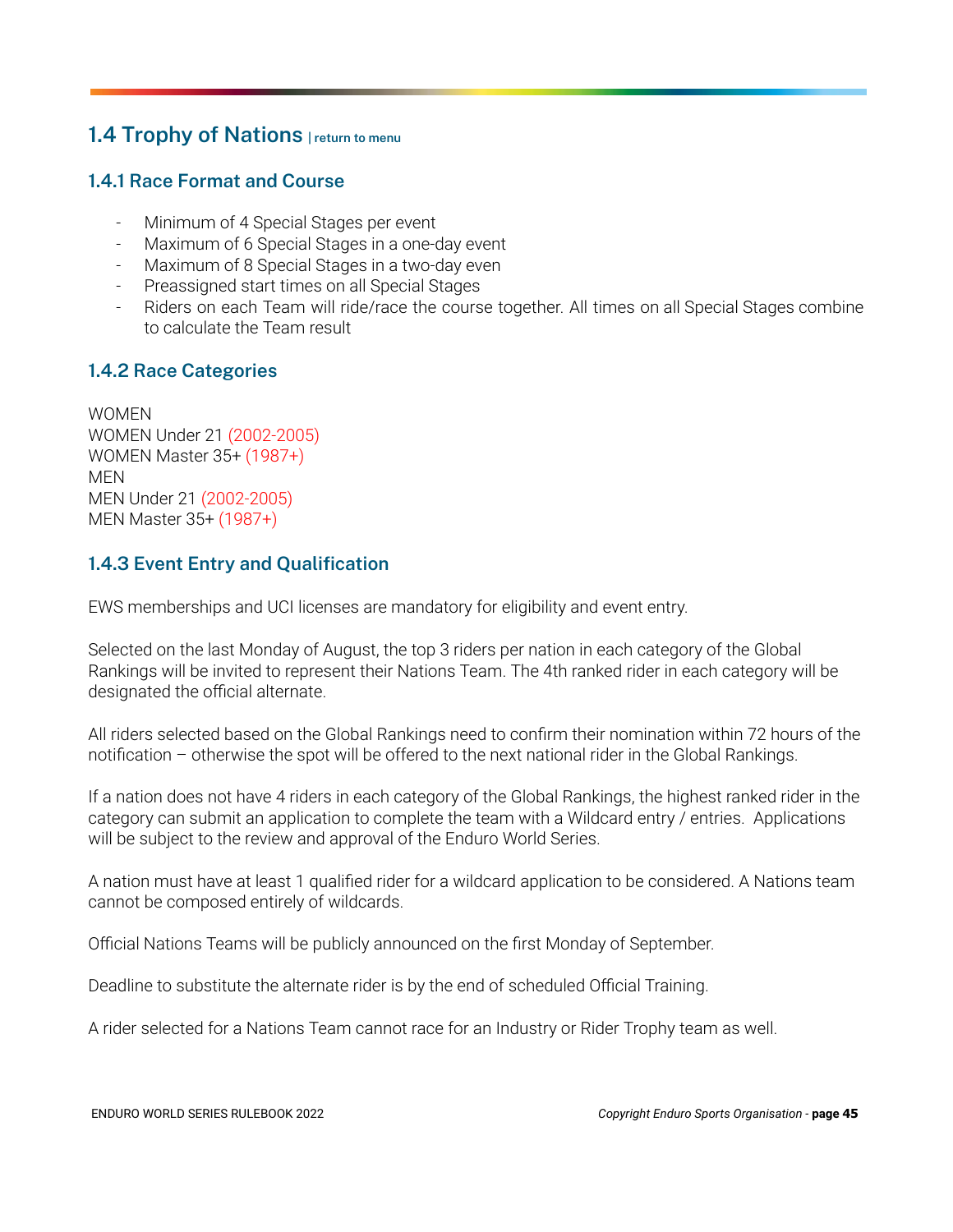#### **1.4.4 Seeding and Start Order**

#### **Seeding**

 Teams will have preassigned start times for all Special Stages. Teams will be seeded based on the highest ranked member of the team.

#### **Start Order and Procedures**

 Start Order: MEN | Master 35+ MEN | Under 21 WOMEN | Master 35+ WOMEN | Under 21 WOMEN MEN

 All 3 Team riders must be present at the Special Stage start in order to start. If any of the 3 Team riders withdraws, the other 2 will not be permitted to continue.

 All 3 Team riders must leave the Special Stage start within the first minute of the Team's scheduled start time – but they can select their start order and individual start intervals.

Nations teams will be separated on each Special Stage by 2 minutes.

 Late racers may be given the following penalties: up to 5 minutes late = 1 minute penalty 5+ minutes late = 5 minutes penalty

 Any Team arriving at the start of a Special Stage later than 30 minutes after their specified start time will be assigned a DSQ for the race and should not complete any other stages.

#### **1.4.5 Prize Money**

| Event - Prize Monies Minimum        |                              |  |  |  |
|-------------------------------------|------------------------------|--|--|--|
| Men and Women                       | Prize Money (Euros) Per Team |  |  |  |
| 1st                                 | 1500                         |  |  |  |
| 2nd                                 | 900                          |  |  |  |
| 3rd                                 | 600                          |  |  |  |
| Total prize purse minimum = 6000EUR |                              |  |  |  |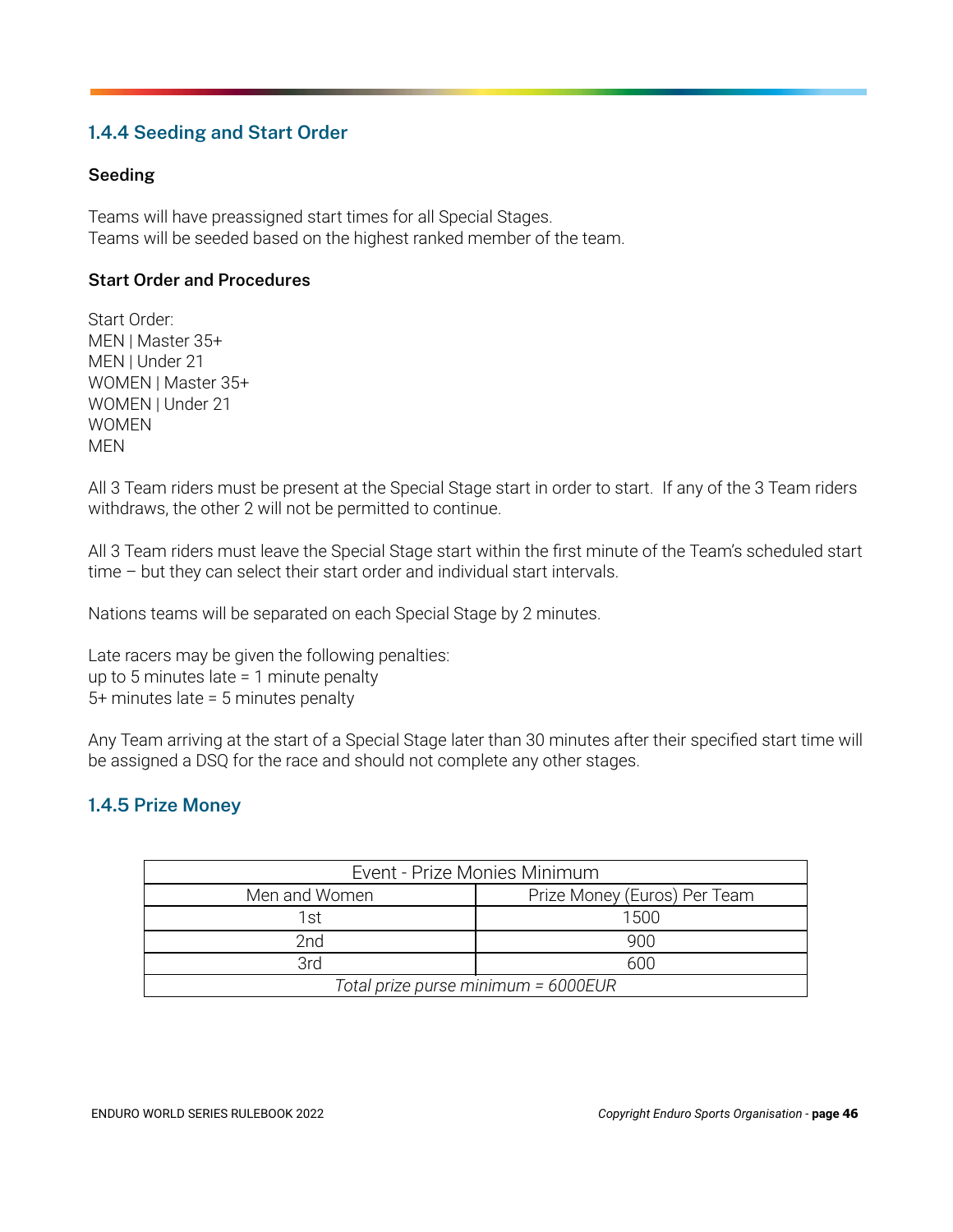#### **1.4.6 Titles**

No Global Ranking points are awarded for the Trophy of Nations event.

 The winning Teams (Men, Women, U21 Men, U21 Women, Master Men, Master Women) will be titled the Trophy of Nations Champion and will be awarded the Trophy of Nations UCI Jersey and Trophy of Nations UCI medals

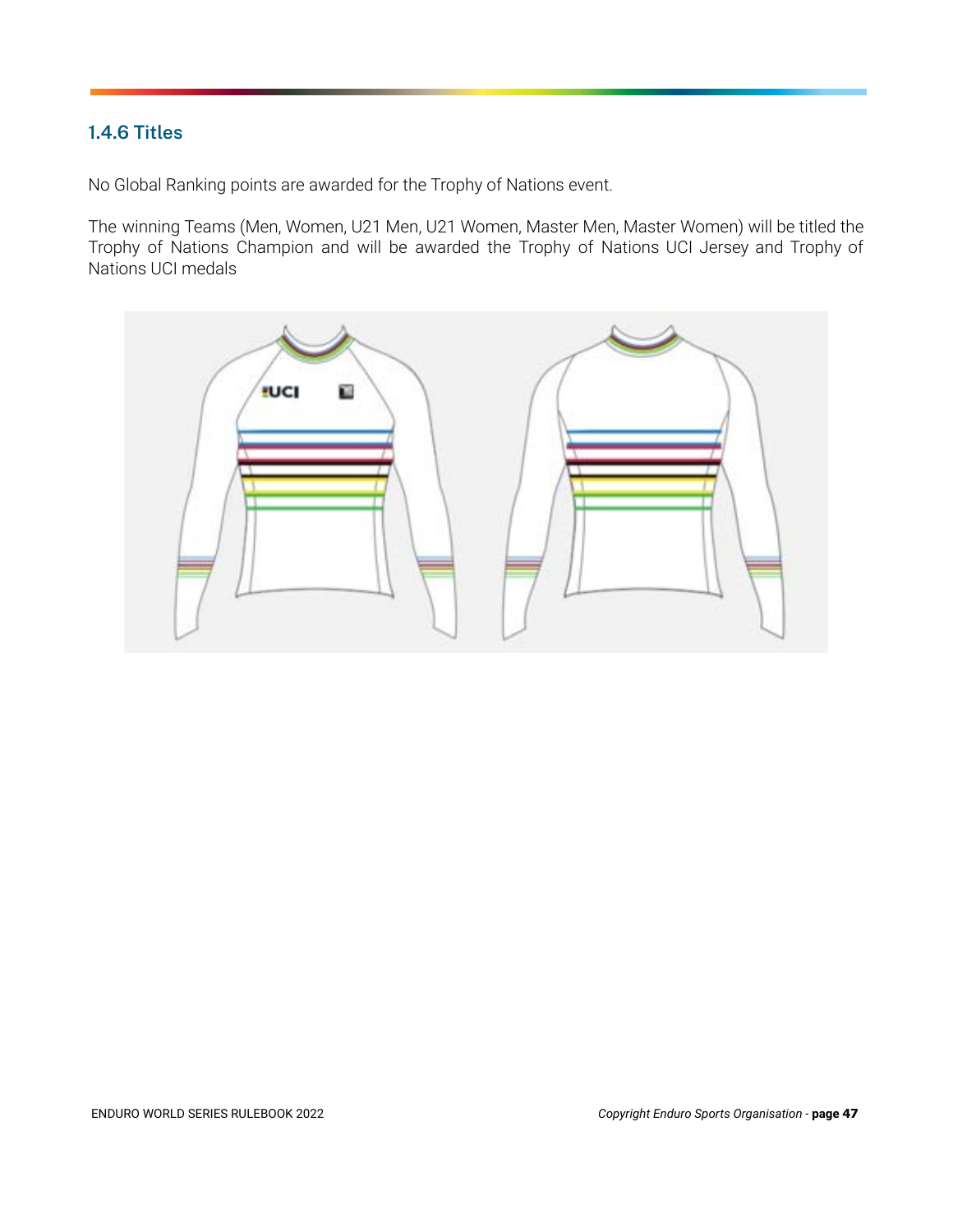# **TIER 2 - REGIONAL Chapter**

 **2** 

#### <span id="page-47-0"></span> **2.1: EWS100 and EWS80 [| return to menu](#page-1-0)**

#### **2.1.1 Race Format and Course**

EWS100 races are offered at every EWS round. EWS80 races are offered at select rounds.

 EWS100: 100% of the EWS course EWS80: 80% of the EWS course (+-20%) (See Chapter 1)

 EWS80 and EWS100 Training must not occur at the same time as EWS training on any Special Stage unless pre-agreed for a specific reason (i.e; chairlift operating issue), and if occurring will be communicated to all riders.

 An electronic Rider Briefing will be hosted for EWS100/EWS80 racers prior to the race commencing. Refer to the Race Book for schedule.

#### **2.1.2 Race Categories**

 EWS100: Same categories as EWS - plus MEN Master 45+ (1977+) race category. (replaces MEN Master 50+)

 EWS80: Open MEN and WOMEN plus a Youth MEN and Youth WOMEN race category will be offered at EWS80 events. Minimum age 15 or 13 depending on the venue. Refer to the Race Book for details.

 Any race categories with fewer than 5 starters may be merged with another age category at the discretion of the Event Organiser.

#### **2.1.3 Event Entry**

No prequalification requirements . Entries offered on a space available, first come basis.

 License requirements for EWS100 and EWS80 races are established by the National Federation in the host country and vary depending on the event. It is the responsibility of the racer to check and comply with license requirements. Check the Race Book for more details.

EWS memberships optional.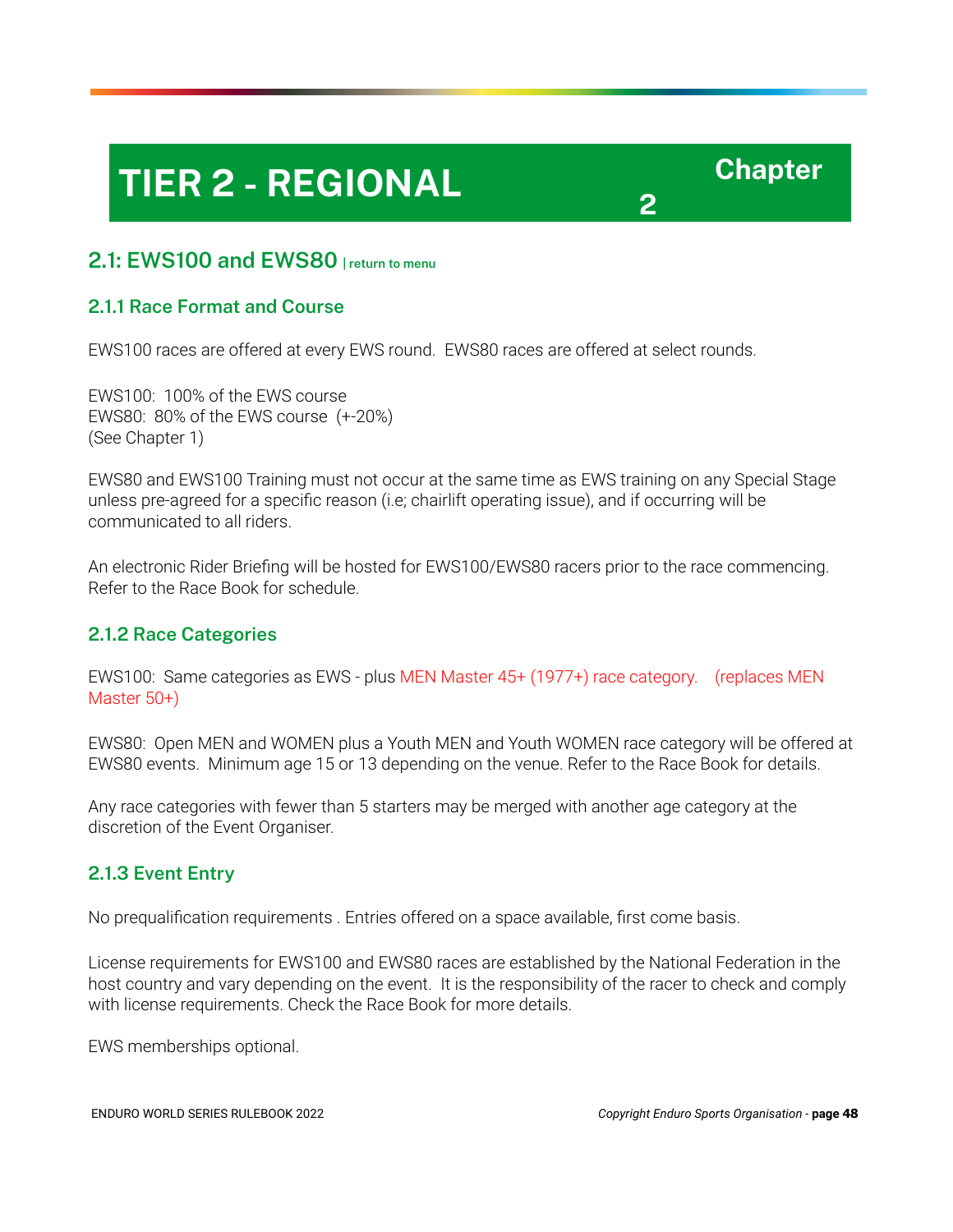#### **2.1.4 Seeding and Start Order**

The EWS100 and EWS80 races use the self seeded Flexi Start Format.

 Once racers leave the start, they will need to complete the balance of the Special Stages in order. But they will not be required to remain in the original start positions for the balance of the stages nor will they have preassigned individual start times or fixed start intervals for any of the following Special Stages. Riders can drop into Special Stages individually at a minimum of 5 second intervals.

 Racers will have a specific time period to complete each individual Special Stage as well as an overall time to complete the course each day.

 If a racer does not complete the course within their final time check, they will have a penalty added to their overall time.

- up to 5 minutes late  $= 1$  minute penalty
- $5+$  minutes late = 5 minutes penalty



Example of a Flexi Start Format start list showing start times, stage opening/closing times and finish times for riders.

#### **2.1.5 Results and Ranking Points**

There will be separate race podiums for EWS100 and EWS80 races.

EWS100 and EWS80 racers with an EWS membership will be eligible to collect Global ranking points.

• Points for the EWS100 will be calculated using a formula equating the racer's finish place in scratch format (excluding the EWS Pro Stage) with all EWS racers in their category, minus 20%. EWS points are listed in Appendix 1.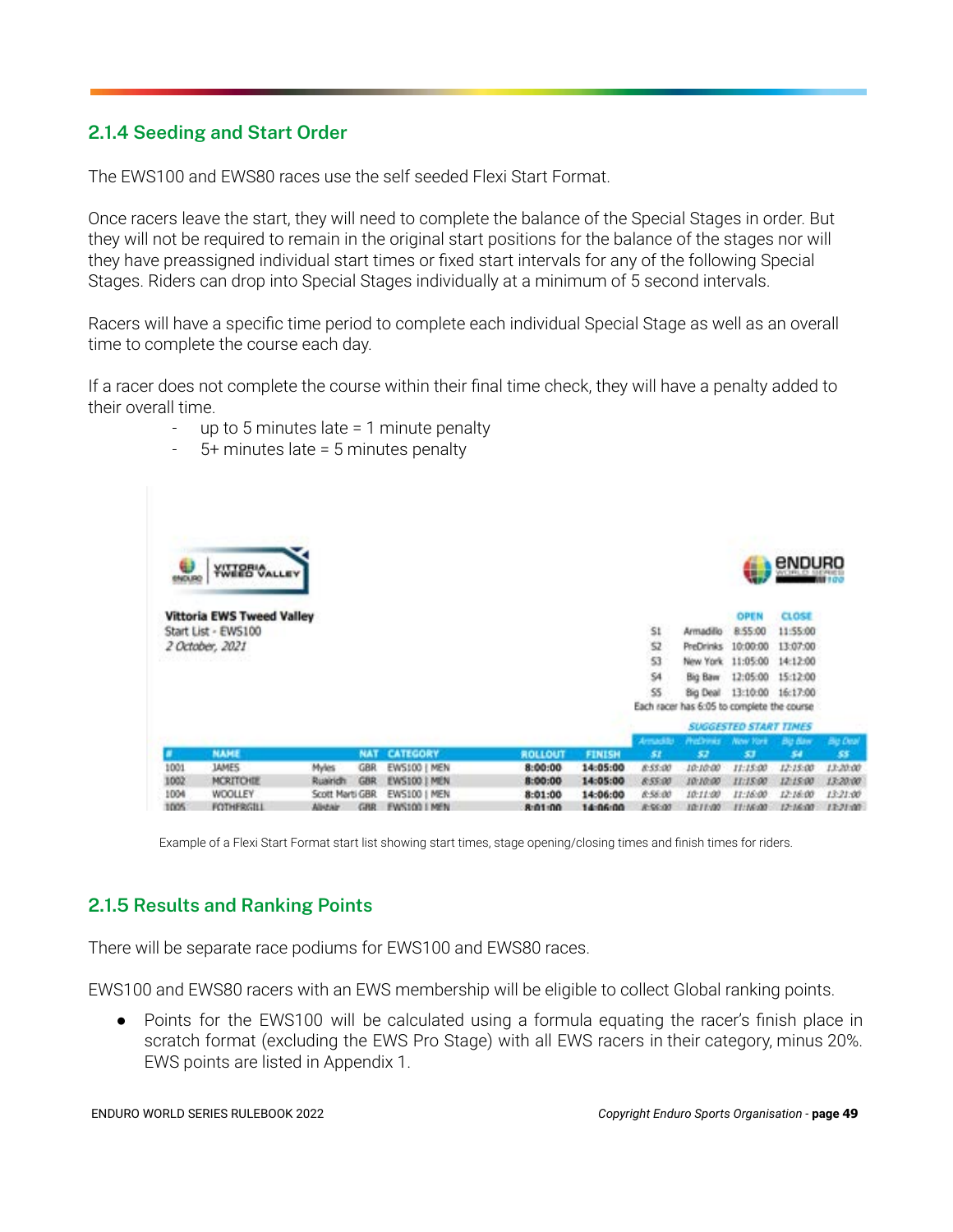● Points for the EWS80 races will only be available for riders in the Youth Men or Youth Women categories (year of birth 2006). Points will be calculated using a formula equating the racer's finish place in scratch format with all U21 EWS racers (adjusted based on the EWS80 stages), minus 20%. EWS points are listed in Appendix 1.

EWS100 and EWS80 riders are not eligible for EWS Series points.

EWS100 and EWS80 riders do not win prize money.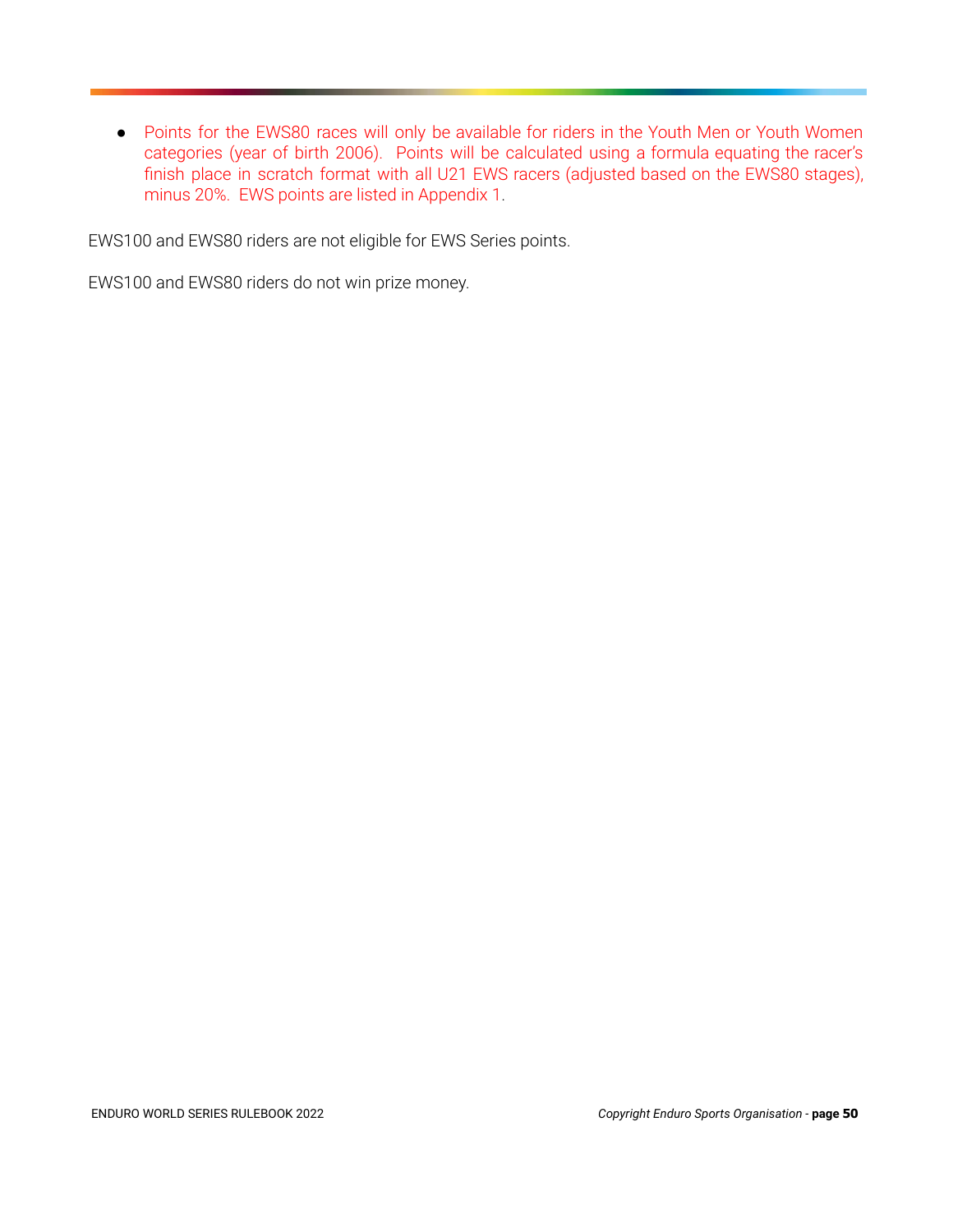### <span id="page-50-0"></span> **2.2: EWS-E100 and EWS-E50 [| return to menu](#page-1-0)**

#### **2.2.1 Race Format and Course**

EWS-E100 and EWS-E50 offered at every EWS-E round.

 EWS-E100: 100% of the EWS-E course. Relaxed transition times. EWS-E50: 50% of the EWS-E course. Relaxed transition times. (See Chapter 1)

 EWS-E50 and EWS-E100 Training must not occur at the same time as EWS-E training on any Special Stage unless pre-agreed for a specific reason (i.e; chairlift operating issue), and if occurring will be communicated to all riders.

 An electronic Rider Briefing will be hosted for EWS-E100 / EWS-E50 racers prior to the race commencing. Refer to the Race Book for schedule.

#### **2.2.2 Race Categories**

**WOMEN**  WOMEN | Under 21 (2002-2005) WOMEN | Master 35+ (1987+) **MFN**  MEN | Under 21 (2002-2005) MEN | Master 35+ (1987+) MEN | Master 45+ (1977+) (replaces MEN Master 50+)

 Any race categories with fewer than 5 starters may be merged with another age category at the discretion of the Event Organiser.

#### **2.2.3 Event Entry**

No prequalification requirements . Entries offered on a space available, first come basis.

 License requirements for EWS-E100 and EWS-E50 races are established by the National Federation in the host country and vary depending on the event. It is the responsibility of the racer to check and comply with license requirements. Check the Race Book for more details.

EWS Memberships are not required for EWS-E100 and EWS-E50 races.

#### **2.2.4 Seeding and Start Order**

The EWS-E100 and EWS-E50 races use the self seeded Flexi start Format.

 Once racers leave the start, they will need to complete the balance of the stages in order. But they will not be required to remain in the original start positions for the balance of the stages nor will they have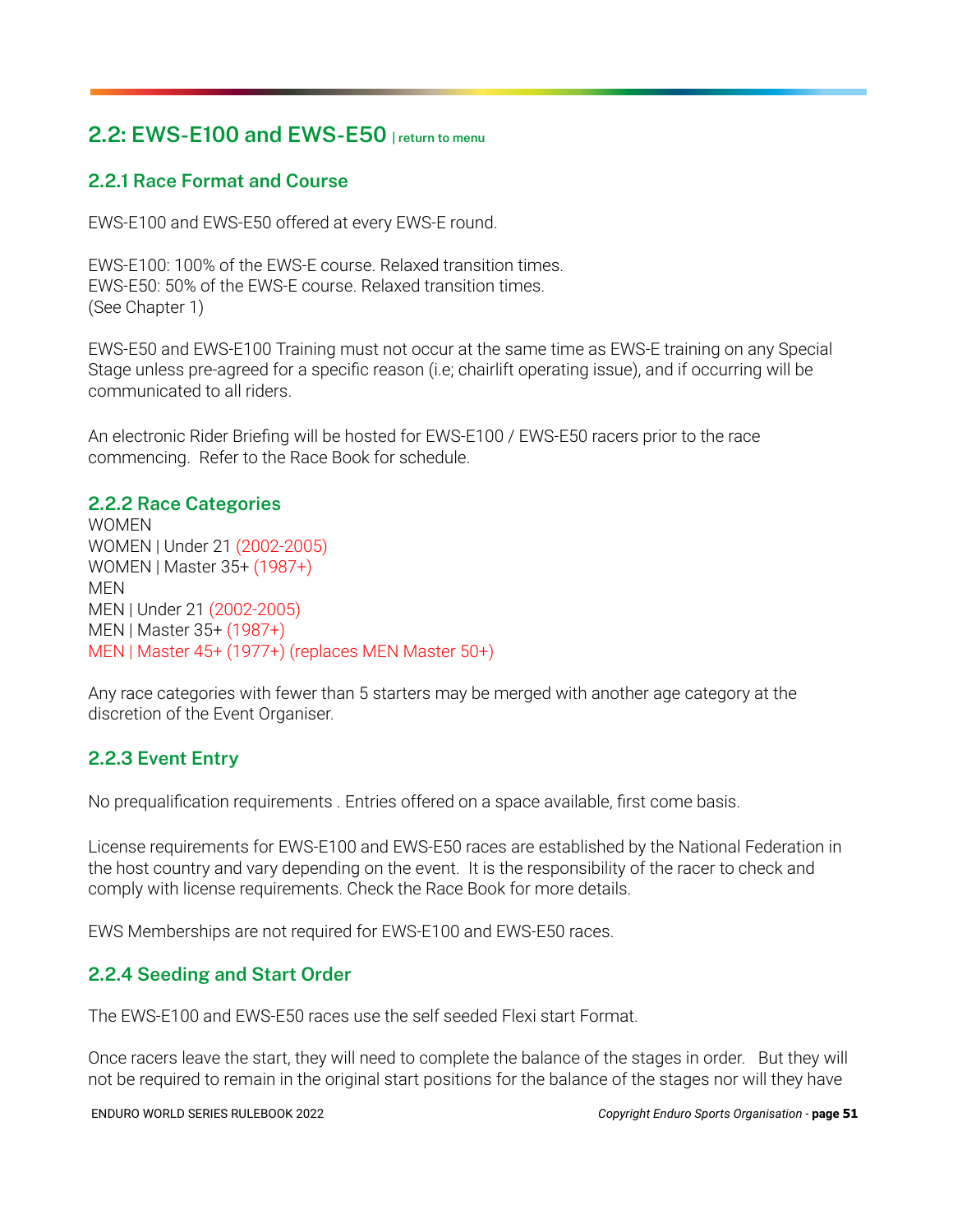preassigned individual start times or fixed start intervals for any of the following race stages. Riders can drop into Special Stages individually at a minimum of 5 second intervals.

 Racers will have a specific time period to complete each individual Special Stage as well as an overall time to complete the course each day.

 If a racer does not complete the course within their final time check, they will have a penalty added to their overall time.

- up to 5 minutes late = 1 minute penalty
- 5+ minutes late = 5 minutes penalty



| $#$ NAME    |        | NAT CATEGORY          | ROLL OUT FINISH LOOP 2 LOOP 3 |                           |                                    |                |
|-------------|--------|-----------------------|-------------------------------|---------------------------|------------------------------------|----------------|
| 1001 NORRIE | Frazer | GBR E100   MEN        |                               |                           | 9:04:00 16:17:00 11:24:00 14:03:00 |                |
| 1002 KIRK   | John   | <b>GBR E100   MEN</b> |                               |                           | 9:04:00 16:17:00 11:24:00 14:03:00 |                |
| 1003 IONES  | Alov   | CRP F100   MEN        |                               | 9-05-00 16-18-00 11-25-00 |                                    | $14 - 04 - 00$ |

Example of a Flexi Start Format showing start times, stage opening/closing times and finish times for riders.

#### **2.2.5 Results and Ranking Points**

There will be separate podiums for EWS-E100 and EWS-E50 races.

EWS-E100 and EWS-E50 riders do not win prize money.

 No ranking points will be awarded for either the EWS-E100 and EWS-E50 events. Qualifying points to be introduced 2023.

#### **2.2.6 Equipment Requirements**

Motors are limited to 25kph as per EU standard EN15194 **.**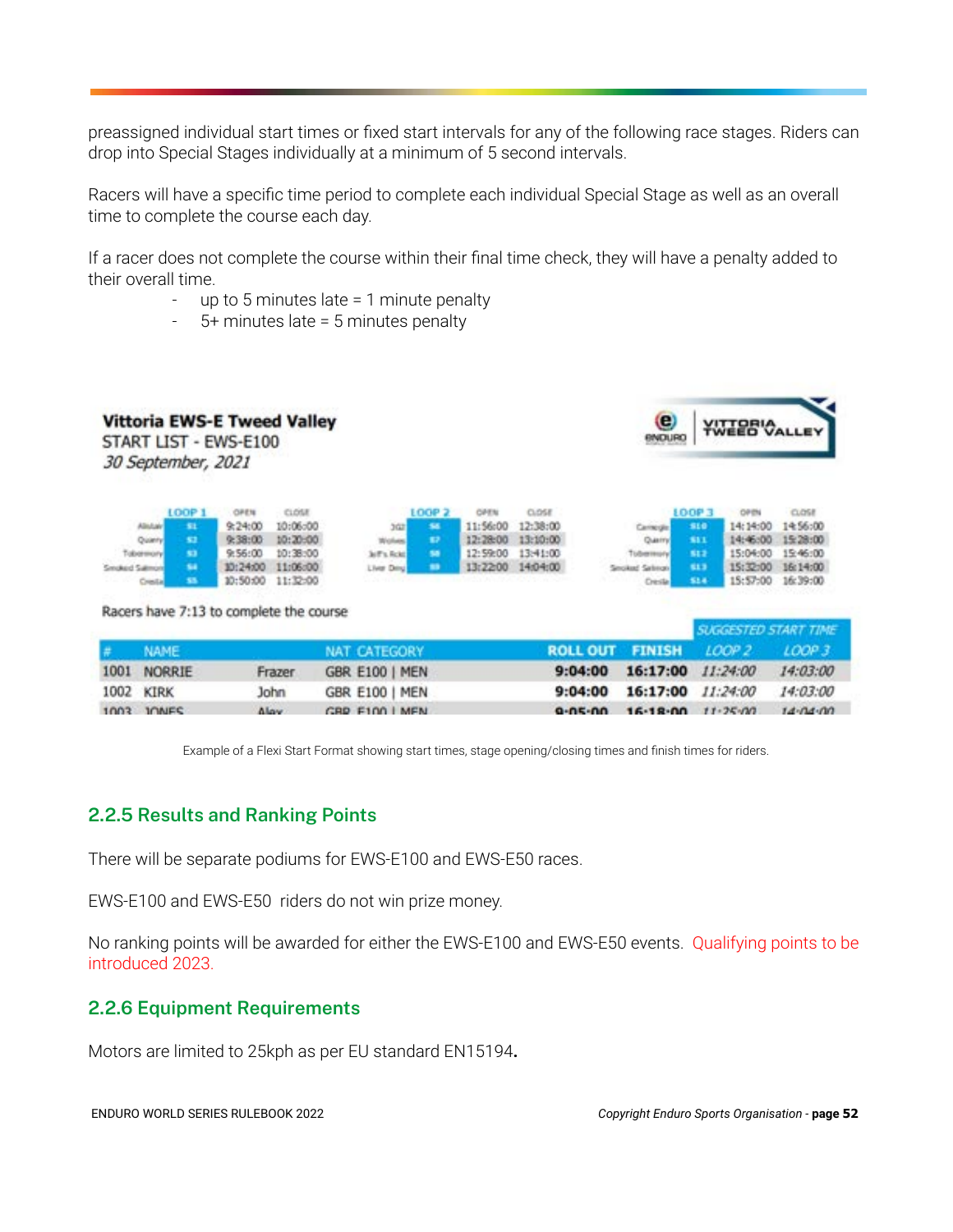Bikes shall have a motor of no more than 250w of continuous rated power and which is only to be activated by pedalling.

Walk function allowed but only in factory settings.

 In order to monitor motor output and ensure integrity of the regulations, EWS may fit bikes with a data acquisition box.

There will be no technical restrictions on batteries.

 Riders are not allowed to carry spare batteries on their person (they can carry them on their bike or store them in the TAZ) . Power packs are permitted.

 EWS-E50: Course can be completed with 1 battery

EWS-E100:

 -Racers will need a minimum of 2 batteries to complete the course -Riders are not allowed to carry spare batteries on their person (they can carry them on their bike or leave spare in the TAZ) .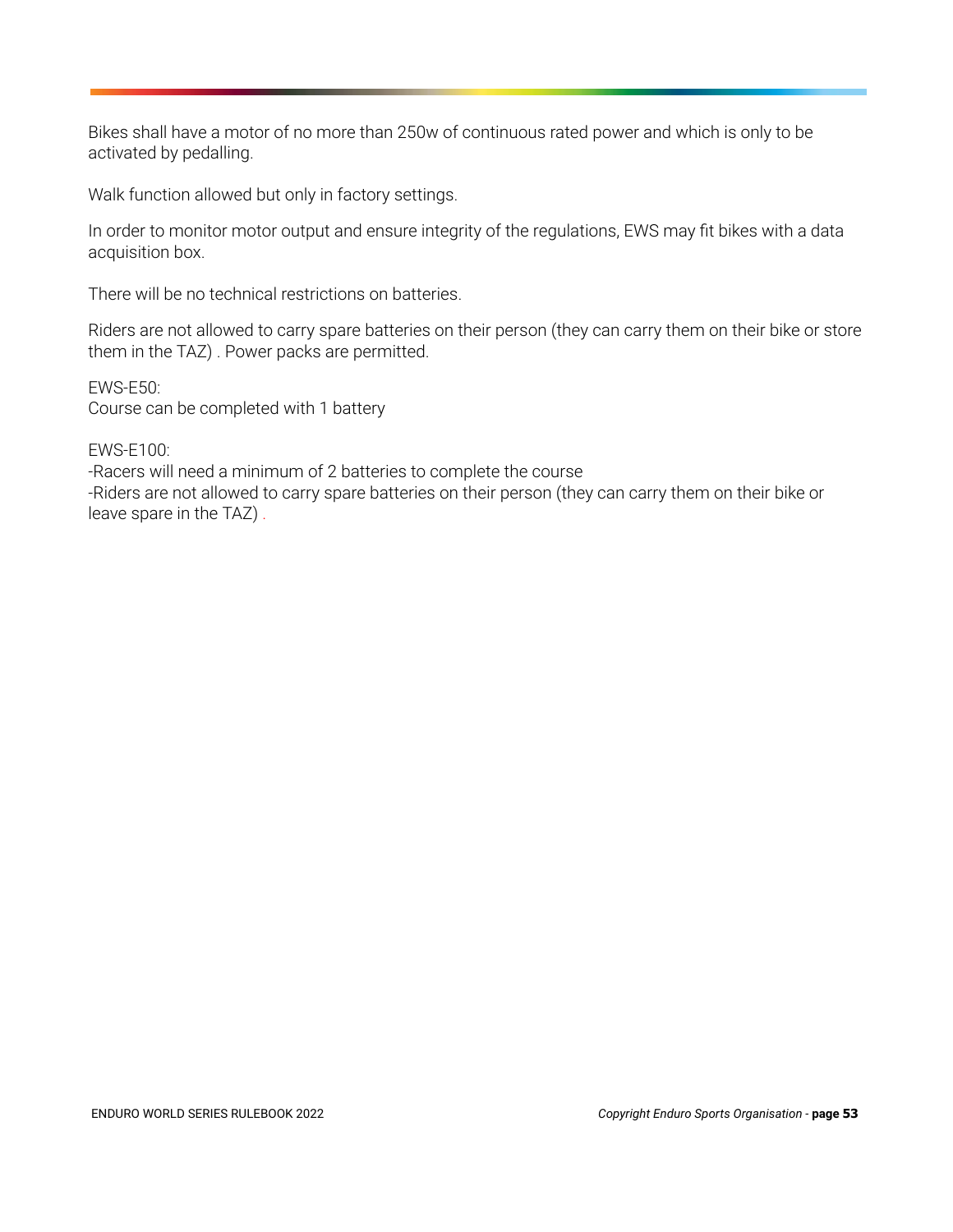### <span id="page-53-0"></span> **2.3: RIDER TROPHY and INDUSTRY TROPHY [| return to menu](#page-1-0)**

#### **2.3.1 Race Format and Course**

Rider and Industry Trophy will race the same course as the Trophy of Nations (See Chapter 1)

#### **2.3.2 Race Categories**

#### **Industry Trophy Team**

(3 riders per team, minimum age year of birth 2005)

 Categories: Industry Pro Men Industry Pro Women Industry Staff

Industry Pro

 • If a team contains a professional cyclist OR a rider who has a top 100 EWS men / top 20 EWS women finish in past 3 years

 Industry Staff • All three team riders must have current job titles within the bike industry

#### **Rider Trophy Team**

 (3 riders per team, minimum age year of birth 2005) Categories: Women Men Mixed (either 1 Woman & 2 Men or 2 Women & 1 Man)

#### **Rider Trophy Solo**

 (minimum age year of birth 2005) WOMEN WOMEN | Under 21 (2002-2005) WOMEN | Master 35+ (1987+) MEN MEN | Under 21 (2002-2005) MEN | Master 35+ (1987+) MEN | Master 45+ (1977+) (replaces MEN | Master 50+ )

#### **2.3.3 Event Entry**

#### **Rider Trophy (Solo and Teams):**

No prequalification requirements . Entries offered on a space available, first come basis.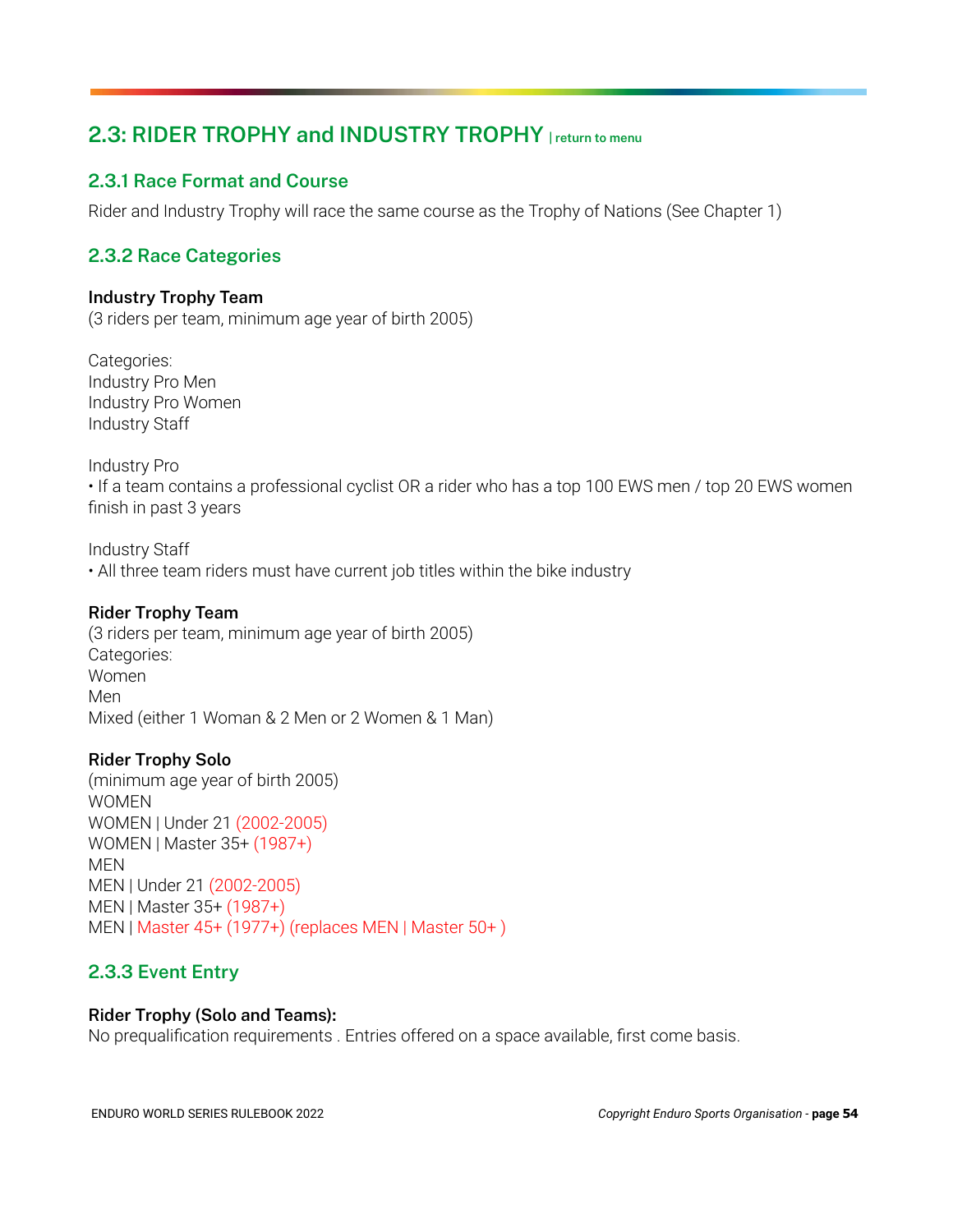#### **Industry Trophy:**

 Entries available for EWS Teams and supporters and other industry riders. Priority for any available spots will be given to official EWS Teams and supporters.

 License requirements for the Rider and Industry Trophy races are established by the National Federation in the host country. It is the responsibility of the racer to check and comply with license requirements. Check the Race Book for more details.

#### **2.3.4 Seeding and Start Order**

The Rider and Industry Trophy races will use the self seeded Flexi Start Format.

 Once racers leave the start, they will need to complete the balance of the stages in order. But they will +not be required to remain in the original start positions for the balance of the stages nor will they have preassigned individual start times or fixed start intervals for any of the following race stages. Rather, racers will have a specific time period to complete each individual Special tage as well as an overall time to complete the course each day.

 If a racer does not complete the course within their final time check, they will have a penalty added to their overall time.

- up to 5 minutes late = 1 minute penalty
- $5 +$  minutes late = 5 minutes penalty

#### **2.3.5 Results and Ranking Points**

No Enduro Global Ranking points will be attributed for the Industry Trophy of Rider Trophy races.

#### **Industry Trophy Team:**

All times on all race stages combine to calculate the Team result.

#### **Rider Trophy:**

Separate podiums for Teams and Solo.

 All times on all race stages combine to calculate the Team result. Each rider's individual overall time will also be included in the Rider Trophy Solo race results.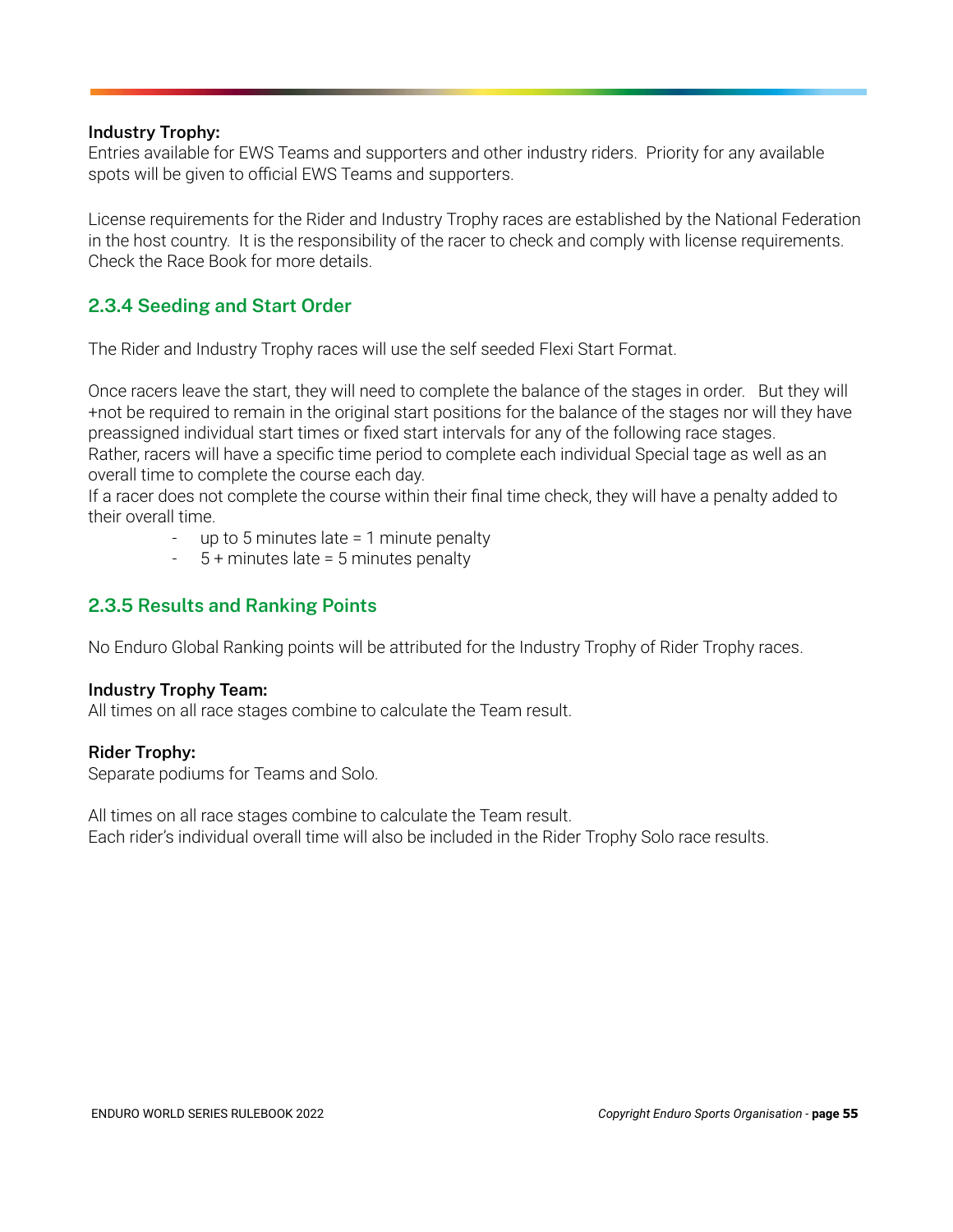# **TIER 3 - DOMESTIC Chapter 3**

#### <span id="page-55-0"></span> **3.1: EWS Qualifiers [| return to menu](#page-1-0)**

#### **3.1.1: Race Format and Course**

- Unless specifically exempted, all Core Rues (Chapter 0) apply
- On bike training must be scheduled by the Event Organisers at Qualifier events on all Special Stages before timed competition begins
- A minimum GC time of 15 minutes must be recorded by the Men category winner
- A minimum of 3 Special Stages must be completed
- Riders must start each Special Stage with a minimum of 15 second gaps between each rider

#### **3.1.2: Race Categories**

Race categories are established by the local Event Organiser .

#### **3.1.3: Event Entry**

 Entry to each Qualifier event is the responsibility of each Event Organiser. Links to all events are available at enduroworldseries.com

No prequalification requirements.

 License requirements for Qualifier events are established by the National Federation in the host country and vary depending on the event. It is the responsibility of the racer to check and comply with license requirements. Check the Race Book or the Event Organiser's website for more details.

EWS memberships are optional - but only EWS members will be eligible to collect Global Ranking points.

#### **3.1.4: Results and Ranking Points**

 Ranking points will be awarded in relation to the official Categories listed in Chapter 0.3. If a Qualifier event offers race categories based on age ranges or ability levels different than the Official categories listed in Chapter 0.3, Global Ranking points will be assigned as follows. Providing all riders/local categories are racing the same course / number of stages, riders are sorted into their applicable official Category based on their year of birth. Riders with an EWS membership are assigned ranking points for their finish position within that Category.

 Global Ranking Points are awarded based on a rider's actual finish position in their official Category regardless of how many EWS members placed ahead of them.

 *(Example: 15 th position in the Men's Category = 10 points regardless of how many EWS members placed from 1 st to 14 th ).*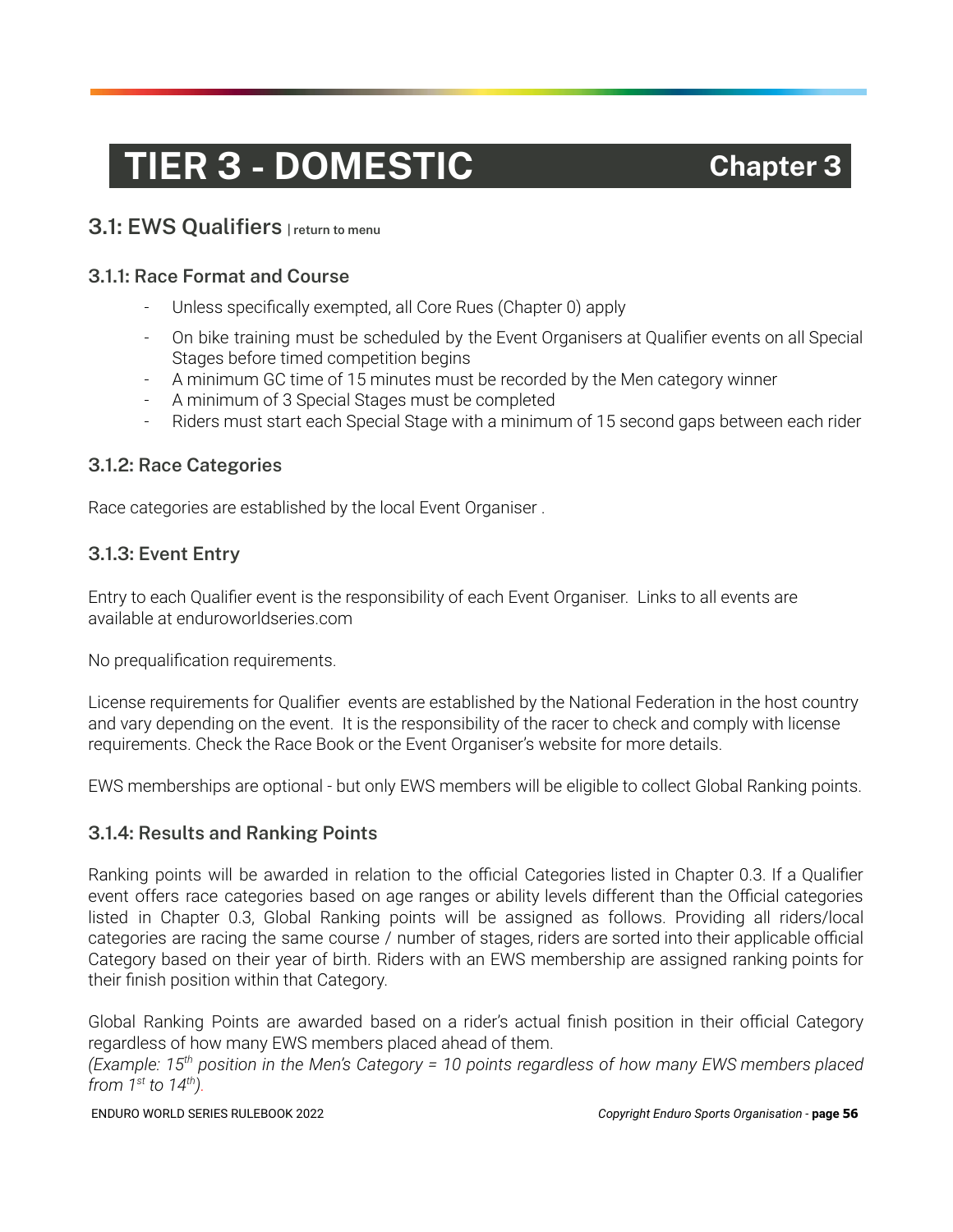If a particular Official category does not have at least the minimum number of racers as ranking positions in the applicable Qualifier Points Scale, ranking points will be allocated to the top 70% of the finishers in that category.

 *Example: Qualifier points are available for the top 15 finishers in the U21 Men category (Standard Point Scale). If a race only has 10 U21 Men starters, only the top 7 (70%) finishers in the U21 Men category will be eligible to collect ranking points.* 

 In order to be eligible to collect ranking points or be awarded an automatic qualifying spot, a racer must finish within 20% of the winning time in their official EWS category.

#### POINT SCALE - STANDARD

 Unless a Qualifier event meets the criteria for Point Scale - Plus (Appendix 3), the Point Scale - Standard (Appendix 2) will apply .

 Providing the rider is an active EWS member, the winner in each official EWS category at every Qualifier race will automatically qualify for a spot on the 2023 Reserved Entry List.

 Additionally, if the winner of a Qualifier race is registered for a 2022 EWS100 race, they will automatically qualify to upgrade from the EWS100 to the EWS.

#### POINT SCALE - PLUS

 The Point Scale - Plus (Appendix 3) will apply to a Qualifier races which meet the following criteria: -the race is either a UCI registered national championship or the race takes place in a country which is hosting a Tier 1 Enduro World Series round during the current or following season; and -there is a minimum of 250 total racer starts (excluding short course or E-MTB if applicable) or there are at least 3 racers in a particular Official category (Chapter 0.3) who finished in the top 100 in their category of the 2021 Global Rankings

 Providing the rider is an active EWS member, the top 3 finishers in an eligible official EWS category at any Qualifier Plus race will automatically qualify for a spot on the 2023 Reserved Entry List. Additionally, if a top 3 finisher in an eligible official EWS category at a Qualifier Plus race is registered for a 2022 EWS100 race, they will automatically qualify to upgrade from the EWS100 to the EWS.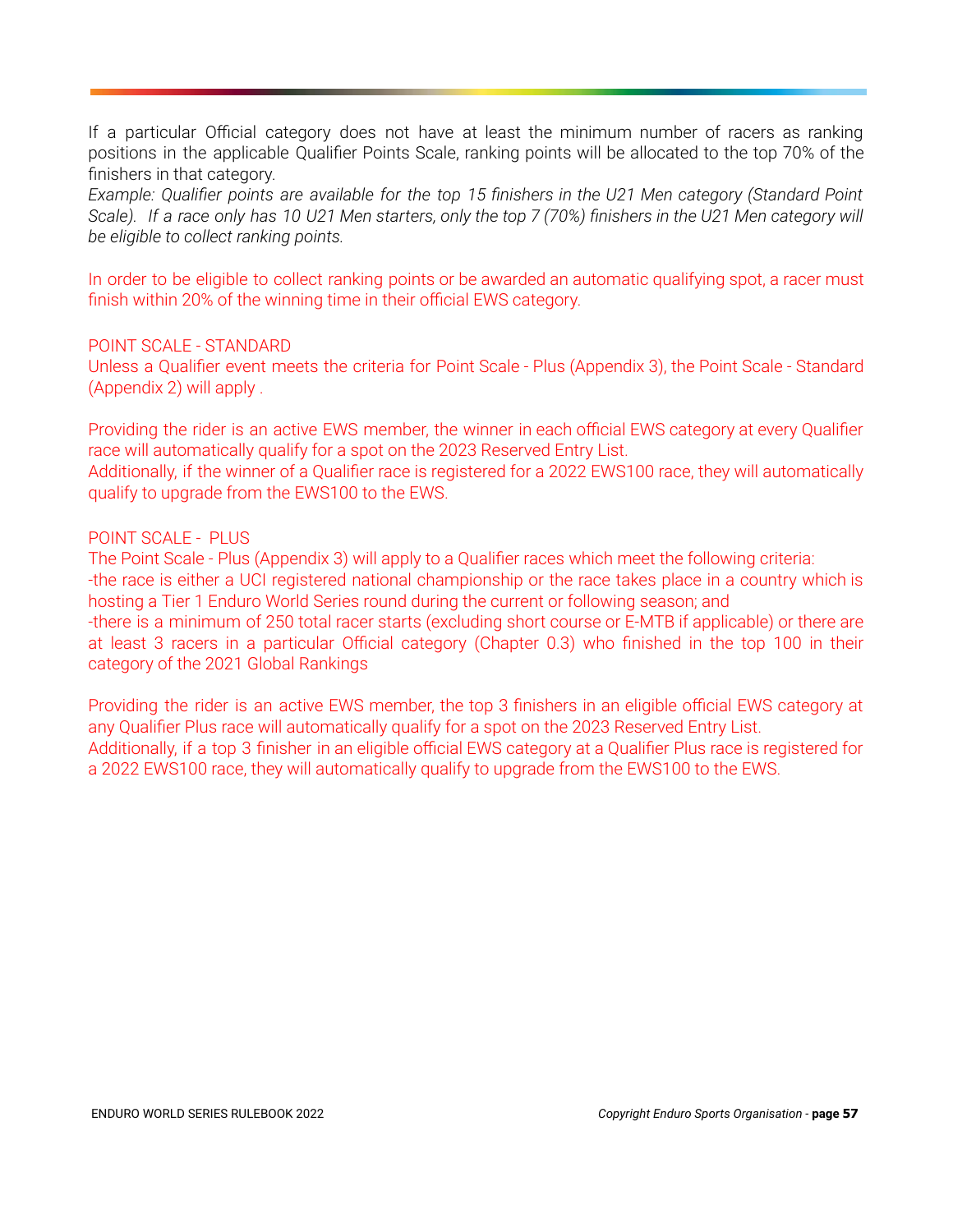#### <span id="page-57-0"></span> **3.2: EWS KIDS [| return to menu](#page-1-0)**

#### Launched in 2021.

Participation races offered at select EWS round.

 The EWS Kids races will be available for ages 2-14 and will include different options based on the number (1, 2 or 3) of special EWS KIDS designed enduro stages (approximately 1-2 minutes each). Plus there is a balance bike category for ages 2-5.

 EWS KIDS BALANCE: Ages 2-5 | Balance bike course in the event paddock

 EWS KIDS 1: Ages 5-8 | 1 stage

 EWS KIDS 2: Ages 7-12 | 2 stages

 EWS KIDS 3: Ages 9-14 | 3 stages

 Advanced / expert level 13-14 year old kids may have the option to race in the EWS80 (available at select EWS rounds) which has a Youth category. Minimum age 13 or 15 depending on the venue. EWS KIDS entry will be managed by each Event Organiser locally. Refer to Race Book for details.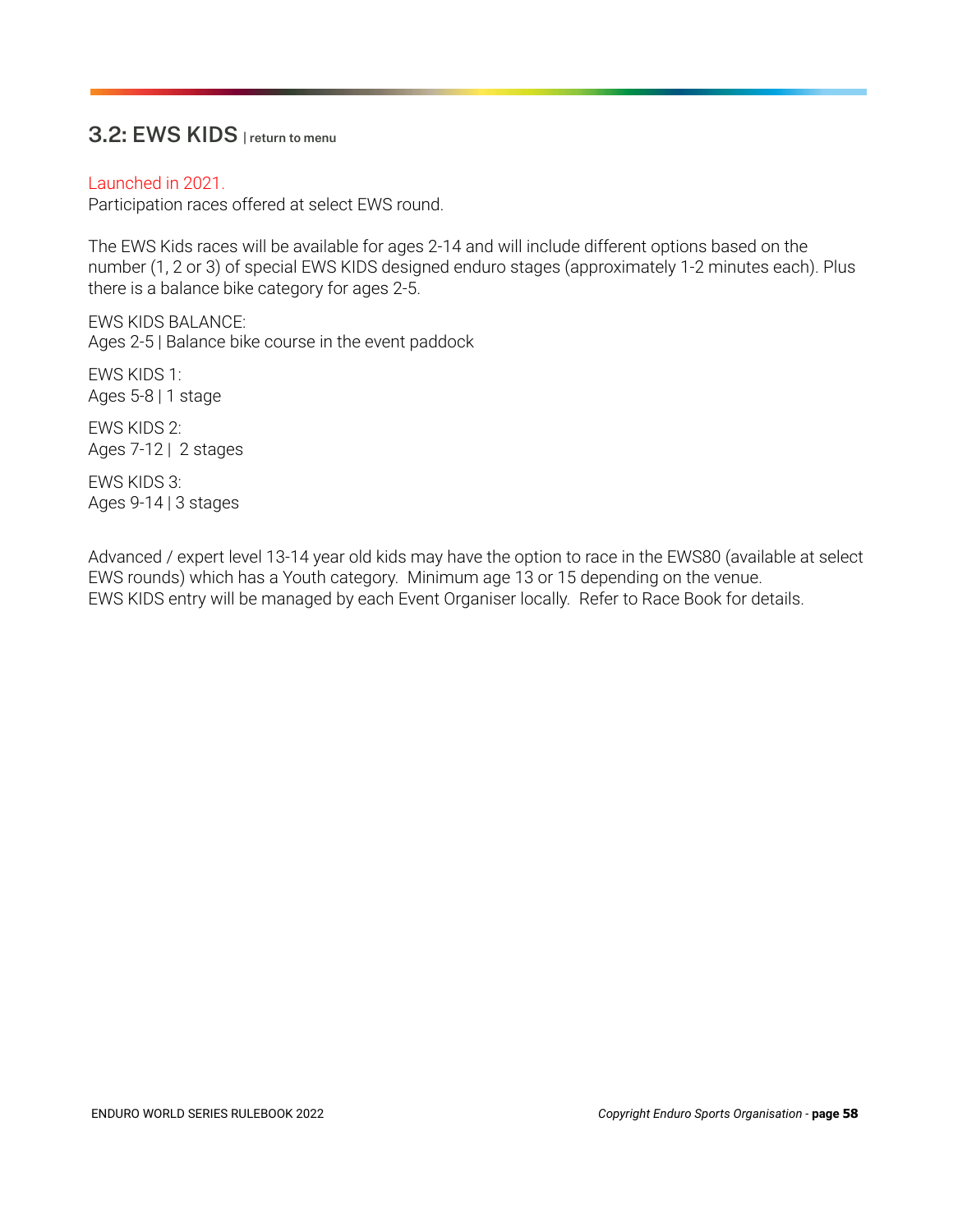# **Appendix 1**

 **POINT SCALE | Tier 1 - EWS and EWS-E**   *Master and U21 only applicable for EWS* 

|                 |            |                          | <b>Men</b>               | <b>Women</b>             |
|-----------------|------------|--------------------------|--------------------------|--------------------------|
| <b>Position</b> | <b>Men</b> | <b>Women</b>             | <b>U21/Master</b>        | <b>U21/Master</b>        |
| 1               | 520        | 520                      | 300                      | 150                      |
| $\overline{2}$  | 450        | 450                      | 250                      | 100                      |
| 3               | 420        | 420                      | 220                      | 50                       |
| 4               | 400        | 375                      | 200                      | 25                       |
| 5               | 390        | 325                      | 190                      | 10                       |
| 6               | 380        | 300                      | 180                      | 5                        |
| 7               | 370        | 250                      | 170                      | ÷,                       |
| 8               | 360        | 225                      | 160                      | -                        |
| 9               | 350        | 200                      | 150                      | -                        |
| 10              | 340        | 175                      | 125                      | $\overline{\phantom{0}}$ |
| 11              | 330        | 150                      | 115                      | $\overline{\phantom{a}}$ |
| 12              | 320        | 125                      | 100                      | -                        |
| 13              | 310        | 100                      | 90                       | $\overline{\phantom{a}}$ |
| 14              | 300        | 95                       | 85                       |                          |
| 15              | 290        | 90                       | 80                       | -                        |
| 16              | 280        | 80                       | 75                       | -                        |
| 17              | 270        | 70                       | 70                       | -                        |
| 18              | 260        | 60                       | 65                       | $\overline{\phantom{0}}$ |
| 19              | 250        | 40                       | 60                       | -                        |
| 20              | 245        | 35                       | 55                       | -                        |
| 21              | 240        | 30                       | 50                       | $\overline{\phantom{0}}$ |
| 22              | 235        | 25                       | 45                       | -                        |
| 23              | 230        | 20                       | 40                       | $\overline{\phantom{a}}$ |
| 24              | 225        | 10                       | 35                       |                          |
| 25              | 220        | $\mathbf 5$              | 30                       | -                        |
| 26              | 215        | $\overline{\phantom{0}}$ | 25                       | -                        |
| 27              | 210        | -                        | 20                       | -                        |
| 28              | 205        | $\overline{\phantom{a}}$ | 15                       | $\overline{\phantom{0}}$ |
| 29              | 200        | $\overline{a}$           | 10                       | $\overline{\phantom{0}}$ |
| 30              | 195        | -                        | 5                        |                          |
| 31              | 190        | $\overline{\phantom{a}}$ | $\overline{a}$           | -                        |
| 32              | 185        | -                        | $\overline{\phantom{a}}$ |                          |
| 33              | 180        | -                        | $\overline{\phantom{a}}$ | -                        |
| 34              | 175        | -                        | -                        | -                        |
| 35              | 170        | -                        | $\overline{\phantom{a}}$ | $\overline{\phantom{0}}$ |
| 36              | 165        | $\overline{\phantom{0}}$ | $\overline{\phantom{a}}$ | -                        |

ENDURO WORLD SERIES RULEBOOK 2022 *Copyright Enduro Sports Organisation -* **page 59**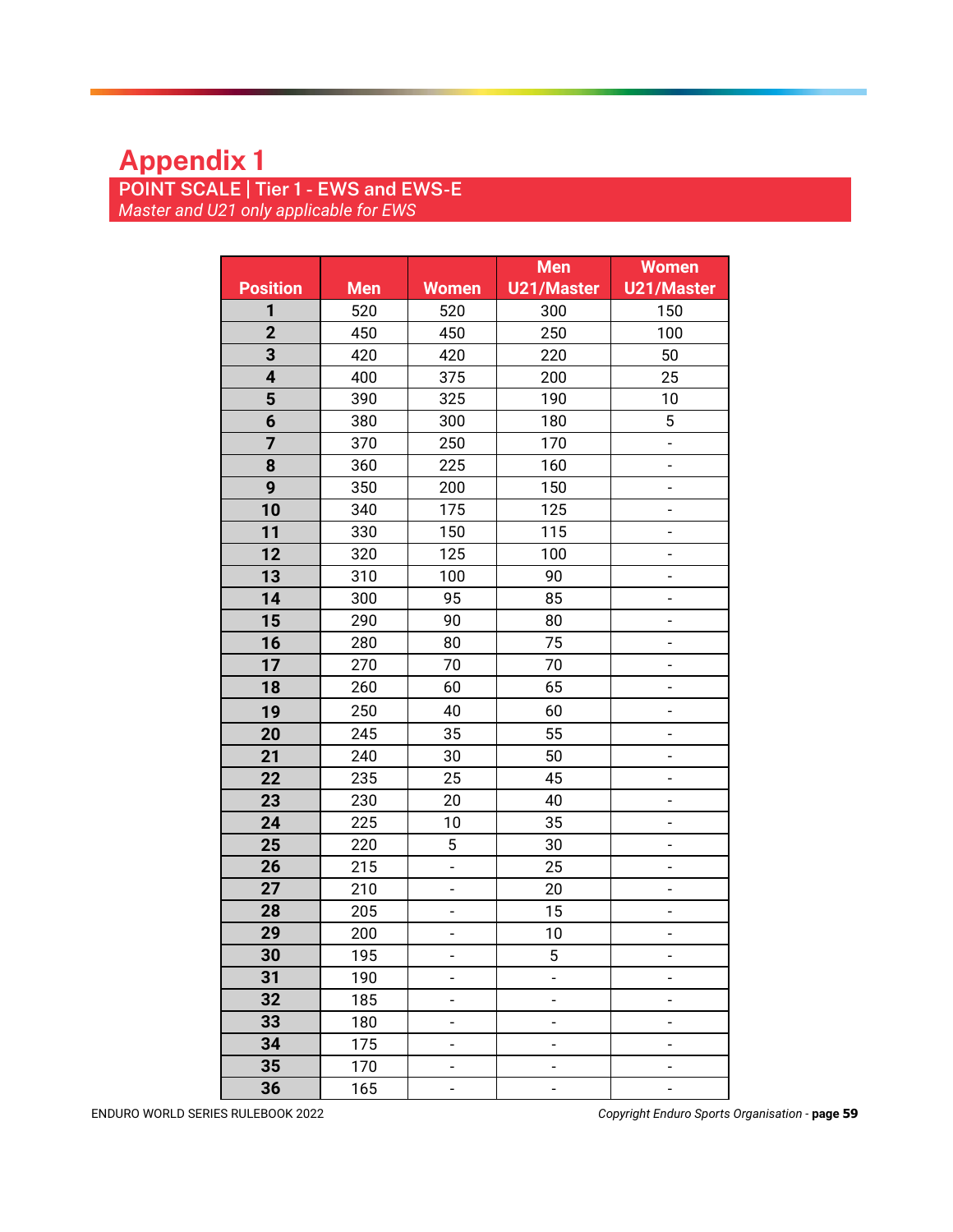| 37 | 160 | $\overline{\phantom{0}}$ | $\overline{\phantom{m}}$     | $\overline{\phantom{0}}$ |
|----|-----|--------------------------|------------------------------|--------------------------|
| 38 | 155 | $\qquad \qquad -$        | $\overline{a}$               | -                        |
| 39 | 150 | ÷,                       | $\overline{a}$               | $\overline{\phantom{a}}$ |
| 40 | 145 | $\overline{\phantom{a}}$ | $\overline{\phantom{0}}$     | $\overline{\phantom{0}}$ |
| 41 | 140 | $\overline{\phantom{a}}$ | $\overline{\phantom{m}}$     | $\overline{\phantom{a}}$ |
| 42 | 135 | -                        | -                            | -                        |
| 43 | 130 | $\overline{\phantom{a}}$ | $\overline{\phantom{0}}$     | $\overline{\phantom{a}}$ |
| 44 | 125 | $\overline{\phantom{a}}$ | -                            | -                        |
| 45 | 123 | ÷,                       | $\overline{a}$               | $\overline{a}$           |
| 46 | 120 | $\overline{\phantom{0}}$ | $\overline{\phantom{0}}$     | $\qquad \qquad -$        |
| 47 | 117 | ÷,                       | $\overline{a}$               | $\overline{\phantom{a}}$ |
| 48 | 115 | $\overline{\phantom{a}}$ | $\overline{\phantom{m}}$     | $\overline{\phantom{a}}$ |
| 49 | 113 | $\overline{a}$           | $\qquad \qquad \blacksquare$ | $\overline{a}$           |
| 50 | 111 | -                        | -                            | -                        |
| 51 | 109 | $\overline{\phantom{a}}$ | $\overline{a}$               | $\overline{\phantom{a}}$ |
| 52 | 107 | $\overline{\phantom{a}}$ | -                            | $\overline{\phantom{a}}$ |
| 53 | 105 | $\overline{\phantom{a}}$ | $\overline{\phantom{a}}$     | $\overline{\phantom{a}}$ |
| 54 | 103 | $\qquad \qquad -$        | $\overline{a}$               | $\qquad \qquad -$        |
| 55 | 101 | ÷,                       | -                            | $\overline{\phantom{a}}$ |
| 56 | 99  | $\overline{\phantom{a}}$ | $\overline{\phantom{0}}$     | $\overline{\phantom{a}}$ |
| 57 | 97  | $\overline{\phantom{a}}$ | $\overline{\phantom{a}}$     | $\overline{\phantom{a}}$ |
| 58 | 95  | -                        | $\overline{a}$               | -                        |
| 59 | 93  | $\overline{\phantom{a}}$ | $\overline{a}$               | $\overline{\phantom{a}}$ |
| 60 | 91  | $\overline{\phantom{a}}$ | -                            | $\overline{\phantom{a}}$ |
| 61 | 89  | ÷,                       | $\overline{a}$               | $\overline{a}$           |
| 62 | 87  | $\overline{\phantom{0}}$ | $\overline{\phantom{0}}$     | $\qquad \qquad -$        |
| 63 | 85  | ÷,                       | $\qquad \qquad \blacksquare$ | $\overline{\phantom{a}}$ |
| 64 | 83  | $\overline{\phantom{a}}$ | $\overline{\phantom{m}}$     | $\overline{\phantom{0}}$ |
| 65 | 81  | $\overline{\phantom{a}}$ | $\qquad \qquad \blacksquare$ | $\overline{\phantom{a}}$ |
| 66 | 79  | $\overline{\phantom{a}}$ | -                            | -                        |
| 67 | 77  | $\overline{\phantom{a}}$ | $\overline{a}$               | -                        |
| 68 | 75  | $\qquad \qquad -$        | $\qquad \qquad \blacksquare$ | -                        |
| 69 | 73  | $\overline{\phantom{a}}$ | $\overline{\phantom{0}}$     | $\overline{\phantom{a}}$ |
| 70 | 71  | $\qquad \qquad -$        | $\overline{\phantom{0}}$     | $\qquad \qquad -$        |
| 71 | 69  | $\overline{\phantom{a}}$ | $\overline{\phantom{a}}$     | ÷,                       |
| 72 | 67  | $\overline{\phantom{a}}$ | $\overline{\phantom{a}}$     | $\overline{\phantom{a}}$ |
| 73 | 65  | $\overline{\phantom{a}}$ | $\overline{\phantom{a}}$     | $\overline{\phantom{0}}$ |
| 74 | 63  | $\overline{\phantom{0}}$ | $\overline{\phantom{0}}$     | $\overline{\phantom{a}}$ |
| 75 | 61  | $\blacksquare$           | $\overline{\phantom{a}}$     | $\overline{\phantom{a}}$ |
| 76 | 59  | $\overline{\phantom{a}}$ | $\overline{\phantom{0}}$     | $\overline{\phantom{a}}$ |
| 77 | 57  | $\overline{\phantom{a}}$ | $\overline{a}$               | $\overline{\phantom{a}}$ |
| 78 | 55  | $\qquad \qquad -$        | $\overline{\phantom{0}}$     | $\qquad \qquad -$        |
| 79 | 53  | ÷,                       | $\qquad \qquad -$            | ÷,                       |
| 80 | 50  | $\overline{\phantom{a}}$ | $\qquad \qquad \blacksquare$ | $\overline{\phantom{a}}$ |

ENDURO WORLD SERIES RULEBOOK 2022 *Copyright Enduro Sports Organisation -* **page 60**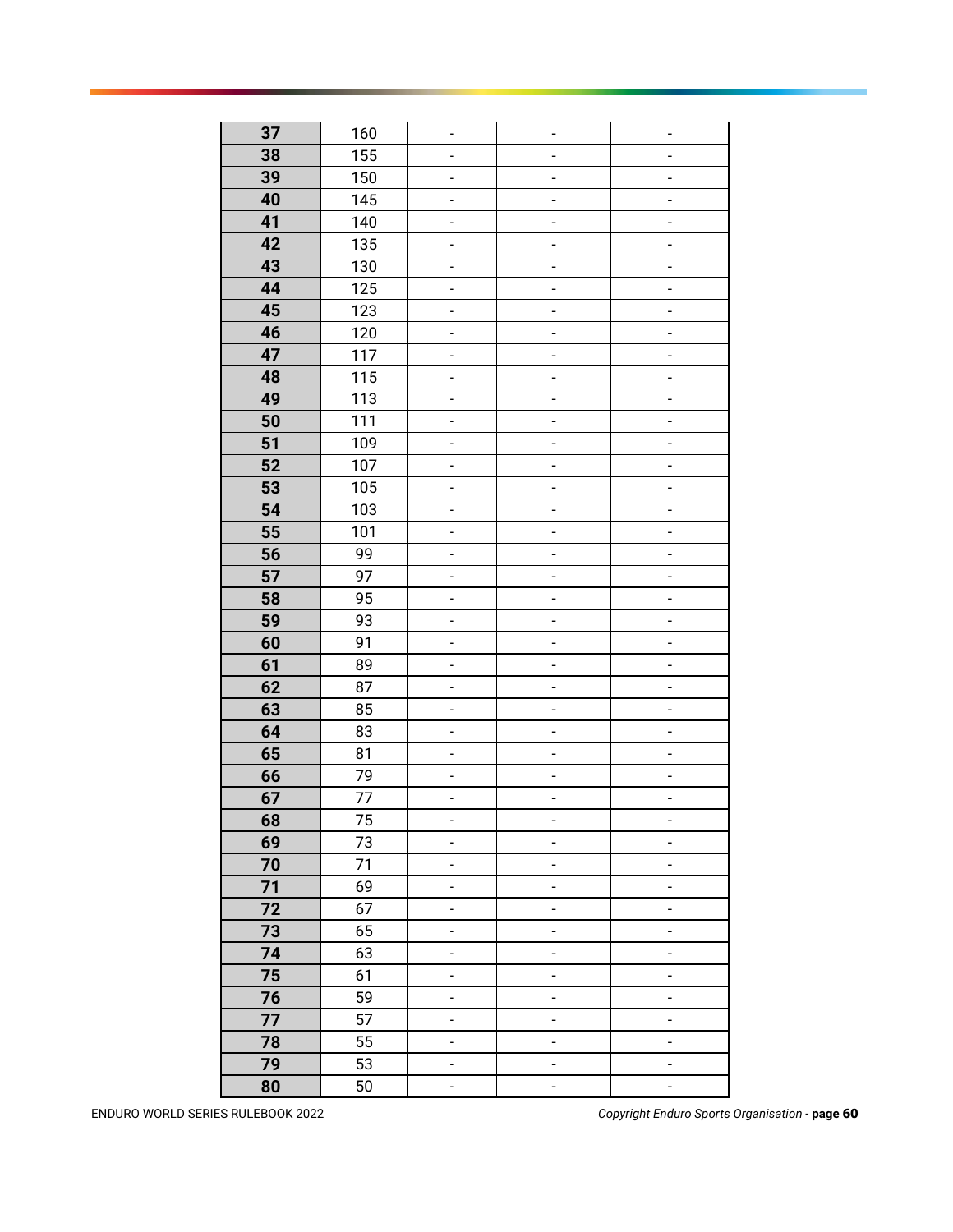| 81               | 47                      | $\overline{\phantom{0}}$ | $\overline{\phantom{0}}$     | -                        |
|------------------|-------------------------|--------------------------|------------------------------|--------------------------|
| 82               | 45                      | -                        | $\qquad \qquad -$            | -                        |
| 83               | 43                      | $\overline{\phantom{a}}$ | $\overline{\phantom{a}}$     | -                        |
| 84               | 40                      | $\overline{\phantom{0}}$ | $\overline{\phantom{0}}$     | $\overline{\phantom{0}}$ |
| 85               | 37                      | $\qquad \qquad -$        | $\overline{\phantom{0}}$     | $\overline{\phantom{0}}$ |
| 86               | 35                      | $\qquad \qquad -$        | $\overline{\phantom{a}}$     | $\overline{\phantom{0}}$ |
| 87               | 33                      | $\overline{\phantom{a}}$ | $\overline{\phantom{a}}$     | ÷                        |
| 88               | 30                      | $\qquad \qquad -$        | $\frac{1}{2}$                | $\overline{\phantom{a}}$ |
| 89               | 27                      | $\overline{\phantom{0}}$ | $\frac{1}{2}$                | $\overline{a}$           |
| 90               | 26                      | $\overline{a}$           | $\overline{a}$               | $\overline{a}$           |
| 91               | 25                      | $\overline{a}$           | $\overline{\phantom{a}}$     | $\overline{a}$           |
| 92               | 24                      | $\overline{\phantom{a}}$ | $\overline{\phantom{a}}$     | $\overline{\phantom{a}}$ |
| 93               | 23                      | $\overline{a}$           | $\qquad \qquad \blacksquare$ | $\overline{a}$           |
| 94               | 22                      | $\overline{\phantom{0}}$ | $\overline{\phantom{0}}$     | $\overline{\phantom{a}}$ |
| 95               | 21                      | $\overline{\phantom{a}}$ | $\overline{\phantom{a}}$     | $\overline{\phantom{a}}$ |
| 96               | 20                      | $\overline{\phantom{a}}$ | $\overline{\phantom{a}}$     | $\overline{\phantom{a}}$ |
| 97               | 19                      | $\overline{\phantom{a}}$ | -                            | $\overline{\phantom{a}}$ |
| 98               | 18                      | $\overline{\phantom{0}}$ | $\overline{\phantom{a}}$     | $\overline{a}$           |
| 99               | $\overline{17}$         | $\overline{\phantom{0}}$ | $\overline{\phantom{0}}$     | $\overline{\phantom{0}}$ |
| 100              | $\overline{16}$         | $\overline{\phantom{a}}$ | $\overline{\phantom{a}}$     | $\overline{a}$           |
| 101              | $\overline{15}$         | $\overline{a}$           | $\overline{\phantom{a}}$     | $\overline{a}$           |
| 102              | $\overline{14}$         | $\overline{\phantom{a}}$ | $\overline{\phantom{a}}$     | $\overline{a}$           |
| 103              | $\overline{13}$         | $\overline{\phantom{a}}$ | $\overline{\phantom{a}}$     | $\overline{a}$           |
| 104              | $\overline{12}$         | $\overline{a}$           | $\frac{1}{2}$                | $\overline{a}$           |
| 105              | 11                      | $\overline{\phantom{a}}$ | $\frac{1}{2}$                | $\overline{a}$           |
| 106              | 10                      | $\overline{a}$           | $\overline{a}$               | $\overline{a}$           |
| 107              | 9                       | $\overline{a}$           | $\overline{a}$               | $\overline{a}$           |
| 108              | 8                       | $\overline{a}$           | $\frac{1}{2}$                | $\overline{a}$           |
| 109              | 7                       | $\blacksquare$           | $\frac{1}{2}$                | $\overline{a}$           |
| 110              | 6                       | $\overline{\phantom{a}}$ | $\overline{\phantom{0}}$     | $\overline{a}$           |
| 111              | 5                       | $\blacksquare$           | $\overline{\phantom{0}}$     | $\overline{a}$           |
| $\overline{112}$ | $\overline{\mathbf{4}}$ | $\overline{\phantom{a}}$ | $\overline{\phantom{0}}$     | $\overline{\phantom{a}}$ |
| 113              | $\overline{3}$          | $\overline{\phantom{a}}$ | $\overline{\phantom{0}}$     | $\overline{\phantom{a}}$ |
| 114              | $\overline{2}$          | $\qquad \qquad -$        | $\overline{\phantom{0}}$     | $\overline{\phantom{a}}$ |
| 115              | $\overline{1}$          | $\overline{a}$           | $\overline{\phantom{a}}$     | $\overline{a}$           |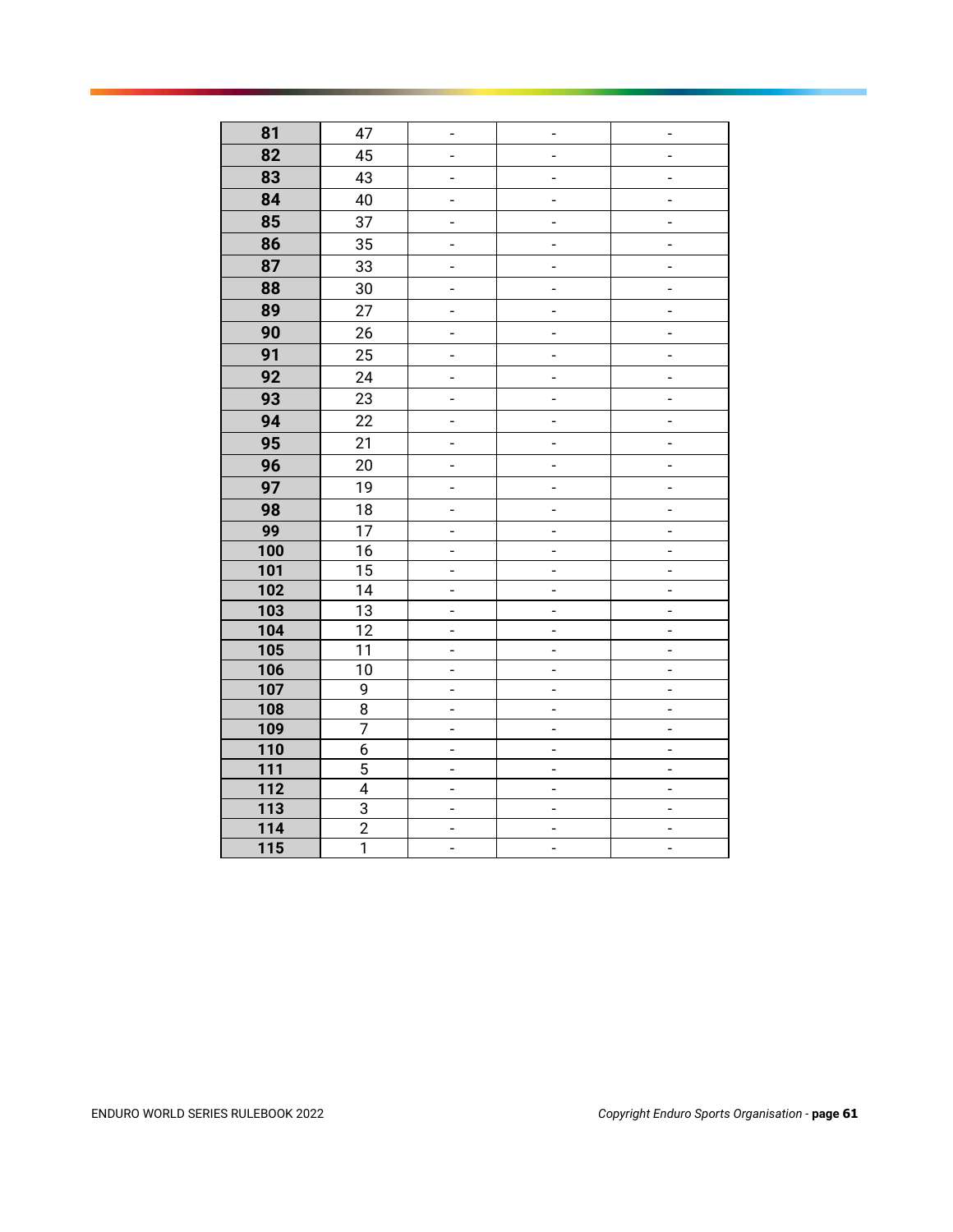# **Appendix 2 POINT SCALE | Tier 3 - EWS Qualifiers - Standard**

|                         |                |                          | <b>Men</b>        | <b>Women</b>      |
|-------------------------|----------------|--------------------------|-------------------|-------------------|
| <b>Position</b>         | <b>Men</b>     | <b>Women</b>             | <b>U21/Master</b> | <b>U21/Master</b> |
| 1                       | 125            | 125                      | 75                | 50                |
| $\overline{2}$          | 100            | 100                      | 60                | 20                |
| 3                       | 75             | 75                       | 50                | 5                 |
| $\overline{\mathbf{4}}$ | 60             | 50                       | 40                | -                 |
| $5\phantom{1}$          | 50             | 40                       | 30                | -                 |
| $6\phantom{1}$          | 45             | 35                       | 25                |                   |
| $\overline{7}$          | 40             | 30                       | 20                |                   |
| 8                       | 35             | 20                       | 12                | -                 |
| 9                       | 30             | 10                       | 10                |                   |
| 10                      | 25             | 5                        | 9                 |                   |
| 11                      | 20             | $\overline{\phantom{a}}$ | $\overline{7}$    | -                 |
| 12                      | 17             |                          | 5                 |                   |
| 13                      | 15             |                          | 3                 |                   |
| 14                      | 12             | ۰                        | $\overline{2}$    | -                 |
| 15                      | 10             | -                        | $\mathbf{1}$      |                   |
| 16                      | $\overline{7}$ |                          |                   |                   |
| 17                      | 5              | -                        | ۰                 | ۰                 |
| 18                      | 3              | -                        |                   |                   |
| 19                      | $\overline{2}$ |                          |                   |                   |
| 20                      | $\mathbf{1}$   |                          |                   |                   |